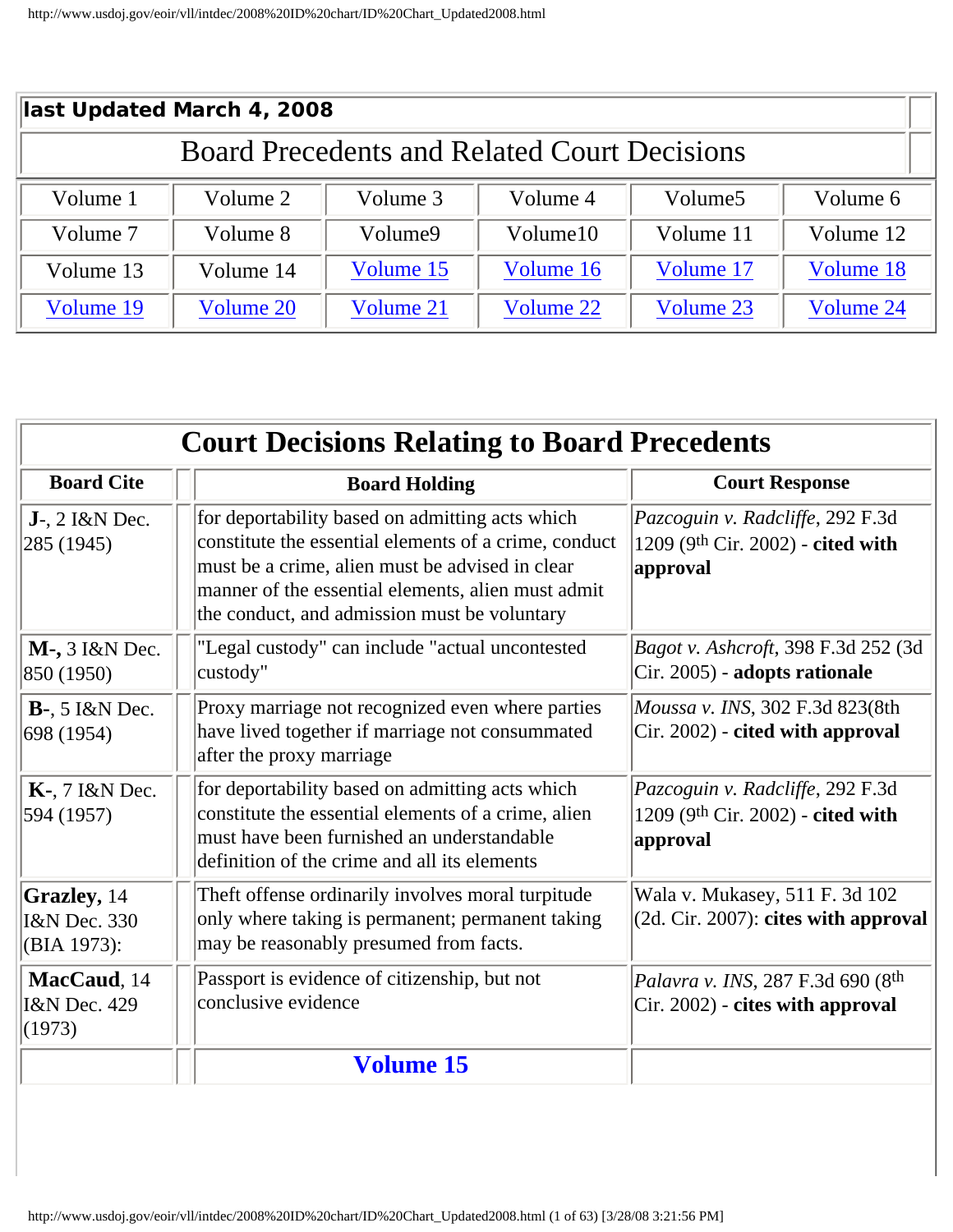<span id="page-1-1"></span><span id="page-1-0"></span>

| Winkens, 15                                     | parent's abandonment of lawful permanent resident                                                                                                  | Cuevas-Gaspar v. Gonzales, 430                                                                                                                                                                                                        |
|-------------------------------------------------|----------------------------------------------------------------------------------------------------------------------------------------------------|---------------------------------------------------------------------------------------------------------------------------------------------------------------------------------------------------------------------------------------|
| I&N Dec. 451<br>(1975)                          | status is imputed to minor child                                                                                                                   | F.3d 1013 (9th Cir. 2005) - cites<br>with approval, and extends,<br>holding that lawful admission and<br>permanent residence can be<br>imputed to minor child to satisfy<br>continuous physical presence for<br>cancellation purposes |
| Medina, 15<br>I&N Dec. 611<br>(1976)            | A. Conviction for aggravated assault with deadly<br>weapon is crime involving moral turpitude<br>B. Moral turpitude can lie in criminally reckless | A. Yousefi v. INS, 260 F.3d 318 (4th<br>Cir. 2001) - <b>agrees with</b> , and finds<br>assault with dangerous weapon a<br>crime involving moral turpitude                                                                             |
|                                                 | conduct                                                                                                                                            | B. Knapik v. Ashcroft, 384 F.3d 84<br>$(3d$ Cir. 2004) - upholds, finding<br>conviction for attempted reckless<br>endangerment is cimt                                                                                                |
|                                                 | <b>Volume 16</b>                                                                                                                                   |                                                                                                                                                                                                                                       |
| <b>Marin</b> , 16 I&N<br>Dec. 581 (BIA<br>1978) | Sets out discretionary factors to be considered in 212<br>$(c)$ applications.                                                                      | Guled v. Mukasey, $-F. 3d$ ,<br>2008 WL 248745 (8th Cir. 2008):<br>cites with approval.                                                                                                                                               |
| Anderson, 16<br>I&N Dec. 596<br>(1978)          | for extreme hardship, consider length of residence,<br>ties to U.S., involvement in community, immigration<br>history, etc.                        | Chete Juarez v. Ashcroft, 376 F.3d<br>944 (9 <sup>th</sup> Cir. 2004) - <b>cited</b><br>generally with approval                                                                                                                       |
| <b>Patel</b> , 16 I&N<br>Dec. 600 (1978)        | Board remand is effective for stated purpose and all<br>other matters IJ deems appropriate unless Board<br>qualifies or limits the remand          | Johnson v. Ashcroft, 286 F.3d 696<br>$(3d$ Cir. 2002) - agrees with and<br><b>interprets</b> to require that for<br>remand to be limited, Board must<br>specifically retain jurisdiction and<br>limit remand to specific purpose      |
| Da Lomba, 16<br>I&N Dec. 616<br>(1978)          | 241(f) can forgive deportability under section 241<br>(c), a charge grounded squarely on $212(a)(19)$ fraud<br>charge                              | Virk v. INS, 295 F.3d 1055 (9th Cir.<br>2002) - cites with approval                                                                                                                                                                   |
| Kaneda, 16<br>I&N Dec. 677<br>(1979)            | state court motive of defeating deportability is a<br>permissible purpose for first offender statute                                               | Sandoval v. INS, 240 F.3d 577 (7th<br>Cir. 2001) - cites with approval                                                                                                                                                                |
|                                                 | <b>Volume 17</b>                                                                                                                                   |                                                                                                                                                                                                                                       |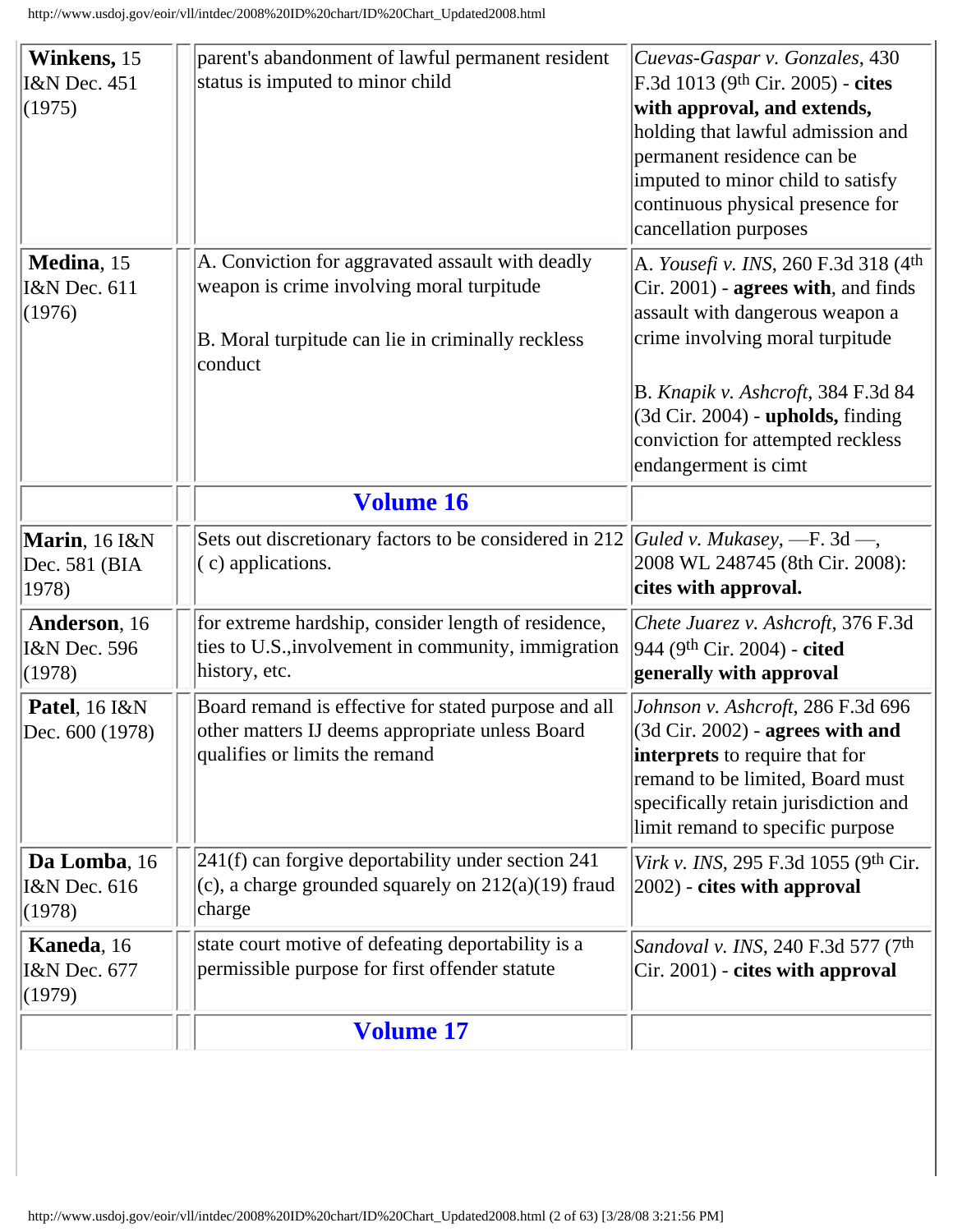<span id="page-2-0"></span>

| Kong, $17$ I&N<br>Dec. 151 (BIA)<br>1979)                | To file a visa petition for a sibling, petitioner and<br>beneficiary must establish they once qualified as<br>children of a common parent, and that parent is still<br>parent of each of them when visa petition<br>adjudicated. | <i>Kosak v. Aguirre, - F.</i> 3d - 72008<br>WL 597928 (3d Cir. 2008):<br>upholds as reasonable interpretation                                                                                                                                                           |
|----------------------------------------------------------|----------------------------------------------------------------------------------------------------------------------------------------------------------------------------------------------------------------------------------|-------------------------------------------------------------------------------------------------------------------------------------------------------------------------------------------------------------------------------------------------------------------------|
| Flores, 17 I&N<br>Dec. 225 (1980)                        | forging immigration documents is a crime involving<br>moral turpitude                                                                                                                                                            | Omagah v. Ashcroft, 288 F.3d 254<br>$(5th Cir. 2002)$ - finds decision<br>reasonable                                                                                                                                                                                    |
| Garcia-Flores,<br>17 I&N Dec. 325<br>(1980)              | regulatory violation by INS results in exclusion of<br>evidence only where reg. benefits alien and<br>violation resulted in prejudice to alien                                                                                   | Martinez-Camargo v. INS, 282<br>F.3d 487 (7 <sup>th</sup> Cir. 2002)- upholds                                                                                                                                                                                           |
| Zamora, 17<br><b>I&amp;N</b> Dec. 395<br>(1980)          | intent of parent imputed to minor child                                                                                                                                                                                          | Cuevas-Gaspar v. Gonzales, 430<br>F.3d 1013 (9th Cir. 2005) - cites<br>with approval, and extends,<br>holding that lawful admission and<br>permanent residence can be<br>imputed to minor child to satisfy<br>continuous physical presence for<br>cancellation purposes |
| Boromand, 17<br><b>I&amp;N</b> Dec. 450<br>(1980)        | absent evidence of sham marriage, cannot deny adj<br>based solely on non-viability of marriage at time of<br>adj. Look to intent at time of marriage                                                                             | 1. Hernandez v. Ashcroft, 345 F.3d<br>$ 824 \ (9th Cir. 2003) - cites with$<br> approval<br>2. Cho v. Gonzales, 404 F.3d 96<br>$(1st Cir. 2005)$ - cites generally<br>with approval                                                                                     |
| <b>Ramirez-</b><br>Sanchez, 17<br>I&N Dec. 503<br>(1980) | When name on INS records is same as<br>respondent's, may infer they relate to him, absent a<br>denial by the respondent                                                                                                          | Guerrero-Perez v. INS, 242 F.3d<br>727 (7th Cir. 2001) - cites<br>generally with approval                                                                                                                                                                               |
| McMullen, 17<br>I&N Dec. 542<br>(1980)                   | if persecution is by non-government entity, alien<br>must show more than government "difficulty" in<br>controlling it                                                                                                            | Menjivar v. Gonzales, 416 F.3d 918<br>$(8th Cir. 2005)$ - cited with<br>approval                                                                                                                                                                                        |
| McMillan, 17<br>I&N Dec. 605<br>(1981)                   | visa preference based on stepchild relationship only<br>requires a valid marriage, without further<br>qualification                                                                                                              | Medina-Morales v. Ashcroft, 362<br>F.3d 1263 (9th Cir. 2004) - cited<br>with approval, but finds that<br>Board did not apply the ruling in<br>this case                                                                                                                 |
|                                                          | <b>Volume 18</b>                                                                                                                                                                                                                 |                                                                                                                                                                                                                                                                         |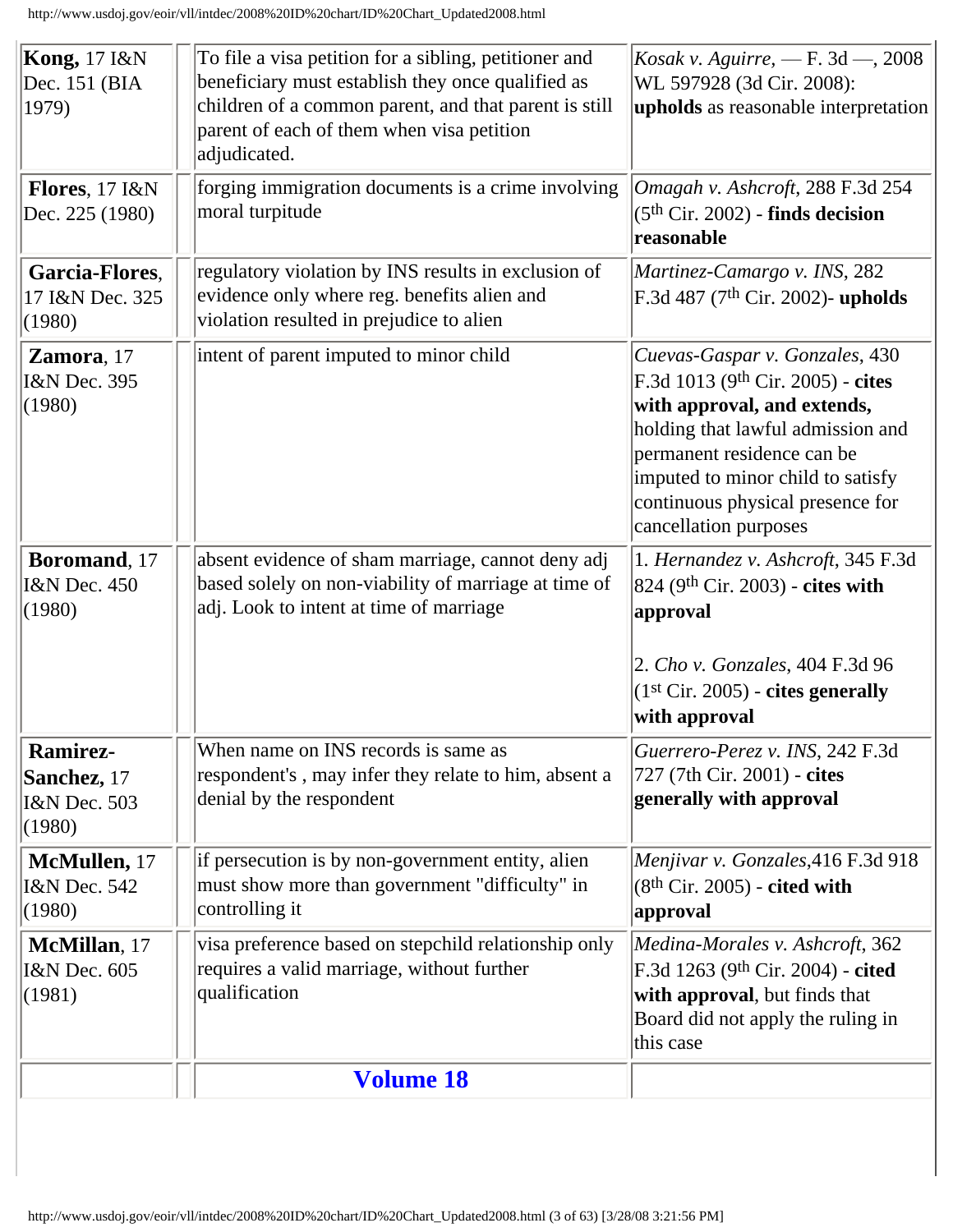<span id="page-3-0"></span>

| Frentescu, 18<br>I&N Dec. 244<br>(1982)  | sets forth criteria for determining whether crime is<br>"particularly serious"                                        | 1. Yousefi v. INS, 260 F.3d 318 (4th<br>$C$ ir. 2001) - upholds the criteria,<br>but finds not applied in this case                                                                                                 |
|------------------------------------------|-----------------------------------------------------------------------------------------------------------------------|---------------------------------------------------------------------------------------------------------------------------------------------------------------------------------------------------------------------|
|                                          |                                                                                                                       | 2. Steinhouse v. Ashcroft, 247 F.<br>Supp.2d 201 (D. Conn. 2003) -<br>upholds criteria, but finds Board<br>failed to consider the important<br>criterion of whether the alien<br>presents a danger to the community |
|                                          |                                                                                                                       | 3. Brue v. Gonzales, 464 F.3d 1227<br>$(10th Cir. 2006)$ - follows.                                                                                                                                                 |
|                                          |                                                                                                                       | 4. Morales v. Gonzales, 478 F. 3d<br>$972$ (9th Cir. 2007)-upholds the<br>criteria, but finds not followed in<br>this case.                                                                                         |
|                                          | <b>Volume 19</b>                                                                                                      |                                                                                                                                                                                                                     |
| Fedorenko, 19<br>I&N Dec. 57<br>(1984)   | Board's function is to review, not create, the record,<br>and it is not required to receive new evidence on<br>appeal | 1. Ramirez-Alejandre v. Ashcroft,<br>320 F.3d 858 (9th Cir. 2003)(en<br>banc) - reversing its earlier<br>decision in this case, holds Board<br>should have considered new<br>evidence                               |
|                                          |                                                                                                                       | 2. Ordonez v. INS, 345 F.3d 777<br>$(9th Cir. 2003)$ - rejects                                                                                                                                                      |
| <b>Wadud</b> , 19 I&N<br>Dec. 182 (1984) | $212(c)$ waiver not available where deportation<br>ground (241(a)(5)) has no counterpart under INA<br>§212(a).        | Caroleo v. Gonzales, 476 F. 3d 158<br>$(3d$ Cir. 2007)-follows                                                                                                                                                      |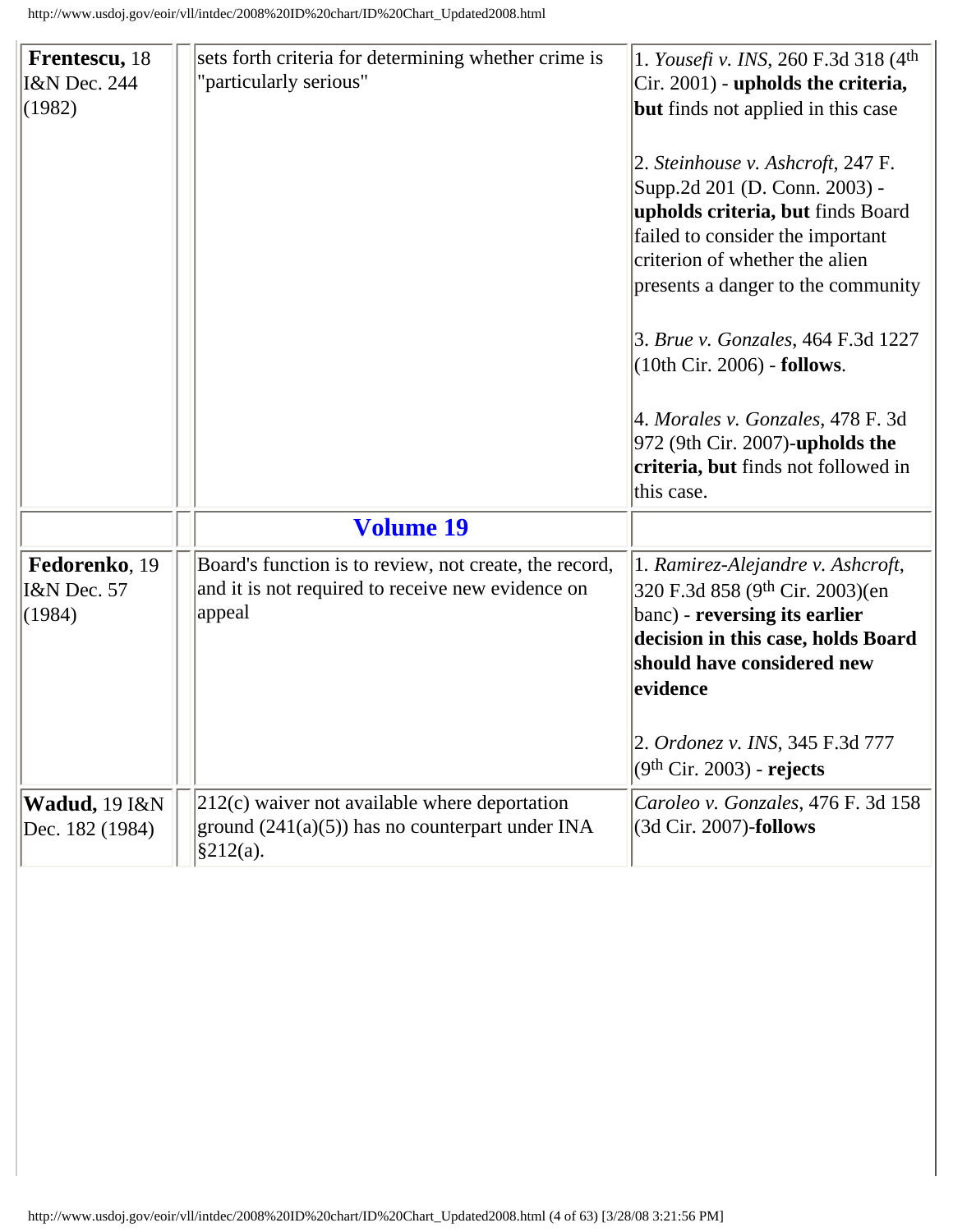| Acosta, 19 I&N  | A. "Particular social group" is group sharing | A.1. Lukwago v. Ashcroft, 329 F.3d                   |
|-----------------|-----------------------------------------------|------------------------------------------------------|
| Dec. 211 (1985) | common, immutable characteristic              | 157 (3d Cir. 2003) cites generally                   |
|                 |                                               | with approval                                        |
|                 | B. Asylum applicant must show country-wide    |                                                      |
|                 | persecution                                   | A.2. Ahmed v. Ashcroft, 348 F.3d                     |
|                 |                                               | 611 (7 <sup>th</sup> Cir. 2003) - cites with         |
|                 |                                               | approval                                             |
|                 |                                               |                                                      |
|                 |                                               | A.3. Lin v. Ashcroft, 356 F.3d 1027                  |
|                 |                                               | $(9th Cir. 2004)$ - cites with                       |
|                 |                                               | approval, also noting family as                      |
|                 |                                               | potential particular social group                    |
|                 |                                               |                                                      |
|                 |                                               | A.4. Elien v. Ashcroft, 364 F.3d 392                 |
|                 |                                               | $(1st Cir. 2004)$ - cited with                       |
|                 |                                               | approval                                             |
|                 |                                               |                                                      |
|                 |                                               | A.5. Thomas v. Gonzales, 409 F.3d                    |
|                 |                                               | 1177 ( $9th Cir.2005$ ) - cites with                 |
|                 |                                               | approval for rule that kinship ties/                 |
|                 |                                               | family can be particular social                      |
|                 |                                               | group                                                |
|                 |                                               |                                                      |
|                 |                                               | A.6. Tapiero-de Orejuela v.                          |
|                 |                                               | Gonzales, 423 F.3d 666 (7 <sup>th</sup> Cir.         |
|                 |                                               | 2005) - cites with approval                          |
|                 |                                               |                                                      |
|                 |                                               | A.7 Niang v. Gonzales, 422 F.3d                      |
|                 |                                               | 1187 (10 <sup>th</sup> Cir. 2005) - <b>adopts as</b> |
|                 |                                               | reasonable construction of term                      |
|                 |                                               |                                                      |
|                 |                                               | A.8. Escobar v. Gonzales, 417 F.3d                   |
|                 |                                               | 363 (3d Cir. 2005) - cites with                      |
|                 |                                               | approval, but finds homeless                         |
|                 |                                               | children in Honduras do not qualify                  |
|                 |                                               | as psg                                               |
|                 |                                               |                                                      |
|                 |                                               | A.9. Gao v. Gonzales, 440 F.3d 62                    |
|                 |                                               | $(2nd Cir. 2006)$ - cites with                       |
|                 |                                               | approval                                             |
|                 |                                               |                                                      |
|                 |                                               | A.10. Delgado v. Mukasey, $- F$ .                    |
|                 |                                               | 3d ----, 2007 WL 4180134 (2d Cir.                    |
|                 |                                               | $(2007)$ : follows                                   |
|                 |                                               |                                                      |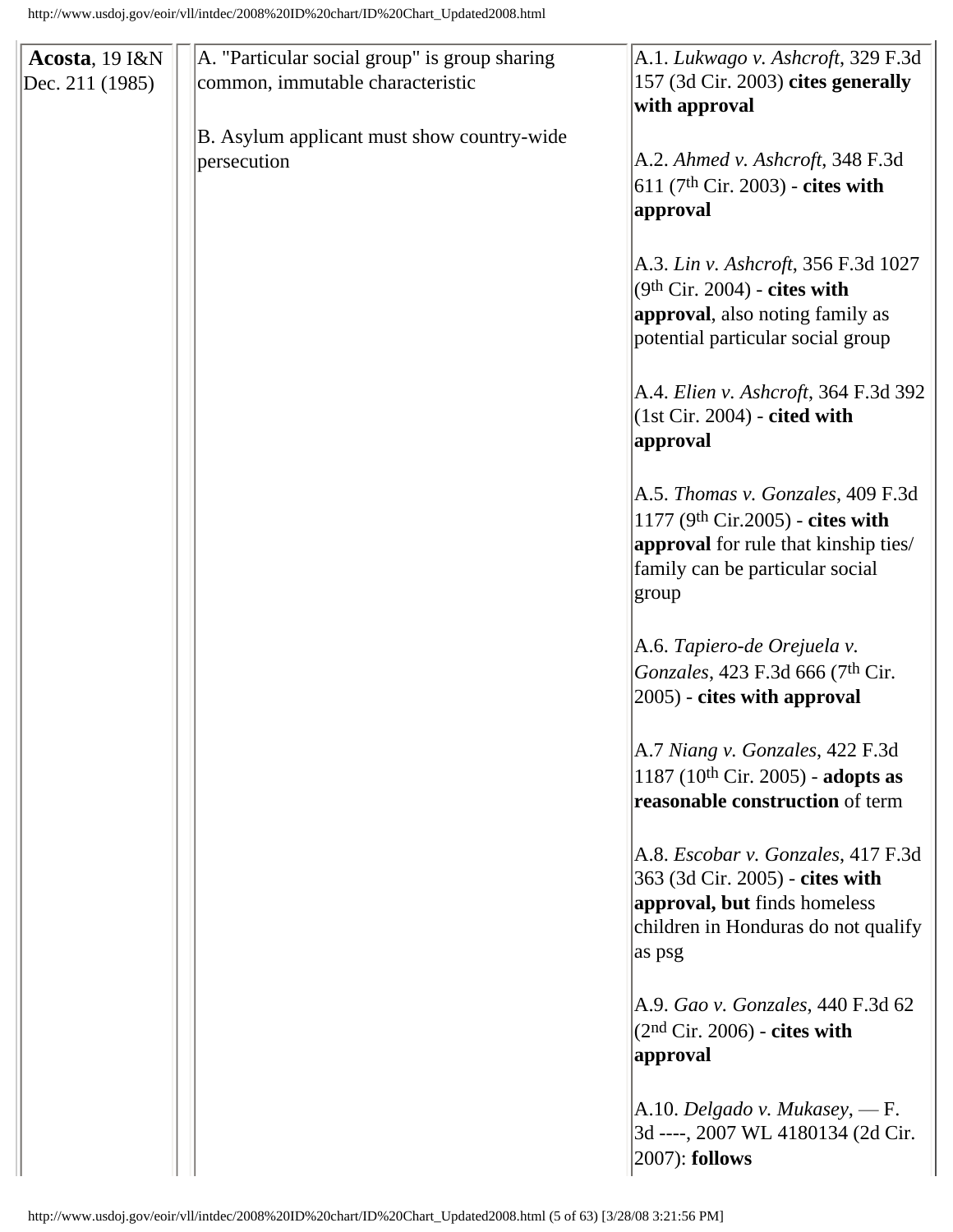Ш

|                                                        |                                                                                                                                                                                                                                                                                                                                                                                                                                                                      | B. Manzoor v. INS, 254 F.3d 342<br>$(1st Cir. 2001)$ - <b>cautions</b> that<br>burden is on INS, not alien, to<br>show no nation-wide threat, if past<br>persecution has been shown                                                                                                                 |
|--------------------------------------------------------|----------------------------------------------------------------------------------------------------------------------------------------------------------------------------------------------------------------------------------------------------------------------------------------------------------------------------------------------------------------------------------------------------------------------------------------------------------------------|-----------------------------------------------------------------------------------------------------------------------------------------------------------------------------------------------------------------------------------------------------------------------------------------------------|
| Valencia, 19<br>I&N Dec. 354<br>(1986)                 | Summary dismissal ok where no brief and only<br>generalized statement on Notice of Appeal                                                                                                                                                                                                                                                                                                                                                                            | Vargas-Garcia v. INS, 287 F.3d<br>882 (9th Cir. 2002) - does not<br>reject, but <b>criticizes</b> the rigid<br>requirements, saying the appeal<br>form does not adequately warn of<br>possible S/D                                                                                                  |
| <b>Torres, 19 I&amp;N</b><br>Dec. 371 (1986)           | A. aliens in exclusion are not eligible for suspension<br>B. Paroled aliens are properly in exclusion, not<br>deportation proceedings                                                                                                                                                                                                                                                                                                                                | A.1. Sherifi v. INS, 260 F.3d 737<br>$(7th Cir. 2001)$ - upholds<br>A.2. Simeonov v. Ashcroft, 371<br>F.3d 532 (9th Cir. 2004) - cited<br>generally with approval<br>B. Assa'ad v. U.S. Attorney<br>General, 332 F.3d 1321(11 <sup>th</sup> Cir.<br>$206/5/03$ ) - cited generally with<br>approval |
| Mogharrabi,<br>19 I&N Dec. 439<br>(1987)               | asylum applicant must show more than civil strife;<br>states what must be shown, and states alien must<br>show persecutor "could easily become aware" of<br>protected beliefs, etc.                                                                                                                                                                                                                                                                                  | 1. Eduard v. Ashcroft, 379 F.3d 182<br>$(5th Cir. 2004)$ - cites with<br>approval<br>2. Segran v. Mukasey, $-F. 3d$ ----,<br>2007 WL 4171217 (1st Cir. 2007):<br>cites                                                                                                                              |
| $A-G$ -, 19 I&N<br>Dec. 502 (1987):<br>(Board holding) | A. Generally, reasonable punishment for evasion of<br>military conscripion in not persecution.<br>B. Exceptions to A: (a) in rare cases, where such<br>punishment is disproportionately severe on account<br>of protected asylum ground; or (b) where military<br>service requires one to engage in internationally<br>condemned inhuman conduct.<br>C. Salim, 18 I&N Dec. 311, distinguishable because<br>there, refusal was to serve in foreign occupying<br>army. | Kibinda v. U.S. Att'y Gen., 477 F.<br>3d 113 (3rd Cir. 2007): cites with<br>approval, but found applicant<br>failed to satisfy criteria.                                                                                                                                                            |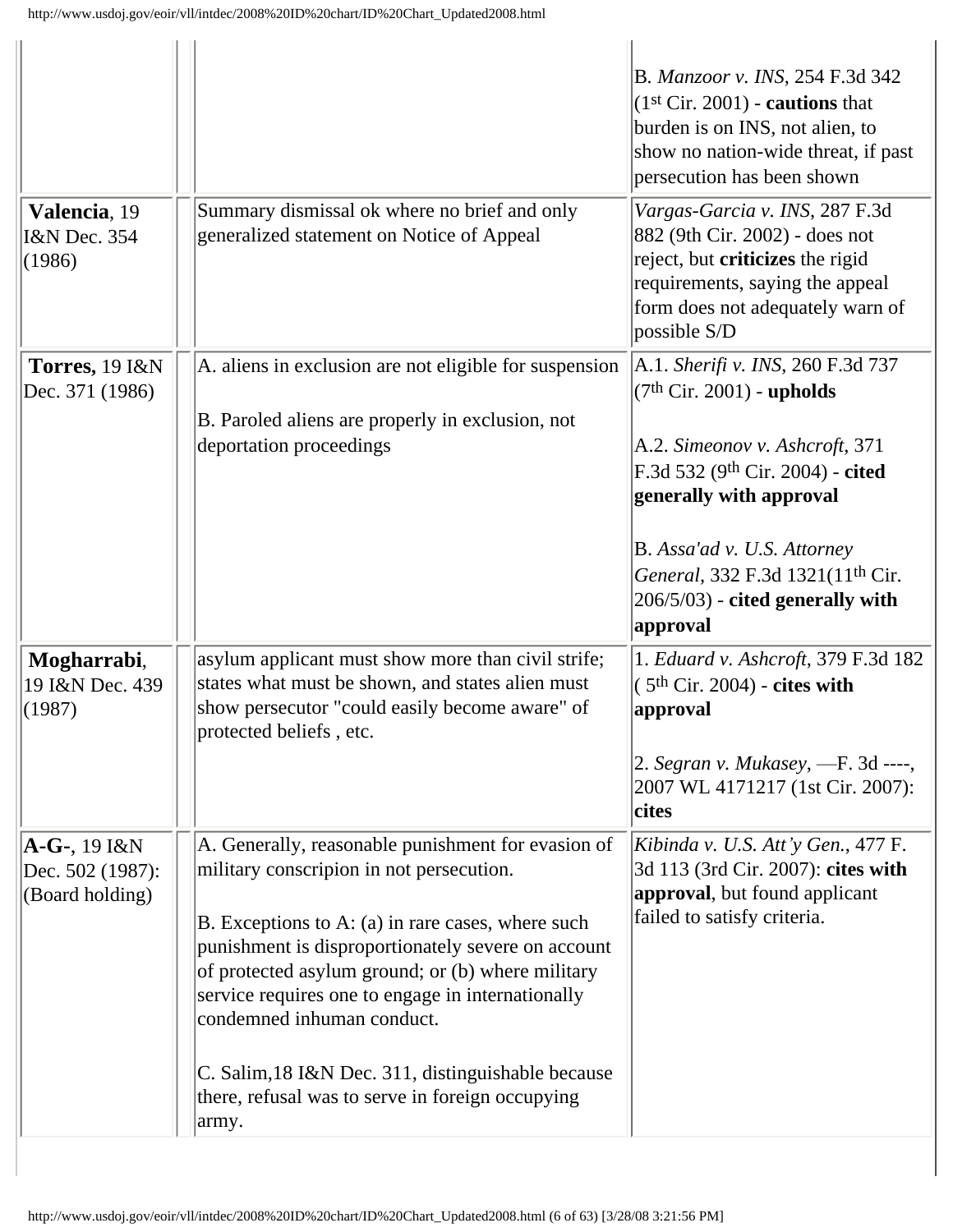| Balibundi, 19<br>I&N Dec. 606<br>(1988)                      | will not consider application for relief on the merits<br>where alien fails to appear   | Kaur v. INS, 237 F.3d 1098 (9th<br>Cir. 2001) - distinguished - here,<br>alien appeared but declined to<br>testify without chance to review<br>evidence                                                                                       |
|--------------------------------------------------------------|-----------------------------------------------------------------------------------------|-----------------------------------------------------------------------------------------------------------------------------------------------------------------------------------------------------------------------------------------------|
| Lozada, 19<br><b>I&amp;N</b> Dec. 637<br>$(1988)$ , affirmed | imposes several requirements for making a claim of<br>ineffective assistance of counsel | <b>1. Lozada v. INS,* 857 F.2d 10 (1st</b> )<br>Cir. 1988) - affirmed                                                                                                                                                                         |
| (see cite)                                                   |                                                                                         | 2. Castillo-Perez v. INS, 212 F.3d<br>518 (9th Cir. 2000) - Lozada reqs.<br>"not sacrosanct" - substantial<br>compliance may be sufficient                                                                                                    |
|                                                              |                                                                                         | 3. Lara v. Trominski, 216 F.3d 487<br>$(5th Cir. 2000)$ - upholds<br>requirements                                                                                                                                                             |
|                                                              |                                                                                         | 4. Hernandez v. Reno, 238 F.3d 50<br>$(1st Cir. 2001)$ - upholds<br>requirements                                                                                                                                                              |
|                                                              |                                                                                         | 5. Saakian v. INS, 252 F.3d 21(1st)<br>Cir. 2001) - agrees with 9 <sup>th</sup> Cir.<br>that reqs. may not be<br>"arbitrarily" applied                                                                                                        |
|                                                              |                                                                                         | 6. <i>Stroe v. INS</i> , 256 F.3d 498 (7 <sup>th</sup> )<br>Cir. 2001) - <b>upholds</b> , and rejects<br>any exceptions to Lozada rules -<br>also questions whether there is<br>constitutional right to counsel in<br>deportation proceedings |
|                                                              |                                                                                         | 7. Lu v. Ashcroft, 259 F.3d 127 (3d<br>$\left  \text{Cir. } 2001 \right)$ - upholds<br>requirements, BUT failure to file<br>bar complaint not fatal if reas.<br>explanation                                                                   |
|                                                              |                                                                                         | $\vert 8.$ <i>Rodriguez-Lariz v. INS, 282 F.3d</i><br>1218 (9th Cir. 2002) - Lozada reqs.<br>need not always be "rigidly<br>applied."                                                                                                         |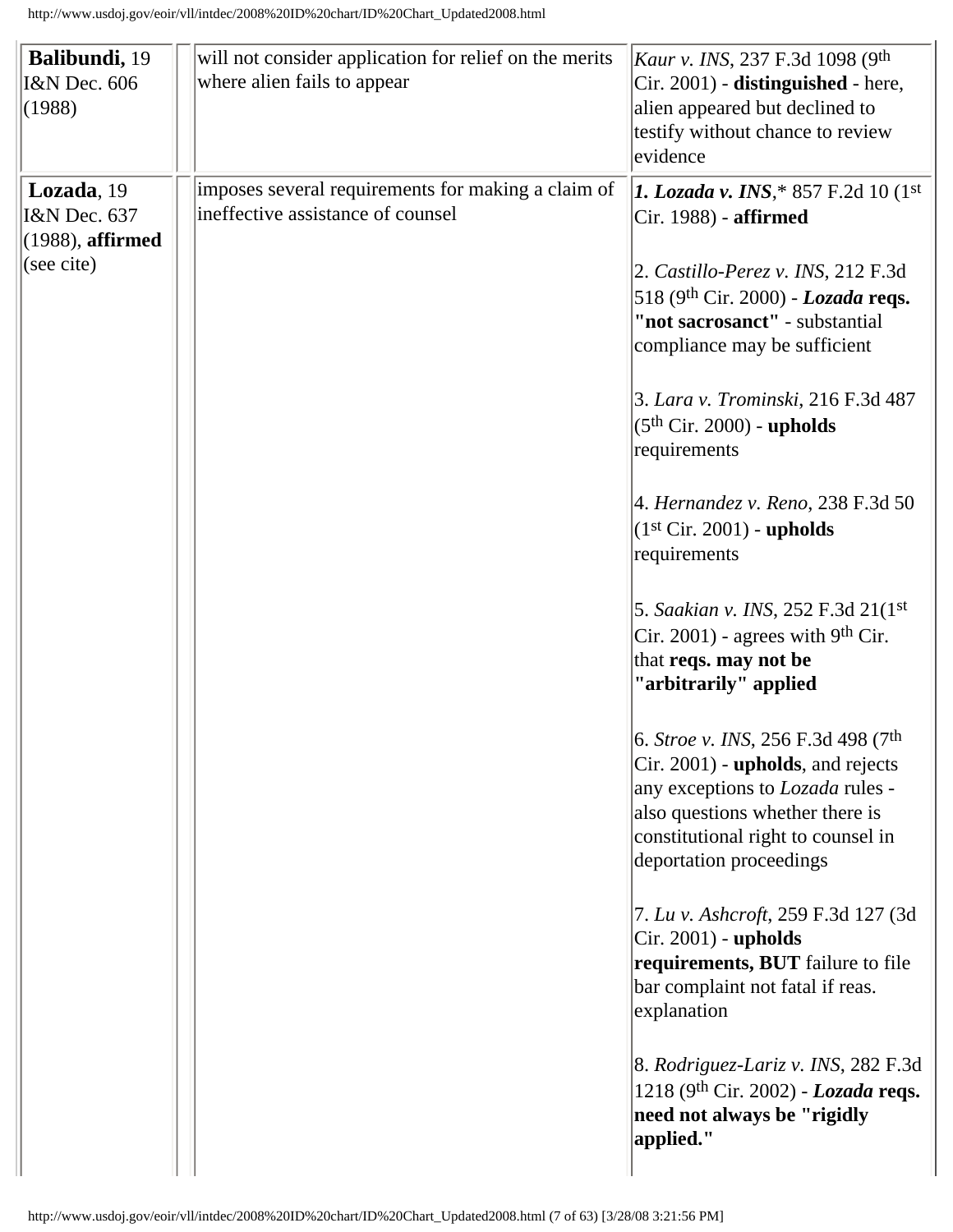9. *Melkonian v. Ashcroft*, 320 F.3d 1061(9th Cir. 2003) - **cited with approval, including req. that prejudice be shown**

10. *Hamid v. Ashcroft*, 336 F.3d 465 (6th Cir 2003) - **upholds**  requirements

11. *Lo v. Ashcroft*, 341F.3d 934 (9th Cir. 2003) - makes clear that **9th Cir. will not rigidly apply the requirements**

12. *Azanor v. Ashcroft*, 364 F.3d 1013 (9th Cir. 2004) - 9th Cir. Will require affidavit regarding atty conduct where facts are not plain on the record, and also prejudice must be shown

13. *Dakane v. U.S. Attorney General*, 371 F.3d 771(11th Cir. 2004) - **cited with approval, including req. that prejudice be shown**

14. *Lara-Torres v. Ashcroft*, 2004wl1977670 (9th Cir. 2004) **cites generally**, and finds erroneous advice regarding change in law did not taint fairness of proceedings

15. *Mohammed v. Gonzales*,400 F.3d 785 (9th Cir. 2005) - on prejudice req, states alien only need show "plausible grounds" for relief

16. *Hernandez-Moran v. Gonzales*, 408 F.3d 496 (8th Cir. 2005) - **cites with approval** and finds alien did not comply with requirements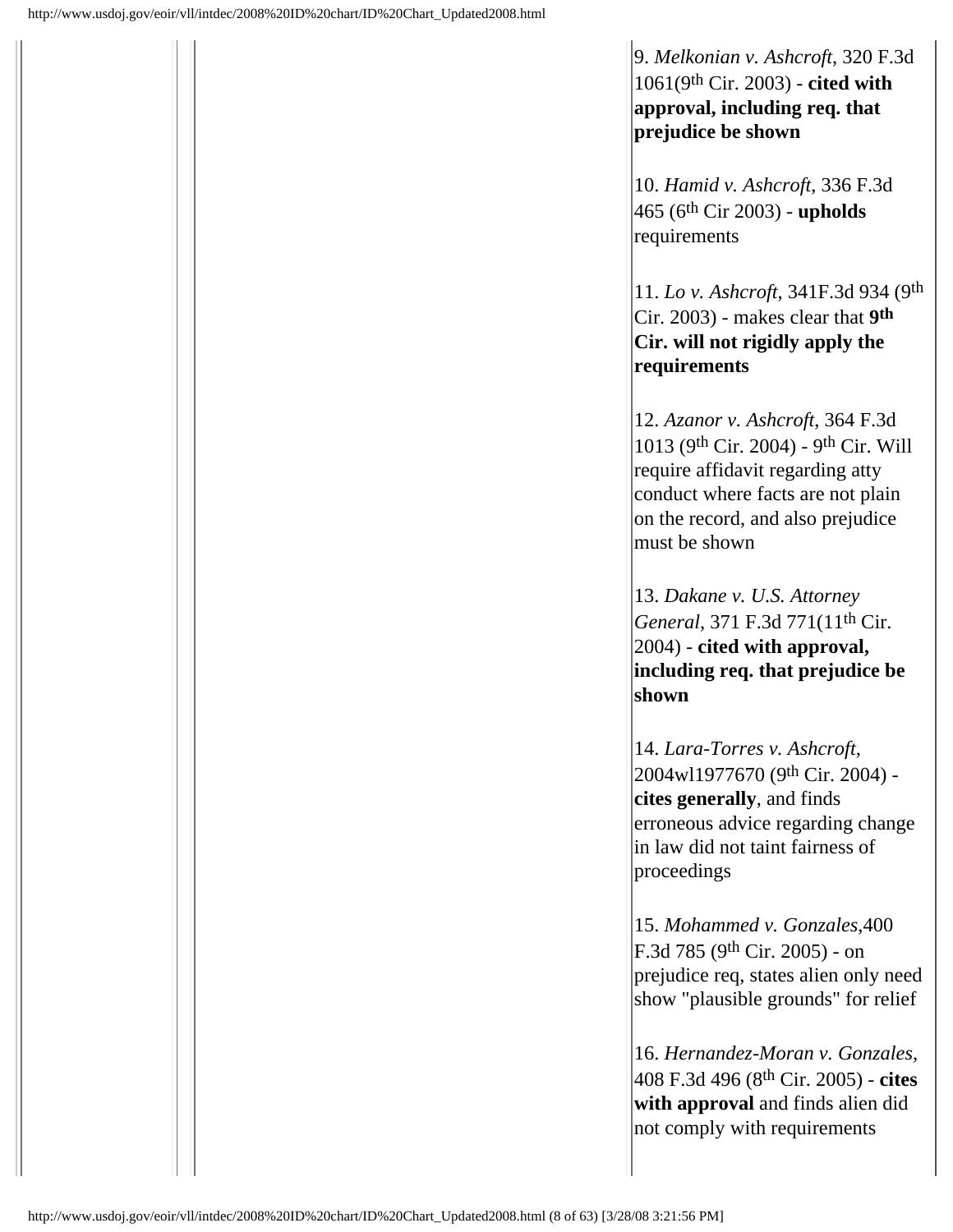|                                                  |                                                                                                                                                                                                                | 17. Zheng v. U.S. Dept. of Justice,<br>409 F.3d 43 (2d Cir. 2005) - cites<br>with approval and finds alien did<br>not comply with requirements<br>18. Yang v. Gonzales, 478 F. 3d<br>133 (2d Cir. 2007)-cites with<br>approval, but holds only<br>substantial compliance with<br>requirements necessary. Remands<br>for Board to consider evidence "too<br>important to ignore."<br>19. Grigoryan v. Keisler, — F. 3d<br>----, 2007 WL 4095601 (9th Cir.<br>2007): cites<br>20. Wang v. BIA, 508 F. 3d 710,<br>(2d Cir. 2007): follows<br>21. Morales Apolinar v. Mukasey,<br>-F. 3d—, 2008 WL 191658 (9th<br>Cir. 2008): <b>follows</b> , finds<br>substantial compliance.<br>22. Ruiz-Martinez v. Mukasey, $-$<br>F. 3d - 2008 WL 383228 (2d Cir.<br>2008): <b>follows</b> |
|--------------------------------------------------|----------------------------------------------------------------------------------------------------------------------------------------------------------------------------------------------------------------|------------------------------------------------------------------------------------------------------------------------------------------------------------------------------------------------------------------------------------------------------------------------------------------------------------------------------------------------------------------------------------------------------------------------------------------------------------------------------------------------------------------------------------------------------------------------------------------------------------------------------------------------------------------------------------------------------------------------------------------------------------------------------|
| Vizcaino, 19<br>I&N Dec. 644<br>(1988)           | where statute was clearly intended to be generous, it<br>should be generously interpreted                                                                                                                      | Cuevas-Gaspar v. Gonzales, 430<br>F.3d 1013 (9th Cir. 2005) - cites<br>with approval                                                                                                                                                                                                                                                                                                                                                                                                                                                                                                                                                                                                                                                                                         |
| Fuentes, 19<br><b>I&amp;N</b> Dec. 658<br>(1988) | A. dangers arising from employment as policeman<br>is not persecution<br>B. with regard to particular social group and<br>immutable characteristics, makes distinction<br>between current and former policemen | A.1. Estrada-Escobar v. Ashcroft,<br>376 F.3d 1042 (10 <sup>th</sup> Cir. 2004) -<br>upholds, and finds rationale<br>applies to terrorist activities,<br>including those of Shining Path.<br>A.2. Konan v. Attorney General,<br>432 F.3d 497 (3rd Cir. 2005) -<br>upholds, but finds Board did not<br>apply to case.<br>B. Ahmed v. Ashcroft, 348 F.3d 611<br>$(7th Cir. 2003)$ - does not reject,                                                                                                                                                                                                                                                                                                                                                                           |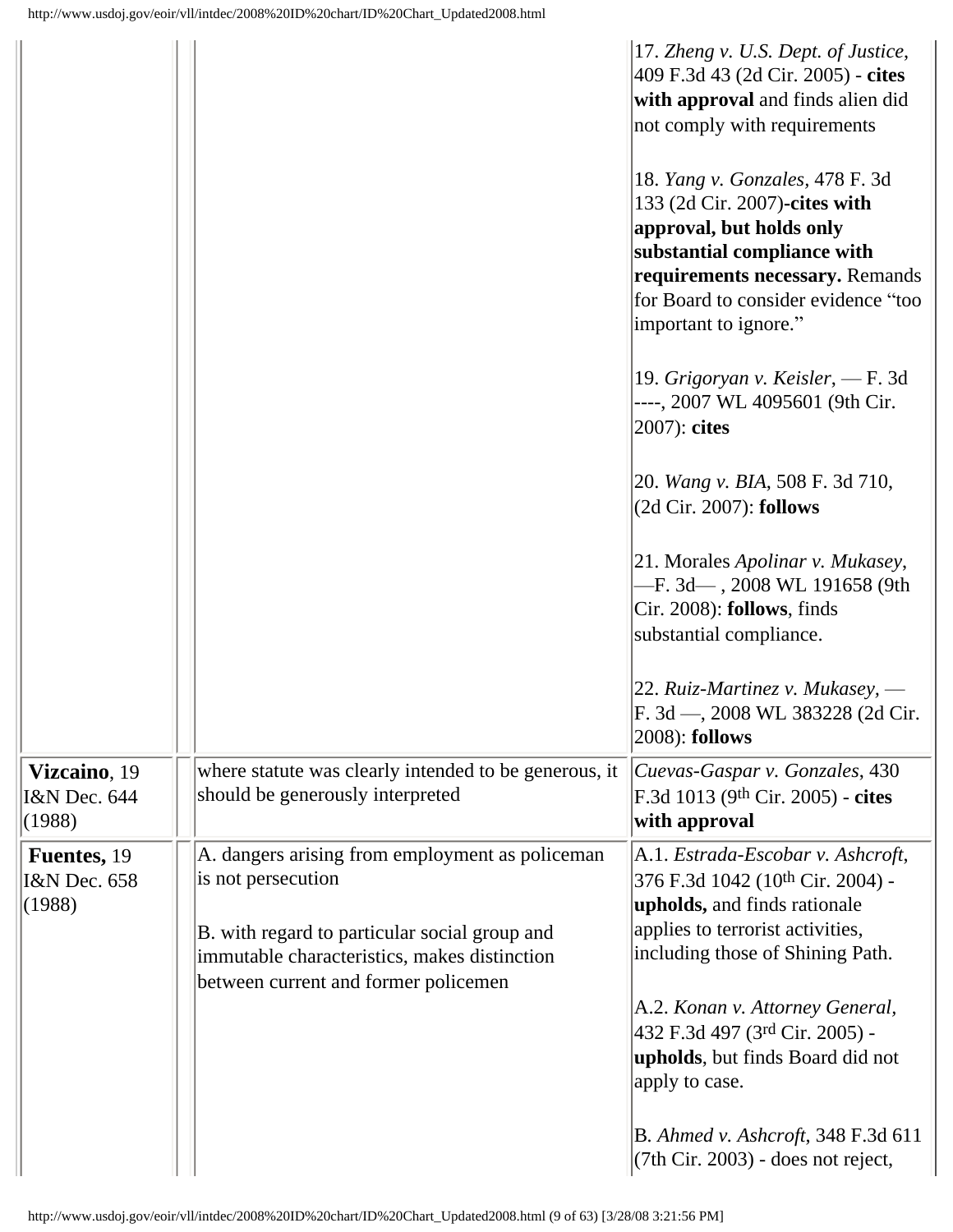|                                                       |                                                                                                                                               | but states that distinction "may<br>have gone too far"                                                                                                                                                                                                                                                                                                 |
|-------------------------------------------------------|-----------------------------------------------------------------------------------------------------------------------------------------------|--------------------------------------------------------------------------------------------------------------------------------------------------------------------------------------------------------------------------------------------------------------------------------------------------------------------------------------------------------|
|                                                       |                                                                                                                                               | C. Sepulveda v. Gonzalez, 464 F.3d<br>770, 772 (7th Cir.2006) - cites with<br>approval.                                                                                                                                                                                                                                                                |
| Canas, 19 I&N<br>Dec. 697 (1988)                      | discrimination based on religion in enforcing<br>conscription laws could constitute persecution                                               | Ilchuck v. Attorney General, 434<br>F.3d 618 (3d Cir. 2006) - cites with<br>approval, and finds such<br>persecution                                                                                                                                                                                                                                    |
| Grijalva, 19<br><b>I&amp;N</b> Dec. 713<br>(BIA 1988) | Hearsay is admissible in deportation proceedings<br>unless fundamentally unfair                                                               | Velasquez-Valencia v. INS, 244<br>F.3d 48 (1st Cir. 2001) - cited with<br>approval                                                                                                                                                                                                                                                                     |
| <b>Huang</b> , 19 I&N<br>Dec. 749 (1988)              | to qualify as returning lawful permanent resident,<br>alien must be returning from a temporary visit<br>abroad                                | 1. Moin v. Ashcroft, 335 F.3d 415<br>(5th Cir. 2003) - cited with<br>approval                                                                                                                                                                                                                                                                          |
|                                                       |                                                                                                                                               | 2. Khodagholian v. Ashcroft, 335<br>F.3d 1003 (9th Cir. 2003) - cited<br>with approval                                                                                                                                                                                                                                                                 |
| Rodriguez-<br>Majano, 19<br>I&N Dec. 811<br>(1988)    | Activity related to civil war is not persecution<br>unless the harm is shown to have been inflicted to<br>overcome a belief or characteristic | A Vukmirovic v. Ashcroft, 362<br>F.3d 1247 (9th Cir. 2004) - cited<br>with approval                                                                                                                                                                                                                                                                    |
|                                                       |                                                                                                                                               | B. While membership in an<br>organization, even one whidh<br>engages in persecution, is not<br>sufficient to bar one from relief as a<br>persecutor of others, if one's action<br>or inaction furthers that persecution<br>in some way he would be barred<br>from relief. It is the objective effect<br>of an alien's actions which is<br>controlling. |
|                                                       |                                                                                                                                               | B2. Castaneda-<br>Castillo v.<br>Gonzales, ---<br>$F.3d---, 2006$<br>WL2789159 (1st<br>Cir., September 29,<br>$2006$ ) - cites with<br>approval                                                                                                                                                                                                        |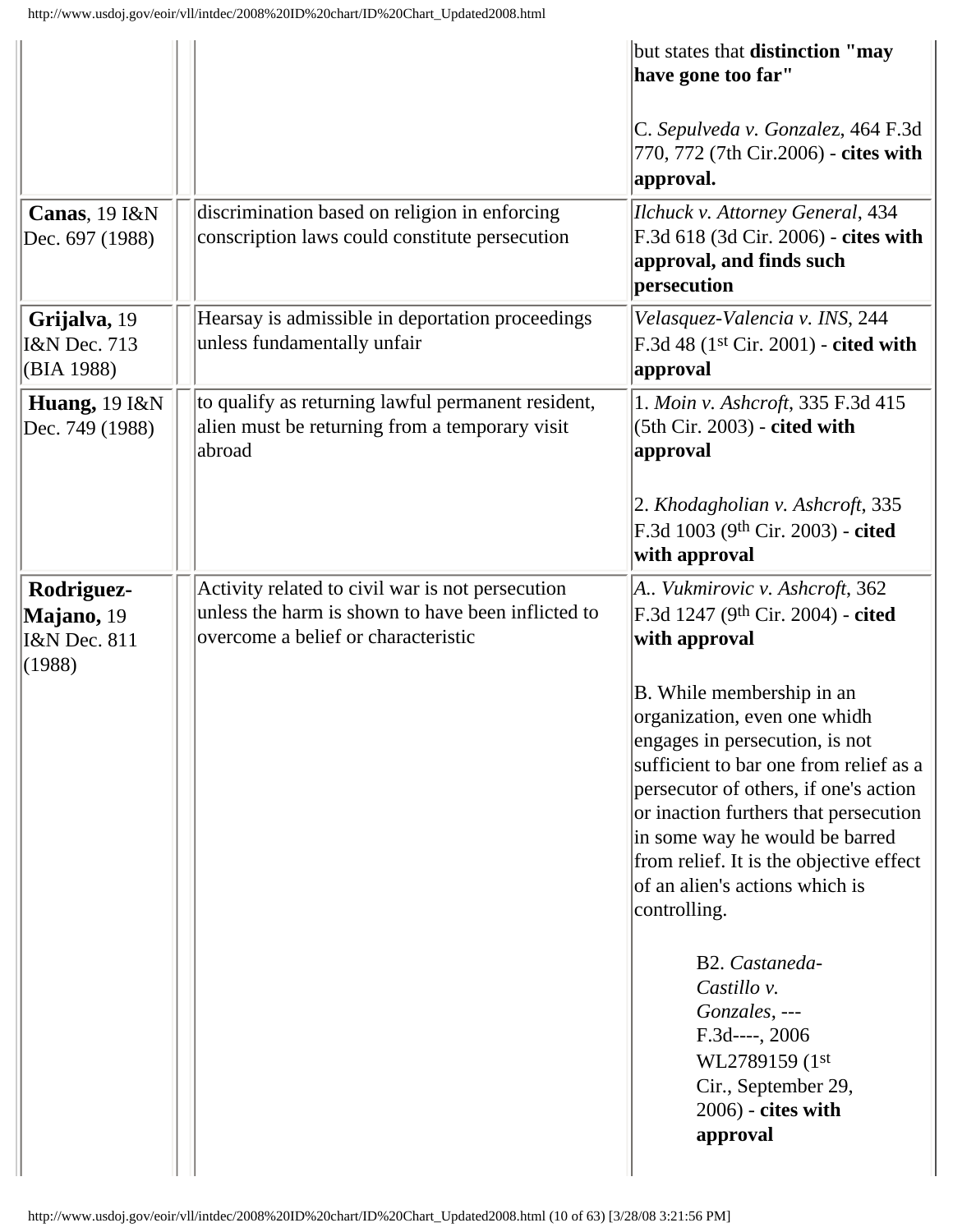<span id="page-10-0"></span>

|                                                  | <b>Volume 20</b>                                                                                                                                                                                                                                                                                                     |                                                                                                                                                                                                                                                                                                                                                                                                                                                     |
|--------------------------------------------------|----------------------------------------------------------------------------------------------------------------------------------------------------------------------------------------------------------------------------------------------------------------------------------------------------------------------|-----------------------------------------------------------------------------------------------------------------------------------------------------------------------------------------------------------------------------------------------------------------------------------------------------------------------------------------------------------------------------------------------------------------------------------------------------|
| <b>Chen</b> , 20 I&N<br>Dec. 16 (1989)           | Alien who has suffered past persecution may be<br>granted asylum for humanitarian reasons even<br>without well-founded fear of future persecution                                                                                                                                                                    | 1. Lal v. INS, 255 F.3d 998 (9th Cir.<br>2001) - upholds reasoning, but<br>finds Board did not properly apply<br>decision in this case - finds Chen<br>does not require ongoing disability<br>2. Lukwago v. Ashcroft, 329 F.3d<br>157 (3d Cir. 2003) cites with<br>approval<br>3. Brucaj v. Ashcroft, 381F.3d 602<br>$(7th Cir. 2004)$ - cites with<br>approval<br>4. Hamida v. Gonzales, 478 F. 3d<br>734 (6th Cir. 2007) - cited with<br>approval |
| Anselmo, 20<br>I&N Dec. 25<br>(1989)             | Board must follow circuit court precedent in cases<br>arising in the circuit                                                                                                                                                                                                                                         | Abdulai v. INS, 239 F.3d 542 (3d<br>Cir. 2001) - generally cited                                                                                                                                                                                                                                                                                                                                                                                    |
| Soleimani, 20<br>I&N Dec. 99<br>(1989)           | A. alien not firmly resettled if presence in the U.S.<br>is a consequence of his flight in search of refuge<br>B. Foreign law is a matter to be proven by the party<br>seeking to rely upon it<br>C. Finding of firm resettlement does not bar asylum,<br>but is only factor to consider in exercising<br>discretion | A. Ali v. Reno, 237 F.3d 591(6th<br>Cir. 2001) - generally cited, with<br>approval<br><b>B.</b> Abdille v.Ashcroft, 242 F.3d 477<br>$(3d Cir. 2001)$ - <b>followed</b> (on issue<br>of burden of proof in proving<br>foreign law)<br>C. Diallo v. Ashcroft, 381 F.3d 687<br>$(7th Cir. 2004)$ - notes no longer<br>good law under asylum statute                                                                                                    |
| Villalta, 20<br>I&N Dec. 142<br>(1990)           | where family and alien were singled out due to<br>political beliefs, well-founded fear shown                                                                                                                                                                                                                         | Corado v. Ashcroft, 384 F.3d 945<br>$(8th Cir. 2004)$ - cites with<br>approval                                                                                                                                                                                                                                                                                                                                                                      |
| Barrett, 20<br><b>I&amp;N</b> Dec. 171<br>(1990) | state drug conviction can constitute "drug<br>trafficking crime" under 18 USC $\S 924(c)(2)$ and<br>thus be an ag fel if it would have been punishable<br>under federal law as a felony                                                                                                                              | Gerbier v. Holmes, 280 F.3d 297<br>(3d Cir. 2002) - accepts analysis<br>(see also Davis, 20 I&N Dec. 536,<br>below)                                                                                                                                                                                                                                                                                                                                 |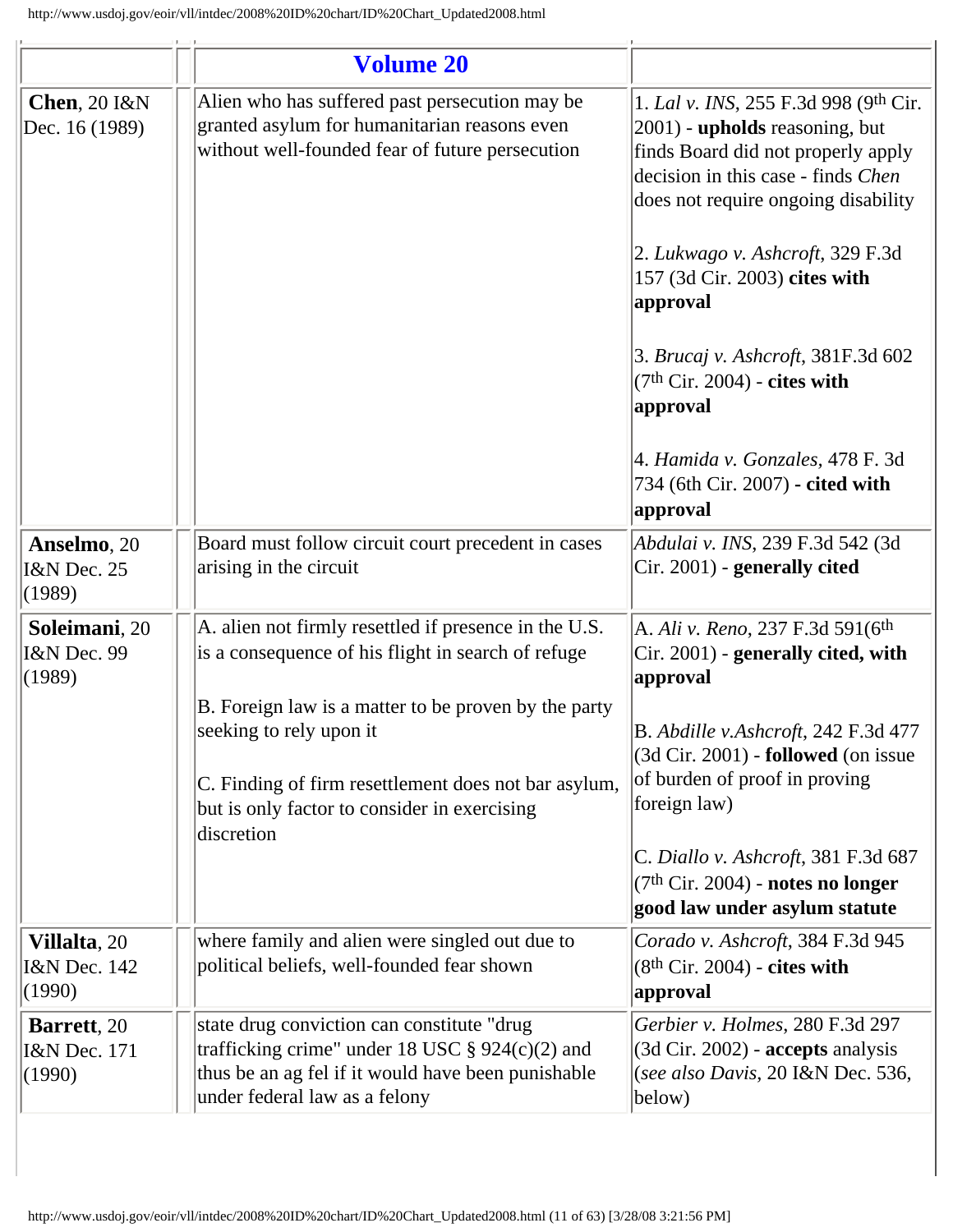| Edwards, 20<br>I&N Dec. 196<br>(1990)                                      | 212(c) applicant with serious criminal history has<br>burden of showing unusual or outstanding equities<br>to warrant grant     | U.S. v. Gonzalez-Valerio, 342 F.3d<br>1051(9th Cir. 2003) - cited with<br>approval                                                                                                                                                                                                                                                                                                     |
|----------------------------------------------------------------------------|---------------------------------------------------------------------------------------------------------------------------------|----------------------------------------------------------------------------------------------------------------------------------------------------------------------------------------------------------------------------------------------------------------------------------------------------------------------------------------------------------------------------------------|
| Medrano, 20<br>I&N Dec. 216<br>(1991)                                      | motion to reconsider based on legal argument that<br>could have been raised on appeal will be denied                            | Alvarez-Santos v. INS, 332 F.3d<br>$1245$ (9 <sup>th</sup> Cir. 2003) - cited with<br> approval                                                                                                                                                                                                                                                                                        |
| Sanchez, 20<br>I&N Dec. 223<br>(1990)                                      | Proceedings begin when charging document is filed<br>with Immigration Judge                                                     | Armendariz-Montoya v. Sonchik,<br>291 F.3d 1116 (9th Cir. 2002) -<br>cites with approval                                                                                                                                                                                                                                                                                               |
| Huete, 20 I&N<br>Dec. 250 (1991)                                           | for proper service of OSC by certified mail, need<br>return receipt signed by alien or responsible person<br>at his address     | 1. Adeyemo v. Ashcroft, 383 F.3d<br>558 $(7th Cir. 2004)$ - distinguishes<br>where certified mail receipt bears<br>illegible signature - that is not<br>sufficient to create presumption of<br>delivery to alien or responsible<br>person<br>2. Chaidez v. Gonzales, 476 F. 3d<br>773 (9th Cir, 2007)-distinguishes<br>where return receipt signed by<br>someone unknown to respondent |
| Hernandez-<br><b>Casillas, 20</b><br>I&N Dec. 262 (A.<br>$ G. 1991\rangle$ | 212(c) is available in deportation proceedings only<br>where there is comparable ground of exclusion                            | 1. Farquharson v. Ashcroft, 246<br>F.3d 1317 11 <sup>th</sup> Cir. 2001) -<br>upholds<br>2. Sena v. Gonzales, 428 F.3d 50<br>$(1st Cir. 2005)$ - cites with<br> approval<br>3. Vo v. Gonzales, 482 F. 3d 363<br>(5th Cir. 2007)-cites with<br>approval                                                                                                                                 |
| <b>Patel, 20 I&amp;N</b><br>Dec. 368 (1991)                                | "Entry" requires $(1)$ crossing into U.S., $(2)$<br>inspection and admission or EWI, and (3) freedom<br>from official restraint | Sidhu v. Ashcroft, 368 F.3d 1160<br>$(9th Cir. 2004)$ - adopts the<br>definition, citing cases from other<br>circuits that have also done so                                                                                                                                                                                                                                           |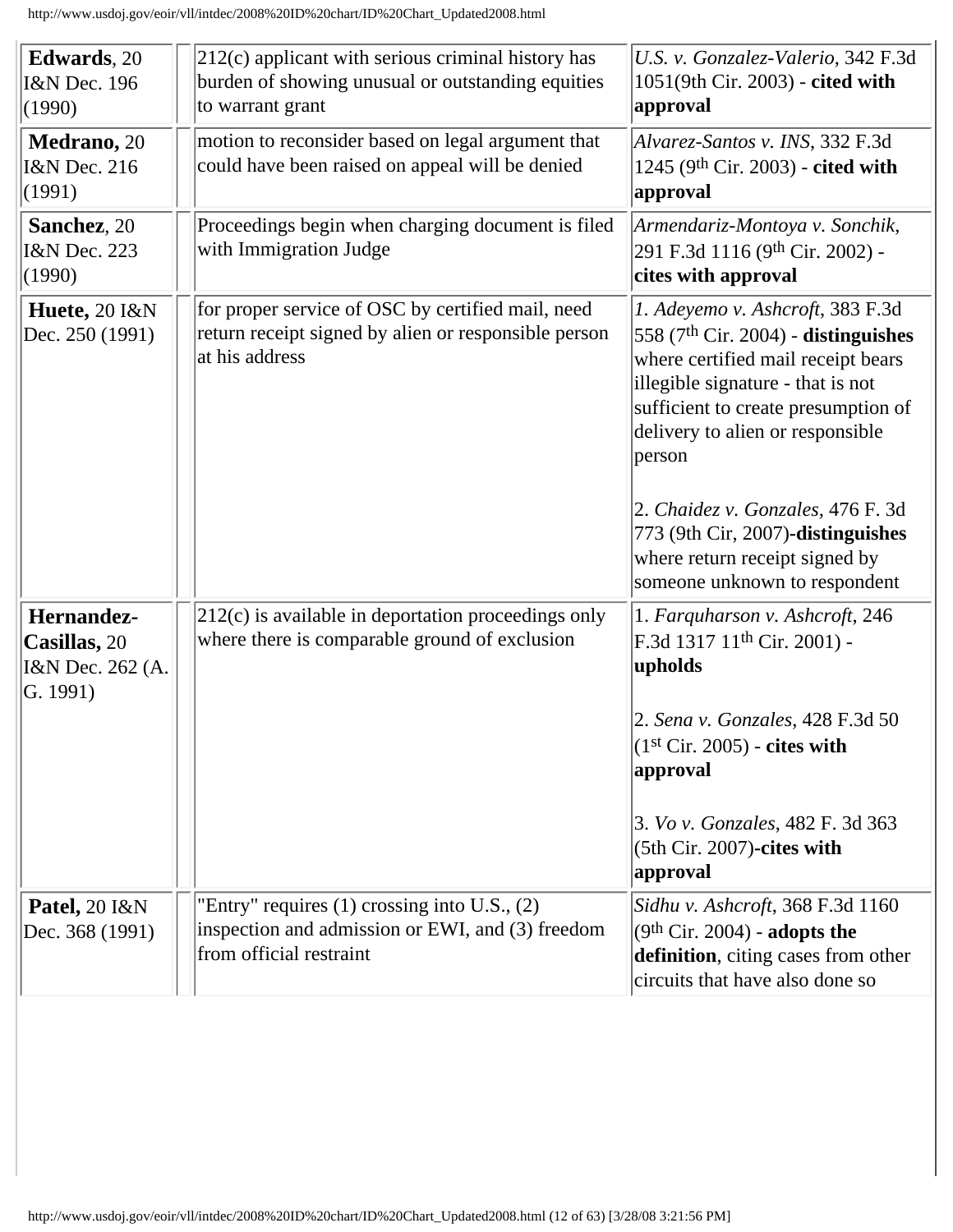| <b>Balderas</b> , 20                | $212(c)$ only waives finding of deportability, but                                                     | 1. Rodriguez-Munoz v. Gonzales,                                            |
|-------------------------------------|--------------------------------------------------------------------------------------------------------|----------------------------------------------------------------------------|
| I&N Dec. 389                        | crimes do not disappear from record for                                                                | 419 F.3d 245 (3d Cir. 2005) - cited                                        |
| (1991)                              | immigration purposes                                                                                   | with approval - crime waived for                                           |
|                                     |                                                                                                        | $212(c)$ can still bar cancellation as                                     |
|                                     |                                                                                                        | ag fel.                                                                    |
|                                     |                                                                                                        |                                                                            |
|                                     |                                                                                                        | 2. Munoz-Yepez v. Gonzales, ---<br>F.3d ----, 2006 WL2483209 (8th          |
|                                     |                                                                                                        | Cir. August 30, 2006) - cites with                                         |
|                                     |                                                                                                        | approval.                                                                  |
|                                     |                                                                                                        |                                                                            |
| $ Cerna, 20$ I&N<br>Dec. 399 (1991) | motions to reopen and motions to reconsider are<br>fundamentally different with different requirements | $ 1.$ Zhao v. U.S. Dept. of Justice,<br>265 F.3d 83 (2d Cir. 2001) - cites |
|                                     |                                                                                                        | with approval                                                              |
|                                     |                                                                                                        |                                                                            |
|                                     |                                                                                                        | $ 2. Li v. Mukasey, -F. 3d-, 2008$                                         |
|                                     |                                                                                                        | WL 373447 (6th Cir. 2008): cites                                           |
|                                     |                                                                                                        | with approval                                                              |
| $D-L-$ & A-M-,                      | Aliens who lived an worked for 6 years in a third                                                      | <i>Abdille v. Ashcroft, 242 F.3d 477</i>                                   |
| 20 I&N Dec. 409                     | country as lawful temporary residents with option to                                                   | $(3d$ Cir. 2001) - cites with approval                                     |
| (1991)                              | become permanent residents were firmly resettled                                                       |                                                                            |
|                                     | there.                                                                                                 |                                                                            |
| Coelho, 20                          | A. where motion to remand really in nature of                                                          | $A.1.$ Wang v. Ashcroft, 260 F.3d                                          |
| I&N Dec. 464                        | motion to reopen, it must comply with motion to                                                        | $ 448 \ (5^{th}$ Cir. 2001) - upholds                                      |
| (1992)                              | reopen requirements                                                                                    |                                                                            |
|                                     |                                                                                                        | A.2. Sanusi v. Gonzales, 445 F.3d                                          |
|                                     | B. MTR should not be granted unless new evidence                                                       | 193 (2 <sup>nd</sup> Cir. 2006) - cites with                               |
|                                     | could not have been discovered earlier by "due"                                                        | approval                                                                   |
|                                     | diligence"                                                                                             |                                                                            |
|                                     |                                                                                                        | B. Krougliak v. INS, 289 F.3d 457                                          |
|                                     |                                                                                                        | $(7th Cir. 2002)$ - cites with                                             |
|                                     |                                                                                                        | approval                                                                   |
| <b>Arthur</b> , 20 I. $\&$          | Motions to reopen for purposes of adjusting status                                                     | <i>Ilic-Lee v. Mukasey</i> , $-$ F. 3d ----,                               |
| N. Dec. 475                         | based upon unadjudicated visa petitions governed                                                       | 2007 WL 4063893 (6th Cir. 2007):                                           |
| $(1992)$ modified,                  | by INA $\S$ §204(g) and 245(e) will not be granted.                                                    | cites                                                                      |
| <b>Velarde</b> , 23                 |                                                                                                        |                                                                            |
| I&N Dec. 253                        |                                                                                                        |                                                                            |
| (BIA 2002)                          |                                                                                                        |                                                                            |
| $A-A$ -, 20 $I\&N$                  | 5-year imprisonment bar to $212(c)$ relief applies to                                                  | <i>Toia v. Fasano</i> , 334 F.3d 917 (9 <sup>th</sup>                      |
| Dec. 492 (1992)                     | aliens regardless of when the conviction occurs<br>(with exception regarding crimes added to af fel    | Cir. 2003) - rejects, finding 5-year                                       |
|                                     | definition by IMMACT 1990, if crime committed                                                          | bar does not apply to aliens who<br>pleaded guilty prior to 1990 Act,      |
|                                     | before that Act)                                                                                       | and who are otherwise eligible                                             |
|                                     |                                                                                                        |                                                                            |

 $\overline{\phantom{a}}$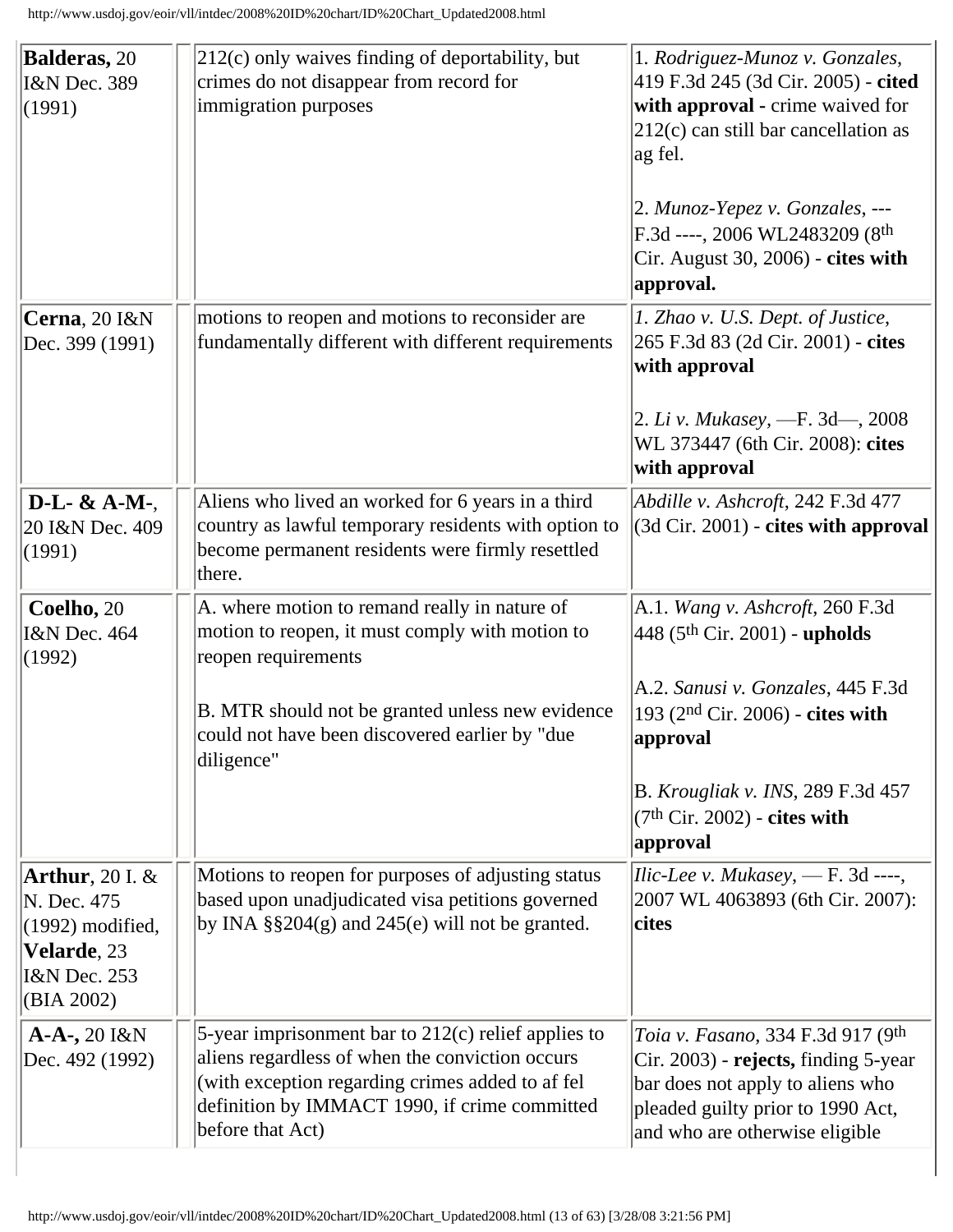| Adetiba, 20<br>I&N Dec. 506<br>(1992)                                                           | reaffirms its historical approach to meaning of<br>"single scheme of criminal misconduct"                                                                                                                                                                   | Abdelqadar v. Gonzales, 413 F.3d<br>668 (7 <sup>th</sup> Cir. 2005) - upholds                                                                                                                                                                                                                                                                          |
|-------------------------------------------------------------------------------------------------|-------------------------------------------------------------------------------------------------------------------------------------------------------------------------------------------------------------------------------------------------------------|--------------------------------------------------------------------------------------------------------------------------------------------------------------------------------------------------------------------------------------------------------------------------------------------------------------------------------------------------------|
| <b>Beltran</b> , 20<br><b>I&amp;N</b> Dec. 521<br>(1992)                                        | conviction for solicitation to commit a controlled<br>substance offense renders alien deportable as one<br>convicted of drug offense                                                                                                                        | 1. Peters v. Ashcroft, 383 F.3d 302<br>$(5th Cir. 2004)$ - upholds as<br>reasonable interpretation<br>2. Coronado-Durazo v. INS, 123<br>F.3d 1322 (9th Cir. 1997) -<br>distinguishes, where Az<br>solicitation statute encompasses<br>underlying offenses that are not<br>drug offenses                                                                |
| Davis, $20 \text{ I} \&\text{N}$<br>Dec. 536 (1992);<br>modified Yanez,<br>23 I&N 390<br>(2002) | A. state drug conviction can be ag fel if analogous<br>to felony under federal law and it contains a<br>"trafficking element"<br>B. where underlying offense is a crime involving<br>moral turpitude, conspiracy or attempt to commit<br>such crime is cimt | A. Gerbier v. Holmes, 280 F.3d<br>297 (3d Cir. 2002) - accepts<br>analysis (see also Barrett, 20 I&N<br>Dec. 171, above)<br>B. Knapik v. Ashcroft, 384 F.3d 84<br>$(3d Cir. 2004)$ - agrees with, but<br>distinguishes where crime involves<br>recklessness, because acting<br>recklessly is inconsistent with <i>mens</i><br>rea required for attempt |
| Serna, 20 I&N<br>Dec. 579 (1992)                                                                | possession of altered immigration documents not a<br>CIMT unless there is intent to use them unlawfully                                                                                                                                                     | Omagah v. Ashcroft, 288 F.3d 254<br>$(5th Cir. 2002)$ - finds decision<br>reasonable                                                                                                                                                                                                                                                                   |
| <b>Rodriguez-</b><br>Cortes, 20 I&N<br>Dec. 587 (1992)                                          | sentence enhancement provisions of the California<br>Penal Code imposing an additional term of<br>imprisonment where any of the principals involved<br>possessed a firearm does not constitute a separate<br>firearms conviction                            | Vo v. Gonzales, 482 F. 3d 363 (5th<br>Cir. 2007)-cites with approval,<br>rejects argument that decision held<br>murderers may apply for $212(c)$ , as<br>this was not question before BIA                                                                                                                                                              |
| <b>Rainford</b> , 20<br><b>I&amp;N</b> Dec. 598<br>(1992)                                       | firearms conviction does not preclude finding of<br>admissibility in conjunction with application for<br>adjustment                                                                                                                                         | Drax v. Reno, 338 F.3d 98 (2d Cir.<br>2003) - Generally cited and<br>applied                                                                                                                                                                                                                                                                           |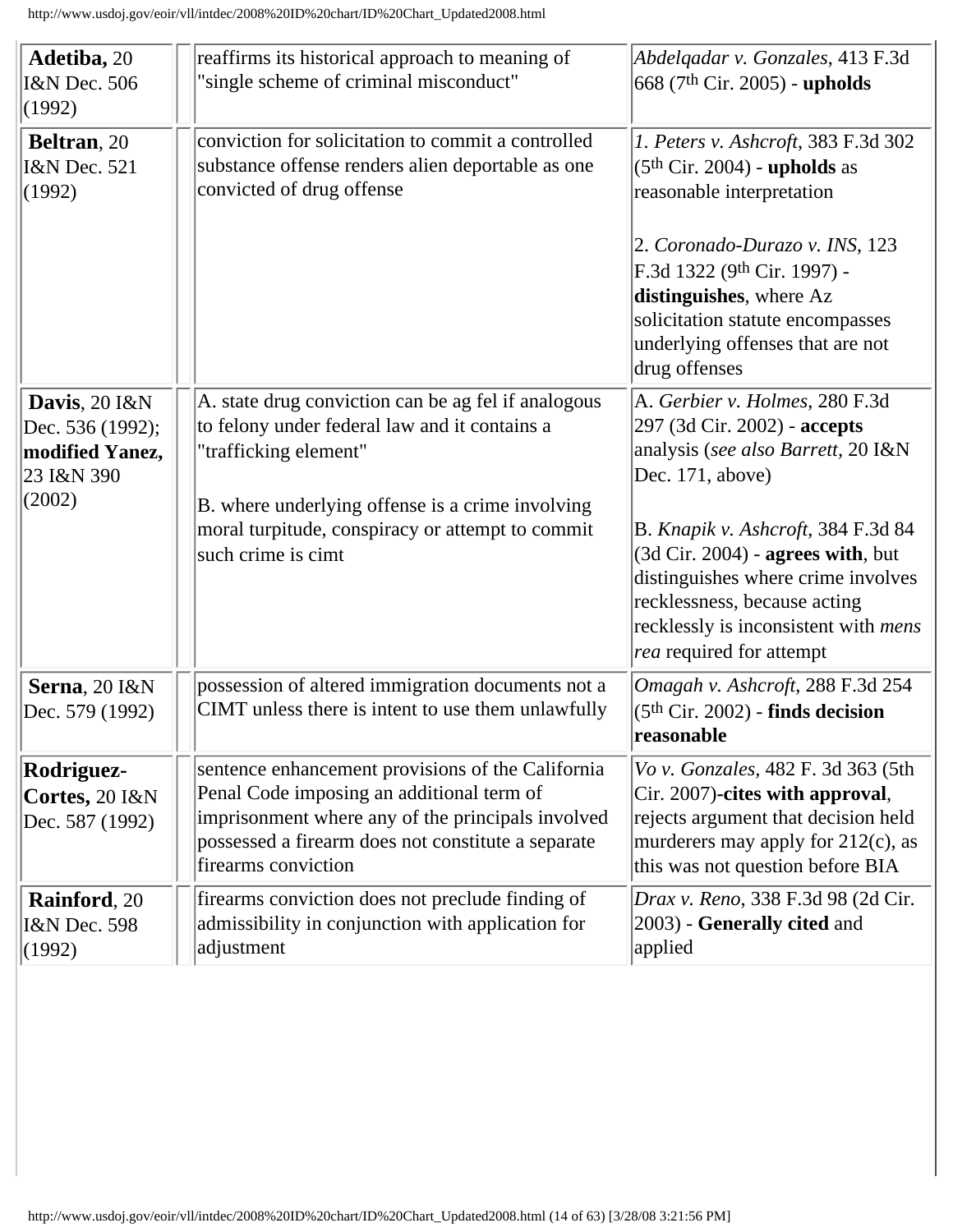| Montenegro,<br>20 I&N Dec. 603<br>(1992)                      | A. 212(c) waiver cannot cure $241(a)(2)(C)$<br>deportability for firearms conviction, even where<br>conviction also falls under $\S212(a)(2)(A)(i)(I)$ as a<br>CIMT.<br>B. Matter of Meza is limited to question of<br>eligibility for $212(c)$ by drug trafficking ag fel; does<br>not alter general rule that deport ground must have<br>comparable exclusion ground for 212(c) to apply. | A. Vo v. Gonzales, 482 F. 3d 363<br>(5th Cir. 2007)-cites with<br>approval                                                                                                                                                                                                                                                                                                                                                                            |
|---------------------------------------------------------------|---------------------------------------------------------------------------------------------------------------------------------------------------------------------------------------------------------------------------------------------------------------------------------------------------------------------------------------------------------------------------------------------|-------------------------------------------------------------------------------------------------------------------------------------------------------------------------------------------------------------------------------------------------------------------------------------------------------------------------------------------------------------------------------------------------------------------------------------------------------|
| $R-, 20$ $R$ <sup>N</sup><br>Dec. 621 (1992)                  | Asylum applicant must show country-wide<br>persecution                                                                                                                                                                                                                                                                                                                                      | Manzoor v. INS, 254 F.3d 342 (1st<br>Cir. 2001) - cautions that burden is<br>on INS, not alien, to show no<br>countrywide threat, if past<br>persecution has been shown                                                                                                                                                                                                                                                                               |
| Li, $20$ I&N Dec.<br>700 (BIA 1993)                           | A. An adopted child may not confer immigration<br>benefits on a natural parent.<br>B. An adopted child may not confer immigration<br>benefits on a biological sibling, as the common<br>parent is no longer the parent of the adopted child<br>for immigration purposes.                                                                                                                    | <i>Kosak v. Aguirre, - F.</i> 3d - 7.2008<br>WL 597928 (3d Cir. 2008):<br>upholds as reasonable interpretation                                                                                                                                                                                                                                                                                                                                        |
| $Z$ -, 20 $R$ N Dec.<br>707 (1993)                            | "Entry" requires $(1)$ crossing into U.S., $(2)$<br>inspection and admission or EWI, and (3) freedom<br>from official restraint                                                                                                                                                                                                                                                             | 1. Nyirenda v. INS, 279 F.3d 620<br>(8 <sup>th</sup> Cir. 2002) - adopts definition<br>2. Farquharson v. Ashcroft, 246<br>F.3d 1317 11 <sup>th</sup> Cir. 2001) - cites<br>with approval                                                                                                                                                                                                                                                              |
| Jimenez-<br><b>Lopez,</b> $20 \text{ I&N}$<br>Dec. 738 (1993) | Alien admitted for lawful temporary residence does<br>not make later "entry" when he adjusts to lpr status                                                                                                                                                                                                                                                                                  | 1. Perez-Enriquez v. Gonzales, $411$<br>F.3d 1079 (9th Cir. 206/14/05) -<br>accepts reasoning, though in<br>different context<br>2. Perez-Enriquez v. Gonzales, ---<br>F.3d ---, 2006 WL 2640530 (9th<br>Cir. September 15, 2006) - upheld<br>3. Ruiz-Almanzar v. Ridge, 485 F.<br>3d 193 (2d Cir. 2007)-upheld, but<br><b>clarified</b> that an applicant for<br>adjustment remains a deportable<br>alien until their status is actually<br>adjusted |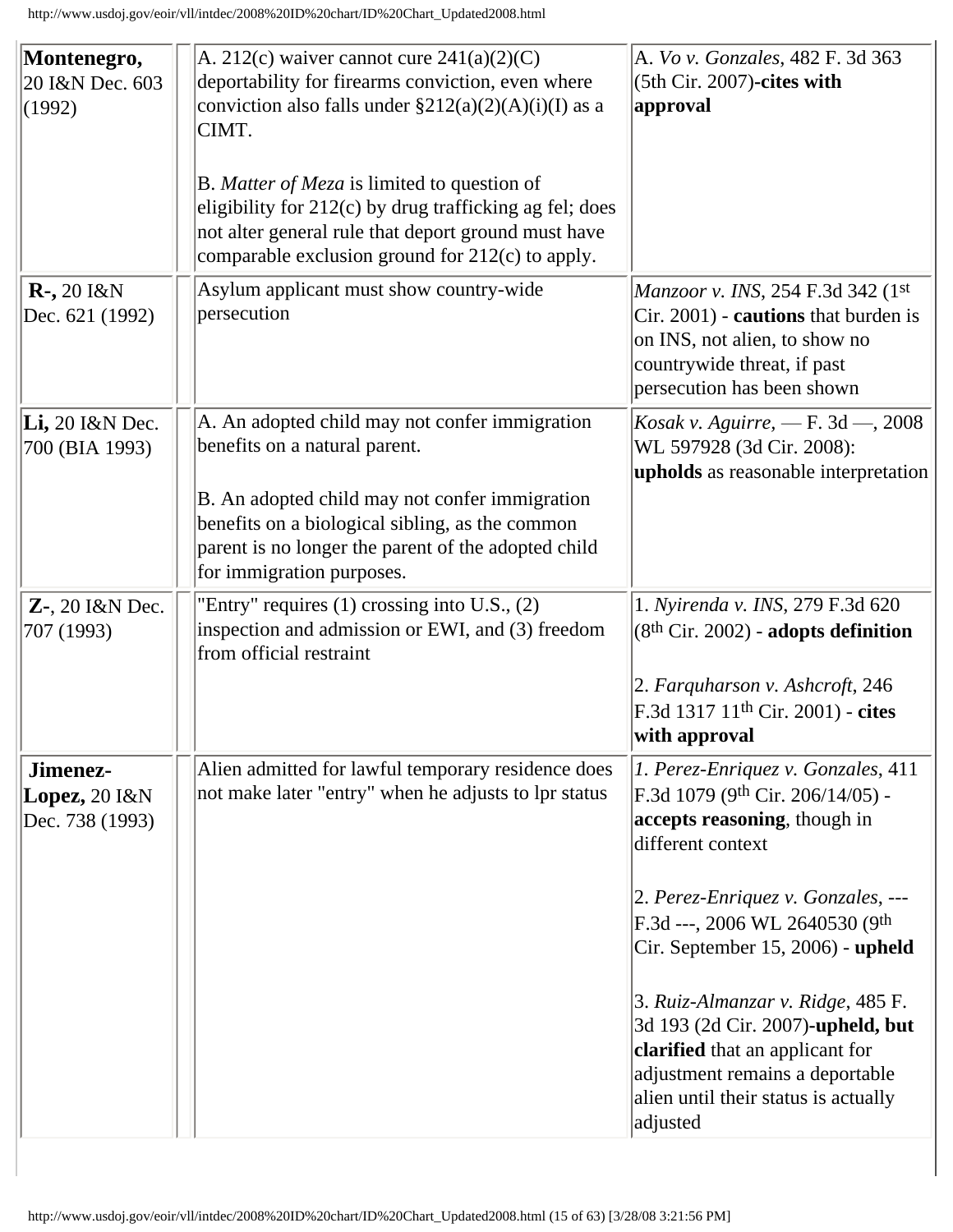| Gabryelsky,<br>20 I&N Dec. 750<br>(1993)                                      | 212(c) may be available in conjunction with<br>adjustment for aliens deportable for drug and<br>weapons offenses                                                                                                       | 1. U.S. v. Gonzalez-Roque, 165 F.<br>Supp. 2d 577 (S.D.N.Y. 2001) -<br><b>Generally cited and applied</b><br>2. Drax v. Reno, 338 F.3d 98 (2d)<br>Cir. 2003)- Generally cited with<br>approval and applied                                                                                                                                                                         |
|-------------------------------------------------------------------------------|------------------------------------------------------------------------------------------------------------------------------------------------------------------------------------------------------------------------|------------------------------------------------------------------------------------------------------------------------------------------------------------------------------------------------------------------------------------------------------------------------------------------------------------------------------------------------------------------------------------|
| Sosa-<br><b>Hernandez</b> , 20<br>I&N Dec. 762<br>(1993)                      | 241(f) waives not only alien's deportability, but the<br>underlying fraud, and alien is considered lawfully<br>admitted for permanent residence                                                                        | Virk v. INS, 295 F.3d 1055 (9th Cir.<br>$ 2002\rangle$ - cites with approval                                                                                                                                                                                                                                                                                                       |
| <b>Alcantar</b> , 20<br><b>I&amp;N</b> Dec. 801<br>(1994)                     | Conviction for involuntary manslaughter under<br>Illinois law is "crime of violence" under 8USC §16,<br>and thus an ag fel.                                                                                            | 1. Park v. INS, 252 3d 1018 (9th<br>$\left  \text{Cir. } 2001 \right)$ - reaches same<br>conclusion, in case involving<br>California involuntary<br>manslaughter statute (mentions<br><i>Alcantar</i> in fn)<br>2. Omar v. INS, 298 F.3d 710 (8th<br>$Cir. 2002$ - cites with approval in<br>finding that criminal vehicular<br>homicide under Minn. law is a<br>crime of violence |
| Toboso-<br>Alfonso, 20<br>I&N Dec. 819<br>(1990)                              | sexual orientation can form basis for asylum<br>application                                                                                                                                                            | 1. Hernaez v. INS, 244 F.3d 752<br>$(9th Cir. 2001)$ - cited with<br> approval<br>2. Amanfi v. Ashcroft, 328 F.3d 719<br>(3d Cir. 2003) - cited with<br>approval, but finds Board did not<br>properly apply                                                                                                                                                                        |
| <b>Franklin</b> , 20<br>I&N Dec. 867<br>$(1994)$ , aff'd (see<br>$ $ cite $)$ | A. Missouri conviction for involuntary<br>manslaughter is CIMT - statute required gross<br>deviation from reasonable person's standard of care<br>B. Crime is CIMT if accompanied by corrupt mind<br>or vicious motive | A. Franklin v. INS, 72 F.3d 571<br>$(8th Cir. 1995)$ , affirmed<br>B. Partyka v. Attorney General of<br>the United States, 417 F.3d 408 (3d)<br>$\vert$ Cir. 2005) - cited generally with<br>approval                                                                                                                                                                              |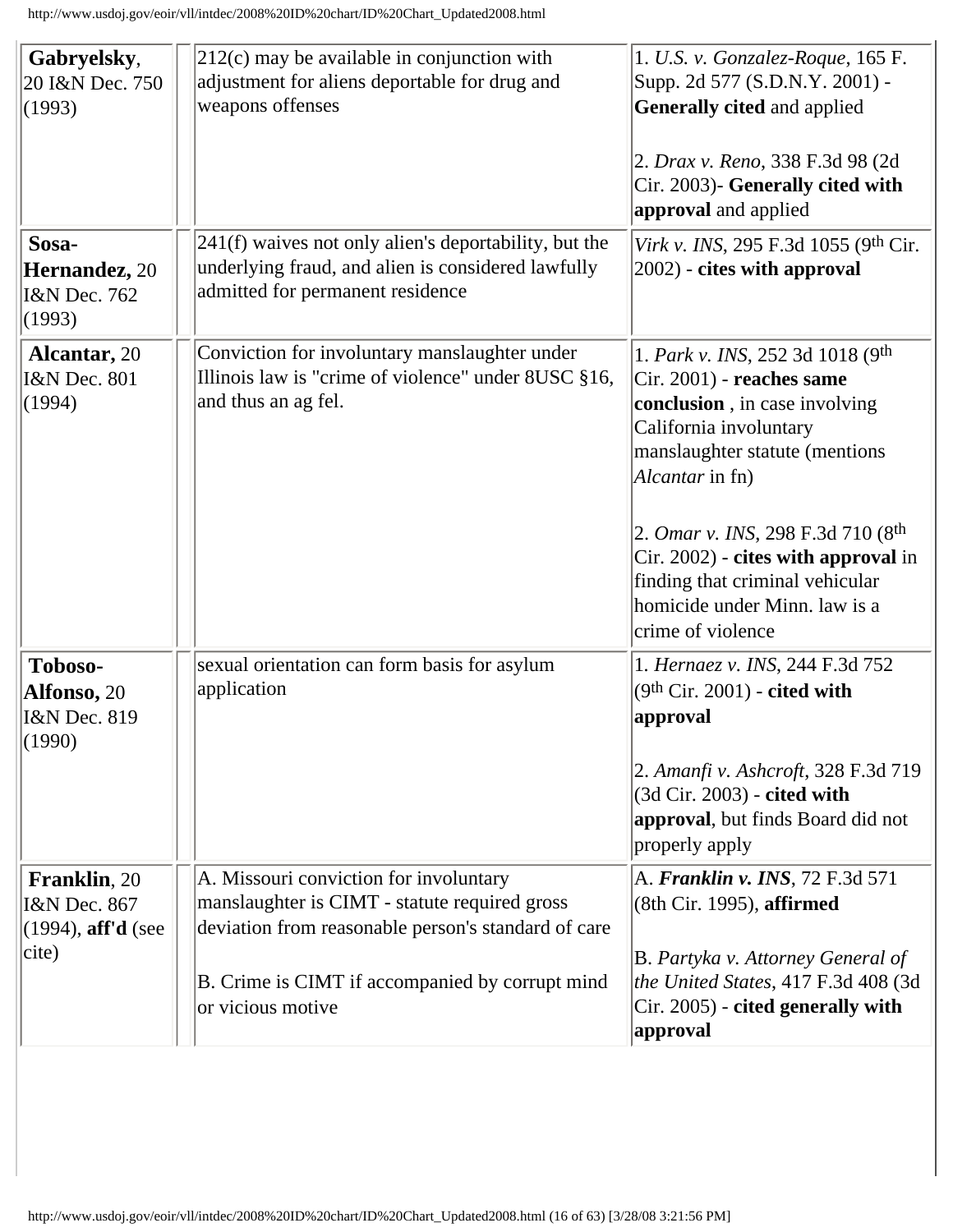<span id="page-16-0"></span>

| Burbano, 20<br>I&N Dec. 874<br>(1994)            | Board may adopt or affirm Immigration Judge's<br>decision in brief order that indicates agreement with<br>reasoning and result                                                                                                                                                                                                                                              | Paripovic v. Gonzales, 418 F.3d<br>240 (3d Cir. 2005) - in footnote,<br>states that Burbano orders are<br>entitled to deference<br>2. Abebe v. Gonzales, 432 F. 3d<br>1037 (9th Cir. 2005): follows,<br>holding that where the BIA cites<br>Burbano and does not express                                                                                                                                                                                                      |
|--------------------------------------------------|-----------------------------------------------------------------------------------------------------------------------------------------------------------------------------------------------------------------------------------------------------------------------------------------------------------------------------------------------------------------------------|-------------------------------------------------------------------------------------------------------------------------------------------------------------------------------------------------------------------------------------------------------------------------------------------------------------------------------------------------------------------------------------------------------------------------------------------------------------------------------|
|                                                  |                                                                                                                                                                                                                                                                                                                                                                             | disagreement with any part of the<br>IJ's decision, the BIA adopts the<br>IJ's decision in its entirety.<br>3. Wala v. Mukasey, 511 F. 3d 102<br>(2d. Cir. 2007): follows                                                                                                                                                                                                                                                                                                     |
|                                                  | <b>Volume 21</b>                                                                                                                                                                                                                                                                                                                                                            |                                                                                                                                                                                                                                                                                                                                                                                                                                                                               |
| <b>Esposito, 21</b><br>I&N Dec. 1<br>(1995)      | A. sentence is "actually imposed" where criminal<br>court suspends the execution of a sentence; but not<br>where the <i>imposition</i> of the sentence is suspended.<br>$B. 212(c)$ will not waive deportability for a firearm<br>offense even where the firearms offense is one of<br>two or more crimes which may render alien<br>inadmissible under INA $\S212(a)(10)$ . | B. Vo v. Gonzales, 482 F. 3d 363<br>$(5th Cir. 2007)$ -cites with<br>approval                                                                                                                                                                                                                                                                                                                                                                                                 |
| Xiu Hong Li,<br>21 I&N Dec. 13<br>$ $ (BIA 1995) | If INA section $101(b)(1)(E)$ was invoked for an<br>immigration benefit, biological relationships will<br>not be recognized for immigration purposes even<br>after adoptive relationship is terminated.                                                                                                                                                                     | <i>Kosak v. Aguirre, - F. 3d - , 2008</i><br>WL 597928 (3d Cir. 2008):<br>upholds as reasonable interpretation                                                                                                                                                                                                                                                                                                                                                                |
| Grijalva, 21<br>I&N Dec. 27<br>(1995)            | Where service of OSC is by certified mail, there is<br>strong presumption of effective service                                                                                                                                                                                                                                                                              | 1. Salta v. INS, 314 F.3d 1076 (9th<br>Cir. 2002) - distinguished, because<br>under later statute, service of notice<br>may be by regular mail<br>2. Ghounem v. Ashcroft, 378 F.3d<br>740 (8th Cir. 2004) -distinguished,<br>because strong presumption of<br>delivery cannot be applied under<br>later statute only requiring delivery<br>by regular mail<br>3. Adeyemo v. Ashcroft, 383 F.3d<br>558 $(7th Cir. 2004)$ - distinguishes<br>where certified mail receipt bears |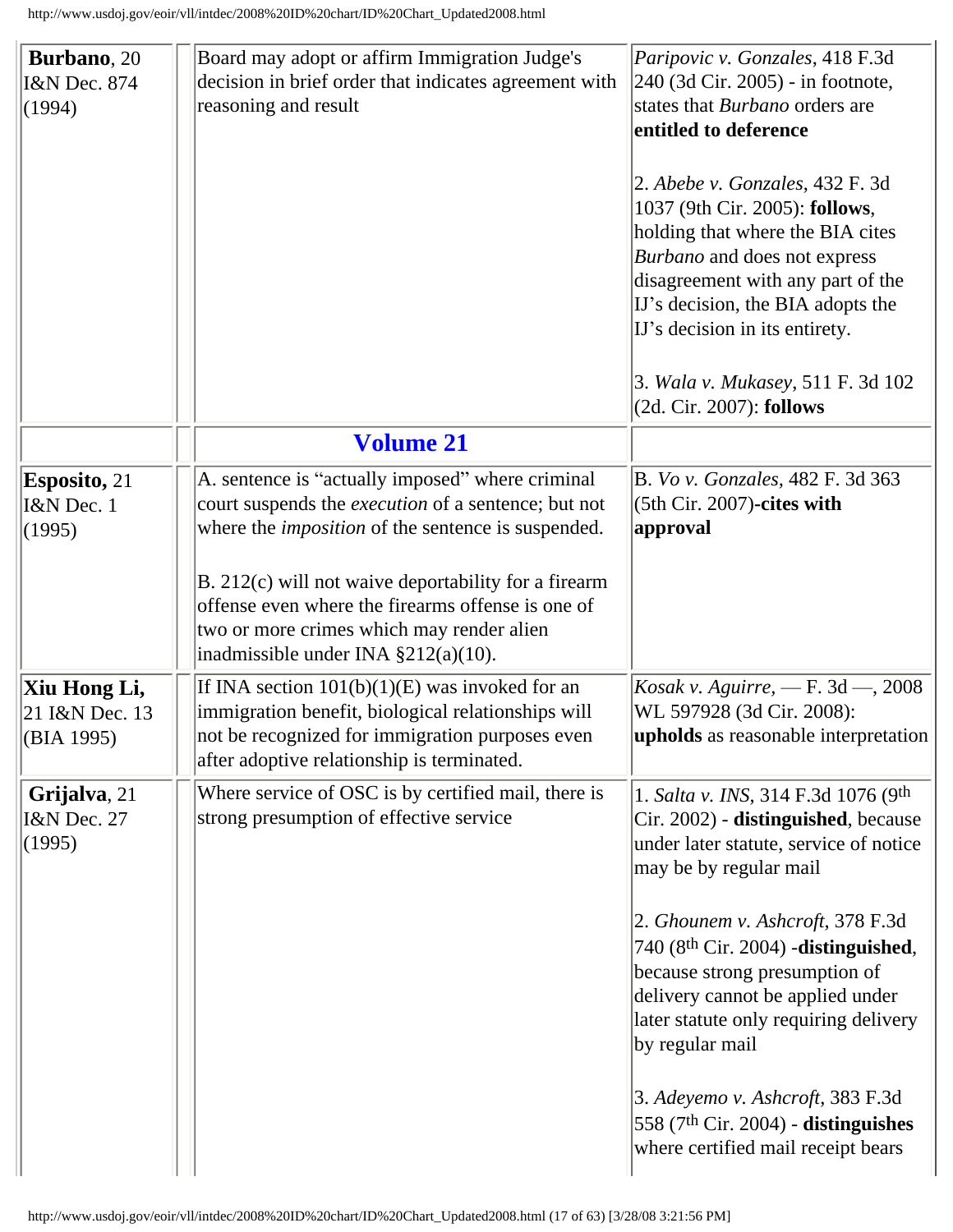|                                                             |                                                                                                                                | illegible signature - that is not<br>sufficient to create presumption of<br>delivery to alien or responsible<br>person<br>4. Chaidez v. Gonzales, 476 F. 3d<br>773 (9th Cir. 2007)-distinguished<br>presumption for service of hearing<br>notice vs. OSC; found no<br>presumption of effective service<br>without signature of "responsible"<br>person" for OSCs |
|-------------------------------------------------------------|--------------------------------------------------------------------------------------------------------------------------------|------------------------------------------------------------------------------------------------------------------------------------------------------------------------------------------------------------------------------------------------------------------------------------------------------------------------------------------------------------------|
|                                                             |                                                                                                                                | 5. Sembiring v. Gonzales, 499 F. 3d<br>981 (9th Cir. 2007): distinguishes;<br>applies weaker presumption service<br>for OSC sent by regular mail<br>(following Salta); lower burden to<br>rebut, with "practical,<br>commonsensical" test                                                                                                                        |
|                                                             |                                                                                                                                | 6. Santana v. U.S. Att'y Gen., $-F$ .<br>3d----, 2007 WL 3052783 (3rd Cir.<br>2007): distinguishes; adopts Salta<br>and Sembiring holdings                                                                                                                                                                                                                       |
| Arreguin de<br>Rodriguez, 21<br>I&N Dec. 38<br>(1995)       | in exercising discretion, will not give substantial<br>weight to arrest report, absent conviction or<br>corroborating evidence | Billike-Tolosa v. Ashcroft, 385 F.3d<br>708(6th Cir. 2004) - cites with<br>approval, but finds IJ/Board did<br>not apply it                                                                                                                                                                                                                                      |
| <b>B-</b> , 21 I&N Dec.<br> 66 (1995) (ID<br>$ 3251\rangle$ | asylum granted due to compelling circumstances<br>despite no well-founded fear                                                 | Lal v. INS, 255 F.3d 998 (9th Cir.<br>2001) - cited with approval, but<br>finds Board did not properly apply<br>decision in this case - finds grant of<br>asylum under Chen does not<br>require ongoing disability                                                                                                                                               |
| D-V-, 21 I&N<br>Dec. 77 (1993)                              | rape can constitute persecution to support asylum<br>claim                                                                     | Zubeda v. Ashcroft, 333 F.3d 463<br>(3d Cir. 2003) - cited with<br>approval                                                                                                                                                                                                                                                                                      |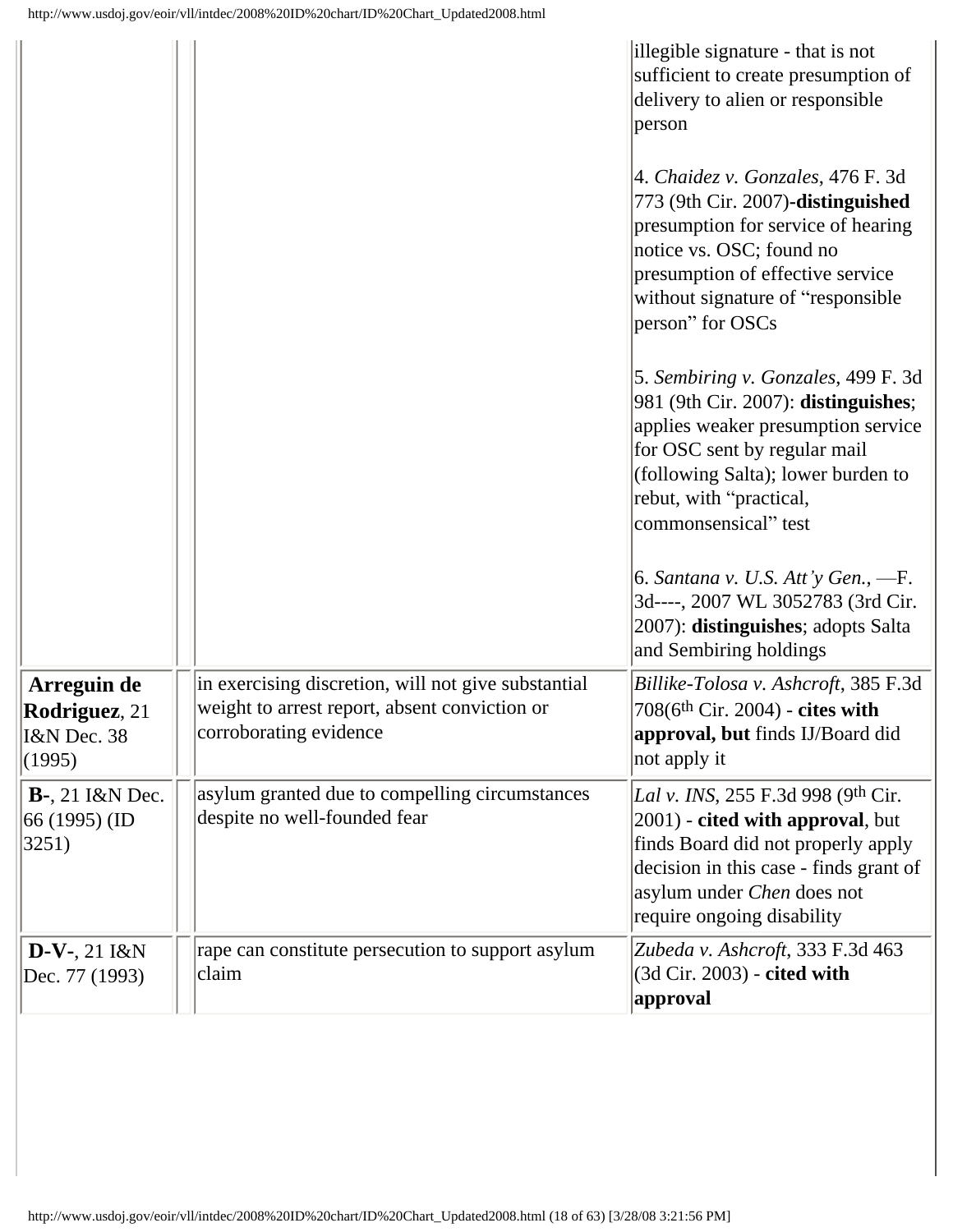| $L-G$ -, 21 $l\&N$<br>Dec. 89 (1995)<br>$\vert$ (ID 3254),<br>modified Yanez,<br>23 I&N 390<br>(2002) | For immigration purposes, a state drug offense<br>qualifies as a "drug trafficking crime," under 18<br>USC $924(c)$ , and thus as an ag fel, only if punishable<br>as a felony under federal drug laws. | 1. U.S. v. Hernandez-Avalos,<br>251F.3d 505 (5 <sup>th</sup> Cir. 2001) -<br>rejects Board interpretation of §<br>$924(c)$ as "plainly incorrect."<br>2. Gerbier v. Holmes, 280 F.3d 297<br>(3d Cir. 2002) - accepts analysis<br>(see also Barrett, 20 I&N Dec. 171,<br>and Davis, 20 I&N Dec. 536,<br>above)                                                                                                                                                      |
|-------------------------------------------------------------------------------------------------------|---------------------------------------------------------------------------------------------------------------------------------------------------------------------------------------------------------|--------------------------------------------------------------------------------------------------------------------------------------------------------------------------------------------------------------------------------------------------------------------------------------------------------------------------------------------------------------------------------------------------------------------------------------------------------------------|
| <b>Rivera-</b><br>Claros, 21 I&N<br>Dec. 232 (1996)                                                   | automatic stay that is granted when filing MTR in<br>absentia hearing continues during appeal from<br>denial of such motion                                                                             | Kay v. Ashcroft, 387 F.3d 664 (7 <sup>th</sup><br>Circuit. 2004) - cites with approval                                                                                                                                                                                                                                                                                                                                                                             |
| Mendez-<br>Moralez, 21<br>I&N Dec. 296<br>(1996)                                                      | Discusses factors to consider in adjudicating<br>application for discretionary relief under section 212<br>(h)                                                                                          | Virk v. INS, 295 F.3d 1055 (9th Cir.<br>$(2002)$ - cites with approval in 241<br>(f) case                                                                                                                                                                                                                                                                                                                                                                          |
| Pichardo, 21<br>I&N Dec. 330<br>$(1996)$ (ID 3275)                                                    | Board won't look behind record of conviction to<br>factual circumstances of crime                                                                                                                       | 1. Sui v. INS, 250 F.3d 105 (2d Cir.<br>$(2001)$ - cites with approval (in<br>footnote)<br>2. Tokatly v. Ashcroft, 371 F.3d 613<br>$(9th Cir. 2004)$ - cited with<br>approval, and followed<br>3. Conteh v. Gonzales, 461 F.3d 45<br>$(1st Cir., 2006)$ - cited with<br> approval.                                                                                                                                                                                 |
| $H-, 21$ $I\&N$<br>Dec. 337(1996)<br>$\vert$ (ID 3276)                                                | A. asylum may be granted due to compelling<br>circumstances despite no well-founded fear<br>B. Membership in a clan can constitute membership<br>in a particular social group                           | A.1. Lal v. INS, 255 F.3d 998 (9th<br>Cir. 2001) - cites with approval,<br>but finds Board did not properly<br>apply decision in this case - finds<br>grant of asylum under Chen does<br>not require ongoing disability<br>A.2. <i>Huang v. INS</i> , 436 F.3d 89<br>$(2nd Cir. 2006)$ - cites with<br>approval but finds IJ and Board<br>did not properly apply decision in<br>this case<br>B.1. Hagi-Salad v. Ashcroft, 359<br>F.3d 1044 (8th Cir. 2004) - cites |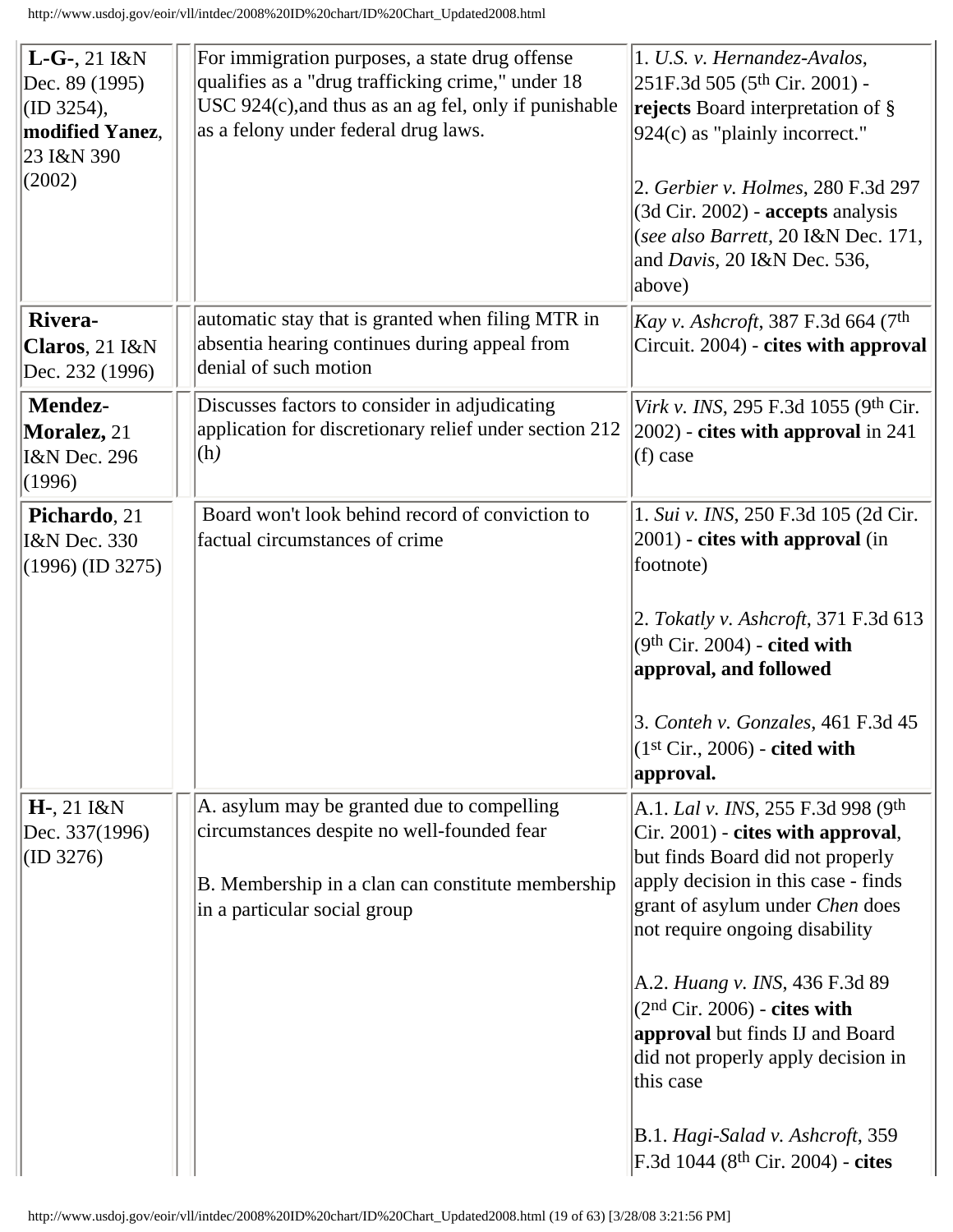|                                       |                                              | generally with approval                                                                                                                                                                                                                                                                                 |
|---------------------------------------|----------------------------------------------|---------------------------------------------------------------------------------------------------------------------------------------------------------------------------------------------------------------------------------------------------------------------------------------------------------|
|                                       |                                              | B.2. Mohamed v. Ashcroft, 396<br>F.3d 999 (8th Cir. 2005) - cites<br>generally with approval                                                                                                                                                                                                            |
| Kasinga, 21<br>I&N Dec. 357<br>(1996) | FGM can be the basis for a persecution claim | 1. Olowo v. Ashcroft, 368 F.3d 692<br>$(7th Cir. 2004)$ - cites with<br>approval, but does not extend to<br>allow derivative asylum based on<br>fear that her daughters (lprs) will be<br>subject to the practice if they return<br>with her, with court emphasizing<br>that they do not have to return |
|                                       |                                              | 2. Abay v. Ashcroft, 368 F.3d 634<br>$(6th Cir. 2004)$ - cites with<br>approval, and asylum granted<br>where alien fears she will not be<br>able to protect her daughter (also in<br>proceedings) from the practice                                                                                     |
|                                       |                                              | 3. Balogun v. Ashcroft, 374 F.3d<br>$492$ (7 <sup>th</sup> Cir. 2004) - distinguishes,<br>because alien came here several<br>times before first making her FGM<br>asylum claim                                                                                                                          |
|                                       |                                              | 4. Mohammed v. Gonzales, 400<br>F.3d 785 (9th Cir. 2005) -<br>approves, and finds part. social<br>group could be defined as Somali<br>tribe or all Somali women. Also,                                                                                                                                  |
|                                       |                                              | presumption of well-founded fear<br>cannot be rebutted because harm is<br>ongoing                                                                                                                                                                                                                       |
|                                       |                                              | 5. Niang v. Gonzales, 422 F.3d<br>1187 $(10^{th}$ Cir. 2005) - cites with<br>approval, but remands on question<br>of credibility and govt ability to<br>control                                                                                                                                         |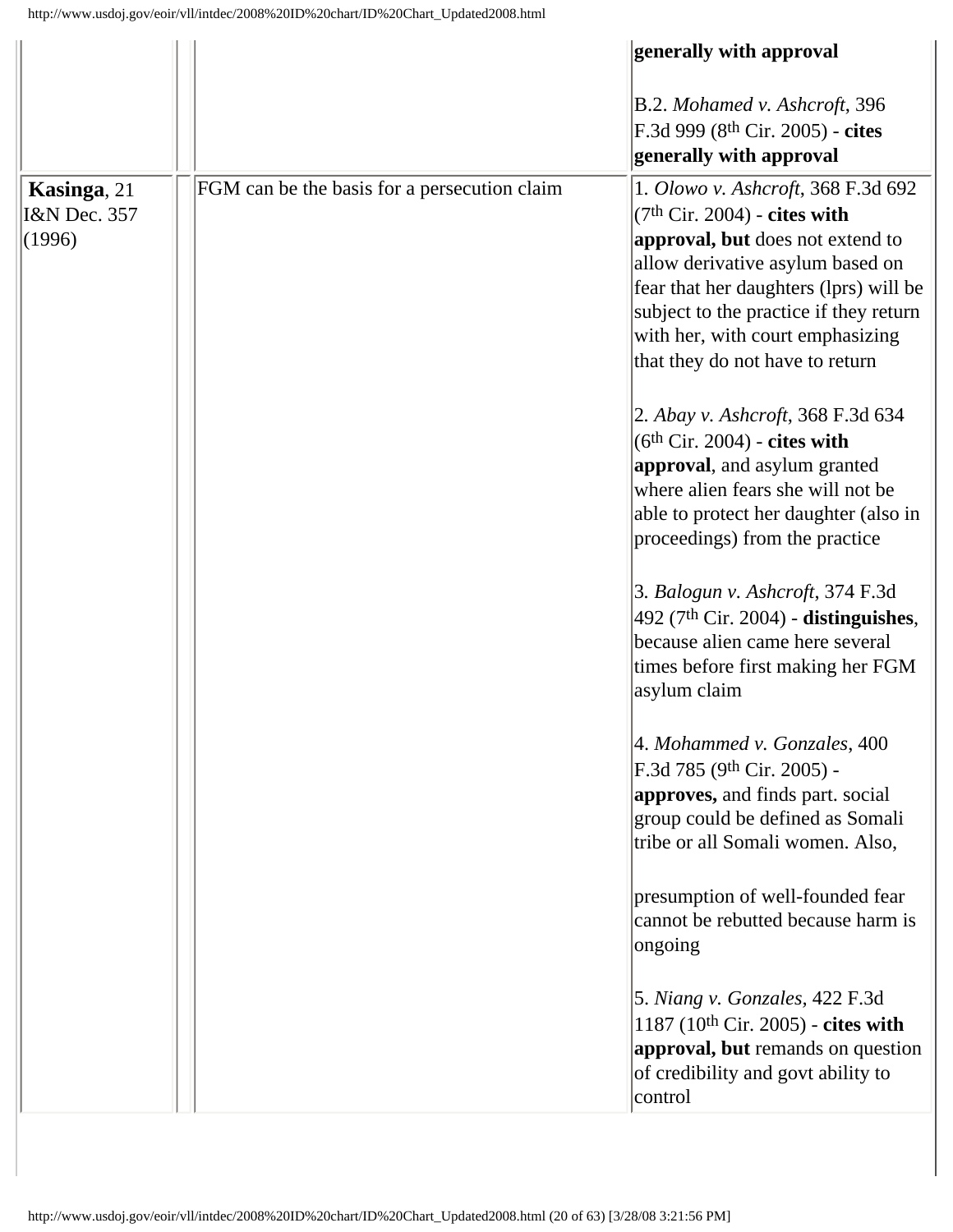| $L-O-G-, 21$<br><b>I&amp;N</b> Dec. 413<br>(1996)       | A. Reopening may be had where new facts indicate<br>reasonable likelihood of success on merits, so that<br>hearing would be worthwhile<br>B. Board may deny MTR where regulatory<br>requirements not met, or no prima facie showing of<br>eligibility for relief sought | A. Kay v. Ashcroft, 387 F.3d 664<br>$(7th Cir. 2004)$ - cites with<br>approval<br>B. Kay v. Ashcroft, 387 F.3d 664<br>$(7th Cir. 2004)$ - cites with<br> approval                                                                                                                                                                                                                               |
|---------------------------------------------------------|-------------------------------------------------------------------------------------------------------------------------------------------------------------------------------------------------------------------------------------------------------------------------|-------------------------------------------------------------------------------------------------------------------------------------------------------------------------------------------------------------------------------------------------------------------------------------------------------------------------------------------------------------------------------------------------|
| Grijalva-<br>Barrera, 21<br>I&N 472 (1996)<br>(ID 3284) | Ineffective assistance of counsel may be<br>"exceptional circumstance" excusing failure to<br>appear (where MTR is timely), and notes that<br>prejudice need not be shown                                                                                               | 1. Saakian v. INS, 252 F.3d 21(1st)<br>$Cir. 2001$ - cites with approval<br>2. Monjaraz-Munoz v. INS, 327<br>F.3d 892 (9th Cir. 2003) cites with<br>approval<br>3. Lo v. Ashcroft, 341 F.3d 934 (9th<br>$C$ ir 2003) - cites no prejudice req.<br>with approval<br>$ 4. A$ ris v. Mukasey, $-F. 3d$ ,<br>2008 WL 441800 (2d Cir. 2008):<br>cites with approval; finds Board<br>failed to follow |
| <b>S-P-</b> , 21 I&N<br>Dec. 486 (1996)<br>(ID 3287)    | A. Asylum applicant must show reasonable person<br>would fear persecution OAO, but motivation for<br>persecution need not be shown to a certainty.<br>B. persecution for "imputed" grounds can satisfy<br>refugee definition                                            | A. Velasquez-Valencia v. INS, 244<br>$F.3d$ 48(1st Cir. 2001) - cites with<br>approval<br>B. Amanfi v. Ashcroft, 328 F.3d<br>719 (3d Cir. 2003) - cites with<br>approval, but finds Bd. did not<br>properly apply rule in case<br>involving person people believed to<br>be homosexual                                                                                                          |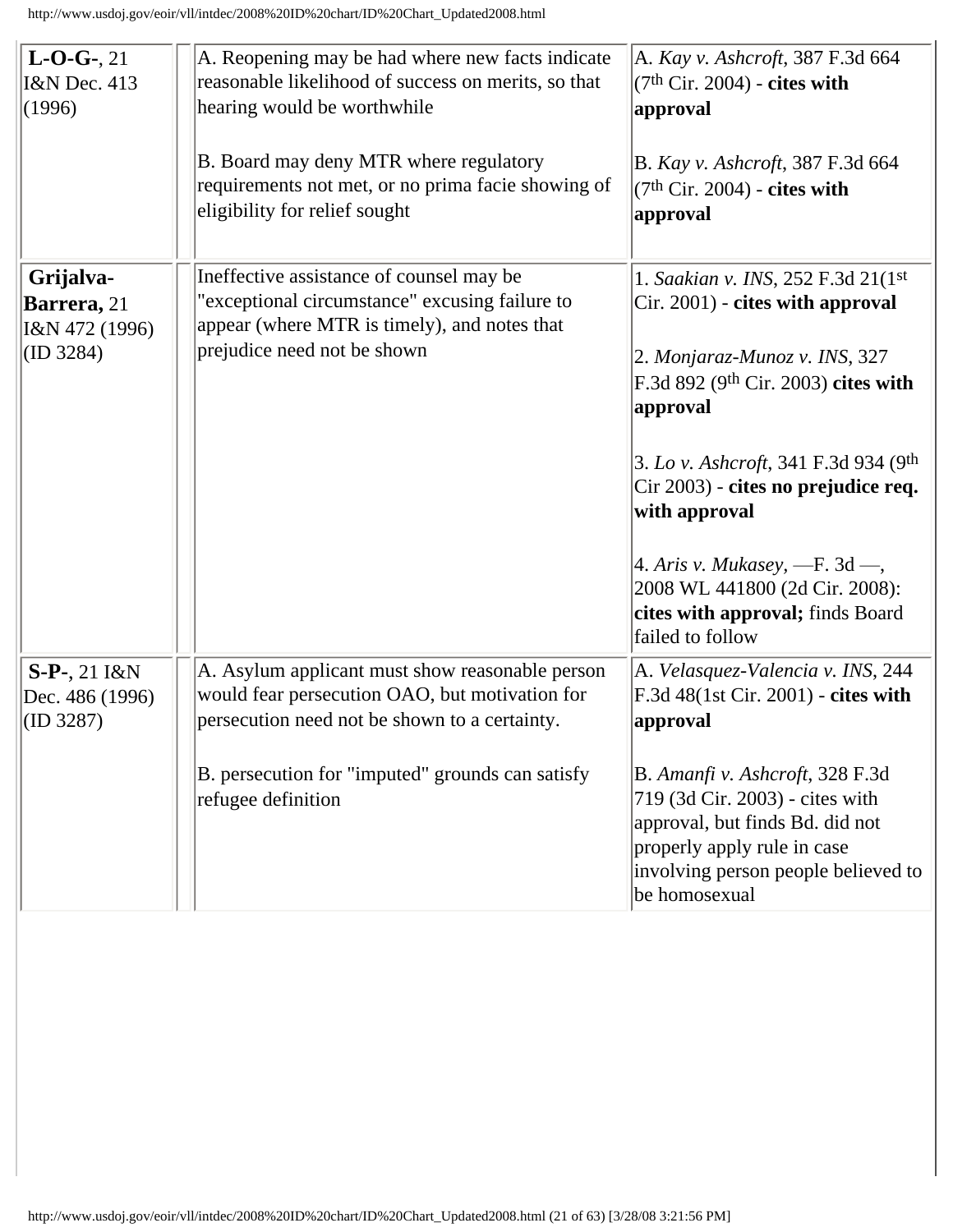| Shaar, $21$ $1$ &N   | filing MTR during VD time not an "exceptional" | 1. Shaar v. INS*, 141 F.3d 953 (9th                                                                                                                                                                                                   |
|----------------------|------------------------------------------------|---------------------------------------------------------------------------------------------------------------------------------------------------------------------------------------------------------------------------------------|
| Dec. 541 (1996)      | circumstance"                                  | 1998)- affirmed                                                                                                                                                                                                                       |
| (ID 3290),           |                                                |                                                                                                                                                                                                                                       |
| <b>affirmed</b> (see |                                                | 2. Mardones v. McElroy, 197 F.3d                                                                                                                                                                                                      |
| cite), aff'd, $141$  |                                                | 619 (2d Cir. 1999) - cited with                                                                                                                                                                                                       |
| F.3d 953 (9th        |                                                | approval                                                                                                                                                                                                                              |
| Cir.1998).           |                                                |                                                                                                                                                                                                                                       |
|                      |                                                | 3. Azarte v. Ashcroft, 394 F.3d<br>$1278$ (9 <sup>th</sup> Cir. 2005) - <b>rejects</b><br>Shaar post-IIRIRA, holds that<br>where MTR is filed within<br>voluntary departure time, voluntary                                           |
|                      |                                                | departure is tolled while Board<br>considers motion                                                                                                                                                                                   |
|                      |                                                | 4. Barrios v. Attorney General, 399<br>F.3d 272 (3d Cir. 2005) - rejects,<br>finds MTR filed within voluntary<br>departure time constitutes<br>"exceptional circumstance" to<br>forgive failure to depart, even in<br>pre-IIRIRA case |
|                      |                                                | 5. Sidikhouya v. Gonzales, 407<br>F.3d 950 (8 <sup>th</sup> Cir. 2005) - rejects<br>post-IIRIRA, agreeing with<br><i>Azarte</i> , above                                                                                               |
|                      |                                                | 6. Kanivets v. Gonzales, 424 F.3d<br>330 (3d Cir. 2005) - rejects post-<br><b>IIRIRA</b> , agreeing with <i>Azarte</i> ,<br>above                                                                                                     |
|                      |                                                | 7. Banda-Ortiz v. Gonzales, 445<br>F.3d 387 (5 <sup>th</sup> Cir. 2006) - cited<br>with approval, rejects Azarte,<br>above.                                                                                                           |
|                      |                                                | 8. Ugokwe v. U.S. Attorney<br>General, 453 F.3d 1325 2006 WL<br>1752339 (11 <sup>th</sup> Cir. 2006) - rejects<br>post-IIRIRA, agreeing with<br><i>Azarte</i> , above                                                                 |
|                      |                                                |                                                                                                                                                                                                                                       |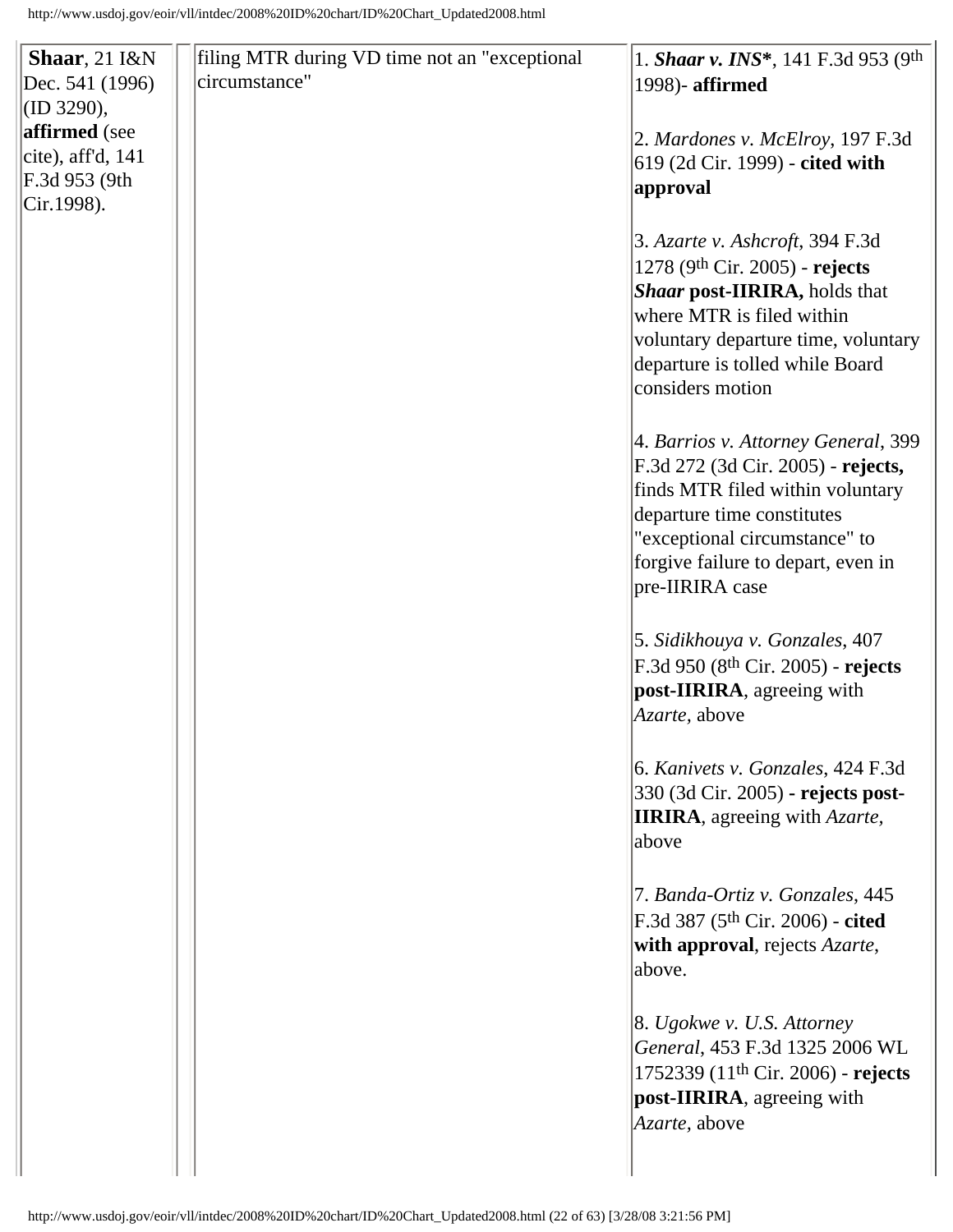|                                                               |                                                                                                                       | 9. Dekoladenu v. Gonzales, 459<br>F.3d 500 (4 <sup>th</sup> Cir. 2006) - upheld.<br>Rejects Azarte.                                                                                                                                               |
|---------------------------------------------------------------|-----------------------------------------------------------------------------------------------------------------------|---------------------------------------------------------------------------------------------------------------------------------------------------------------------------------------------------------------------------------------------------|
|                                                               |                                                                                                                       | 10. Naeem v. Gonzales, 469 F.3d<br>33 (1st Cir. 2006) - generally<br><b>approves</b> - questions continued<br>vitality, but finds that motion to<br>reopen filed outside of VD period<br>but within 90 days does not toll<br>voluntary departure. |
|                                                               |                                                                                                                       | 11. Ilic-Lee v. Mukasey, $-$ F. 3d<br>----, 2007 WL 4063893 (6th Cir.<br>$ 2007$ : cites.                                                                                                                                                         |
| Rivera-<br>$Claros, 21$ $I&N$<br>Dec. 599 (1996)<br>(ID 3296) | A. MTR in absentia hearing based on ineffective<br>assistance claim denied where Lozada requirements<br>not satisfied | A.1. Lara v. Trominski, 216 F.3d<br>$ 487 \; (5th$ Cir. 2000) - cited with<br> approval                                                                                                                                                           |
|                                                               | B. A showing of prejudice is not required to obtain<br>relief from an in absentia order                               | A.2. Saakian v. INS, 252 F.3d 21<br>$(1st Cir. 2001)$ - cites with<br><b>approval</b> , and distinguishes b/c<br>Lozada satisfied on appeal to Board                                                                                              |
|                                                               |                                                                                                                       | A.3. Lu v. Ashcroft, 259 F.3d 127<br>$(3d$ Cir. 2001) - cautions that<br>failure to file bar complaint is not<br>always fatal to ineffective<br>assistance claim                                                                                  |
|                                                               |                                                                                                                       | B.1. Lo v. Ashcroft, 341 F.3d 934<br>$(9th Cir. 2003)$ - cites with<br>approval                                                                                                                                                                   |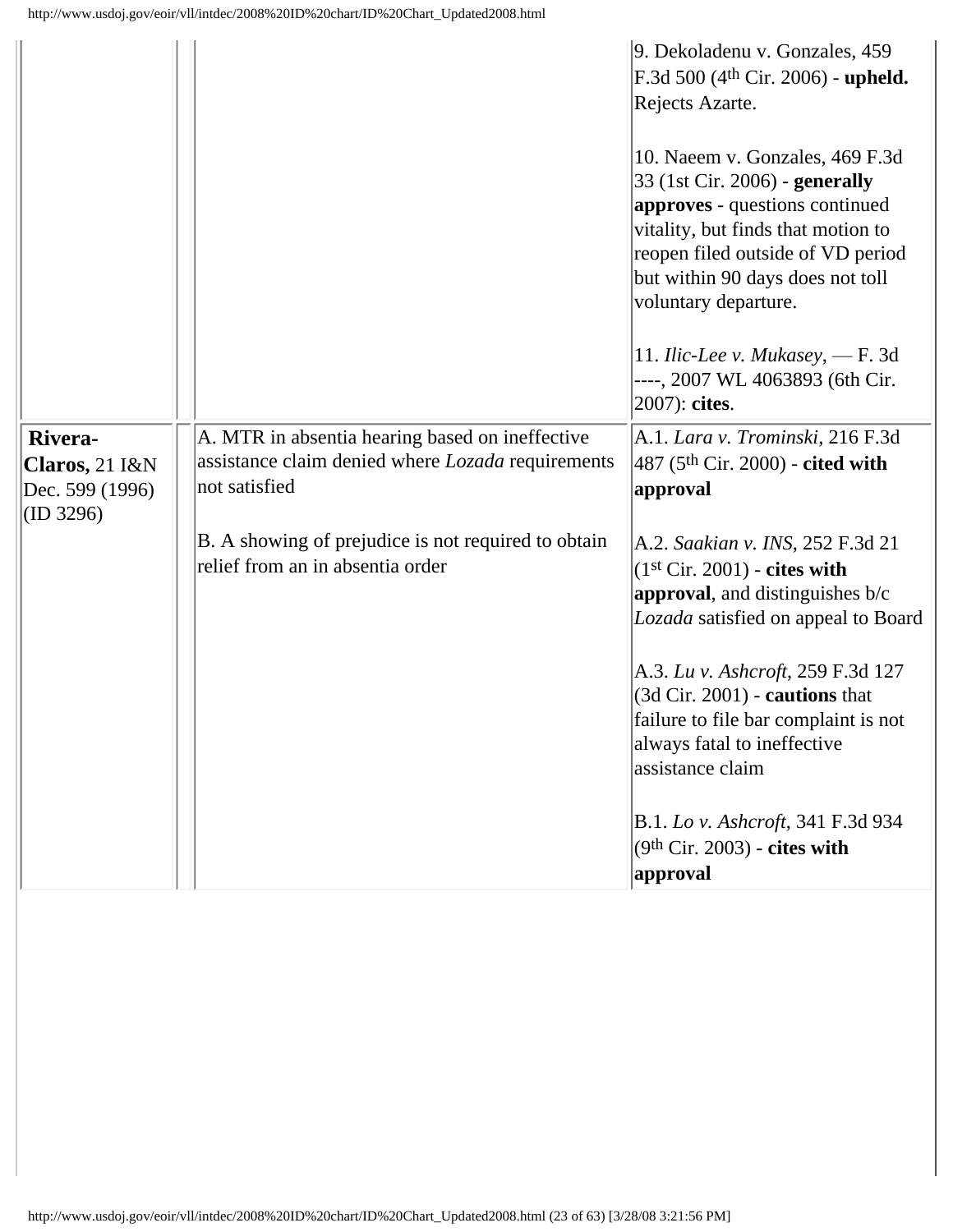| $X-P-T-, 21$                       | alien forced to have an abortion or undergo                                                                                  | 1. Qu v. Gonzales, 399 F.3d 1195                                                                                                                                                                                                                    |
|------------------------------------|------------------------------------------------------------------------------------------------------------------------------|-----------------------------------------------------------------------------------------------------------------------------------------------------------------------------------------------------------------------------------------------------|
| I&N Dec. 634                       | sterilization is eligible for asylum and withholding                                                                         | $(9th Cir. 2005)$ - <b>upholds</b> , as to                                                                                                                                                                                                          |
| (1996)                             |                                                                                                                              | both asylum and withholding                                                                                                                                                                                                                         |
|                                    |                                                                                                                              | 2. Li v. Gonzales, 405 F.3d 171 (4 <sup>th</sup> )<br>Cir. 2005) - does not cite $X-P-T$ -,<br>but does not extend refugee status<br>to alien forced to have IUD inserted<br>- but cautions such insertion could<br>under some facts be persecution |
|                                    |                                                                                                                              | 3. Huang v. U.S. INS, 421 F.3d 125<br>(2d Cir. 2005) - does not actually<br>cite, but finds alien did not show<br>well-founded fear based on two<br>children born here (first one a girl)                                                           |
|                                    |                                                                                                                              | 4. Zheng v. Gonzales, 415 F.3d 995<br>$(8th Cir. 2005)$ - does not actually<br>cite, but finds Board should have<br>considered evidence indicating<br>children born abroad are counted<br>like those born in China                                  |
|                                    |                                                                                                                              | 5. Yang v. U.S. Attorney General,<br>418 F.3d 1198 (11 <sup>th</sup> Cir. 2005) -<br>finds having forcibly inserted IUD<br>removed could be "other resistance"<br>to family planning policies                                                       |
| $S-M-J-, 21$                       | A. even where alien is credible, may need                                                                                    | A.1. Ladha v. INS, 215 F.3d 889                                                                                                                                                                                                                     |
| I&N Dec. 722<br>$(1997)$ (ID 3303) | corroborating evidence in asylum case where<br>reasonable to expect, or provide explanation for<br>absence of such evidence. | $(9th Cir. 2000)$ corroboration req.<br>"disapproved" if credible<br>testimony                                                                                                                                                                      |
|                                    | B. Immigration Judge and Service have role in<br>providing evidence in asylum cases                                          | A.2. Diallo v. INS, 232 F.3d 279<br>(2d Cir. 2000) - upholds corrob.<br>req. (though remands on facts)                                                                                                                                              |
|                                    |                                                                                                                              | A.3. Kataria v. INS, 232 F.3d 1107<br>$(9th Cir. 2000)$ - reiterates its<br>disapproval of $S-M-J$ -                                                                                                                                                |
|                                    |                                                                                                                              | A.4. Abdulai v. INS, 239 F.3d 542<br>(3d Cir. 2001) - corrob. req. is not                                                                                                                                                                           |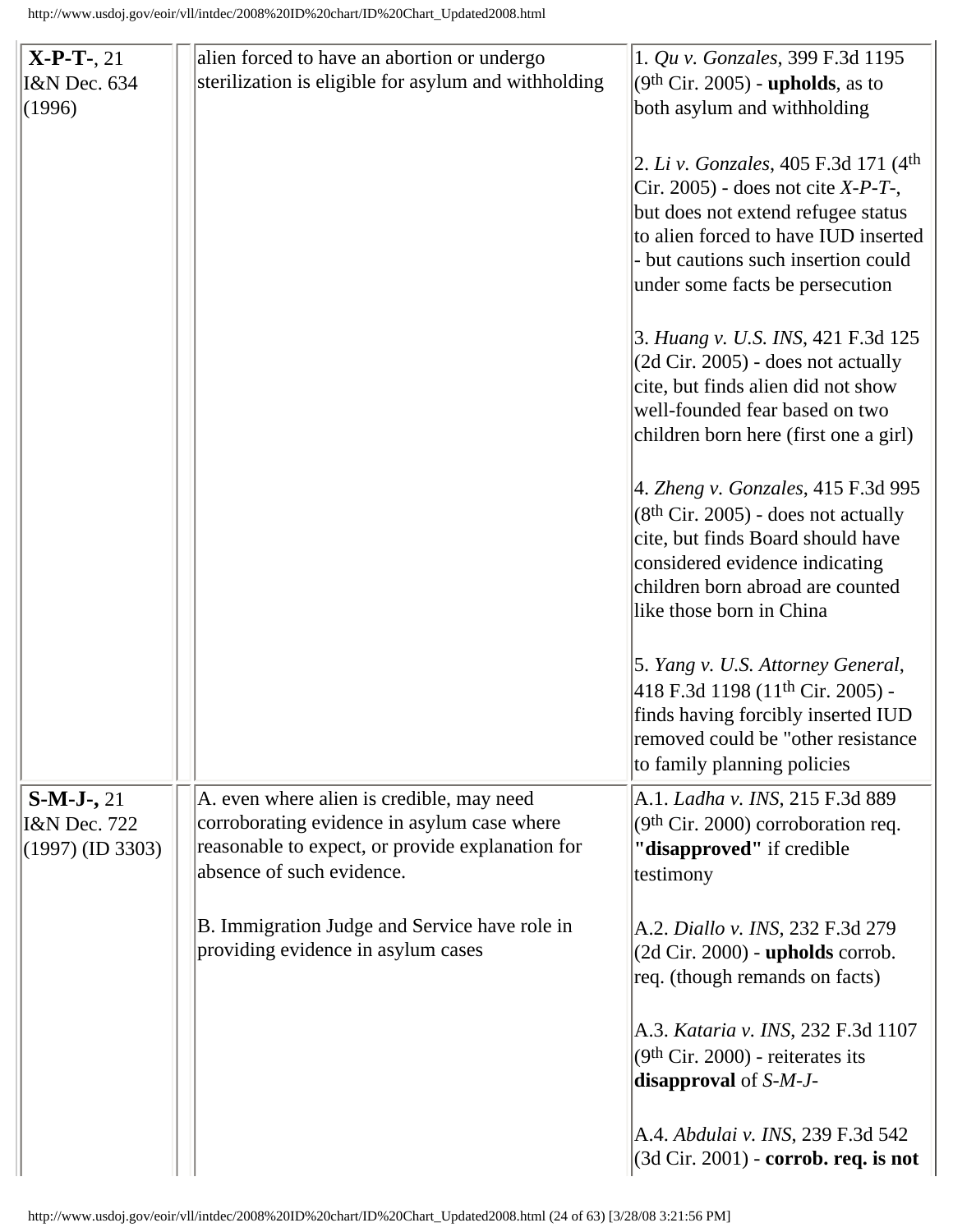**per se invalid** (but remands on facts)

A.5. *Kayembe v. Ashcroft*, 334 F.3d 231(3d Cir. 2003) - **cites with approval, upholding requirements**

A.6. *Miah v. Ashcroft*, 346 F.3d 434 (3d Cir. 2003) - **cites reqs. generally with approval**

A.7. *Dia v. Ashcroft*, 353 F.3d 228 (3d Cir. 2003) - **cites requirements for requiring corrob. with approval**

A.8. *Balogun v. Ashcroft*, 374 F.3d 492 (7th Cir. 2004) - **cites generally with approval, but** notes also Board's holding that corroboration required only as to "material facts"

A.9. *Berishaj v. Ashcroft*, 378 F.3d 314 (3d Cir. 2004) - **cites with approval, but** notes 3-part inquiry necessary for corroboration

A.10. *El-Sheikh v. Ashcroft*, 388 F.3d 643(8th Cir. 2004) - **upholds, but** emphasizes 3-part inquiry for requiring corrob.

A.11. *Gontcharova v. Ashcroft*, 384 F.3d 873 (7th Cir. 2004) - **upholds, but** notes rule depends on reasonableness of expecting evidence

A.12. *Dorosh v. Ashcroft*, 398 F.3d 379 (6th Cir. 2004) - **upholds corrob req.** 

A.13. *Dawoud v. Gonzales*, 424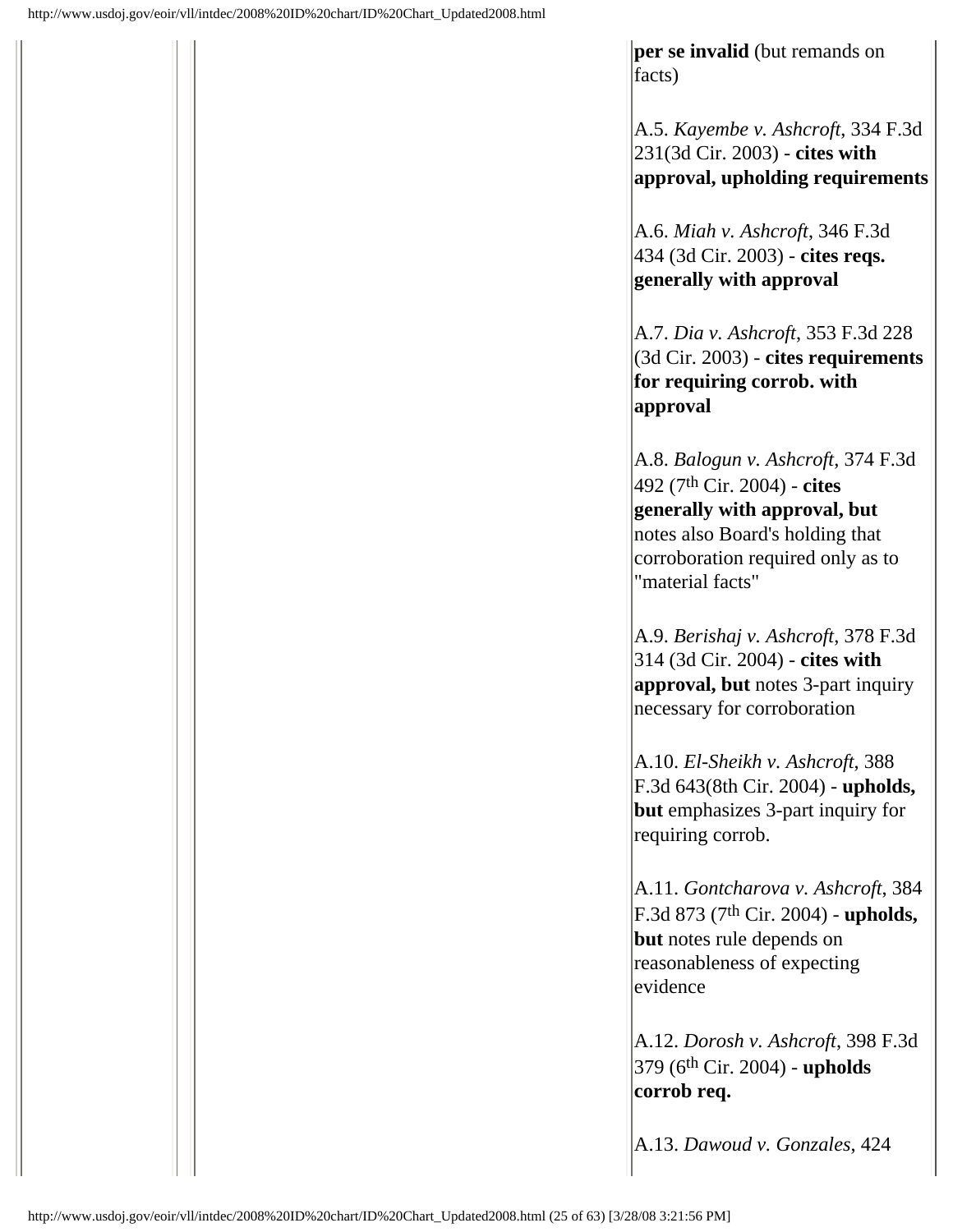|                                                                     |                                                                                                                                                                                                       | $F.3d 608 (7th Cir. 2005)$ - cautions<br>that credible asylum claim cannot<br>be rejected solely for lac of corrob<br>evidence<br>A.14. Kheireddine v. Gonzales, 427<br>$F.3d 80$ (1 <sup>st</sup> Cir. 2005) - cites with<br><b>approval,</b> and finds Board properly<br>applied case<br>B. Mulanga v. Ashcroft, 349 F.3d<br>123 (3d Cir. 2003) - cites with<br>approval |
|---------------------------------------------------------------------|-------------------------------------------------------------------------------------------------------------------------------------------------------------------------------------------------------|----------------------------------------------------------------------------------------------------------------------------------------------------------------------------------------------------------------------------------------------------------------------------------------------------------------------------------------------------------------------------|
| $C-A-L-, 21$<br>I&N Dec. 754<br>(1997)(ID 3305)                     | need to show country-wide fear of persecution                                                                                                                                                         | 1. Abdille v.Ashcroft, 242 F.3d 477<br>$(3d$ Cir. 2001) - <b>follows</b>                                                                                                                                                                                                                                                                                                   |
|                                                                     |                                                                                                                                                                                                       | 2. Manzoor v. INS, 254 F.3d 342<br>$(1st Cir. 2001)$ - <b>cautions</b> that<br>burden is on INS, not alien, to<br>show no country-wide threat, if<br>past persecution has been shown                                                                                                                                                                                       |
| $T-M-B-, 21$<br>I&N Dec. 775<br>$(1997)$ (ID<br>$ 3307)$ , reversed | A. criminal extortion is not persecution "on account<br>of" political opinion where reasonable to conclude<br>those who did the harm were not motivated by the<br>applicant's political beliefs       | A. <i>Borja v. INS*</i> , 175 F.3d 732<br>$(9th Cir. 1999)$ - reversed; finds<br>motivation was in part political                                                                                                                                                                                                                                                          |
| $(see cite)$                                                        | B. DOS Opinions owed considerable deference.<br>absent contradictory evidence.                                                                                                                        | B. Manzoor v. INS, 254 F.3d 342<br>$(1st Cir. 2001)$ - appears to reject -<br>says DOS opinions not binding                                                                                                                                                                                                                                                                |
| <b>V-T-S-</b> , 21 I &<br>N. Dec. 792<br>(BIA 1997)                 | A. The seriousness of a crime (kidnapping) is not<br>dispositive in proving persecution, which does not<br>include all treatment which society finds unfair,<br>unjust, unlawful or unconstitutional. | Delgado v. Mukasey, 508 F. 3d 702<br>$(2d$ Cir. 2007): cites with<br>approval, explains and<br>distinguishes finding Board<br>incorrectly applied.                                                                                                                                                                                                                         |
|                                                                     | B. There may be many reasons for a kidnapping; the<br>asylum applicant bears the burden of establishing<br>that one motive bears a nexus to an enumerated<br>ground.                                  |                                                                                                                                                                                                                                                                                                                                                                            |
| $N-K-$ & V-S-,<br>21 I&N Dec. 879<br>(1997)                         | If <i>Lozada</i> reqs met, claim of ineffective assistance<br>of counsel can form basis for MTR after alien<br>ordered excluded in absentia                                                           | <i>Osei v. INS</i> , 305 F.3d 1205 (10 <sup>th</sup> )<br>Cir. 2002) - cited with approval                                                                                                                                                                                                                                                                                 |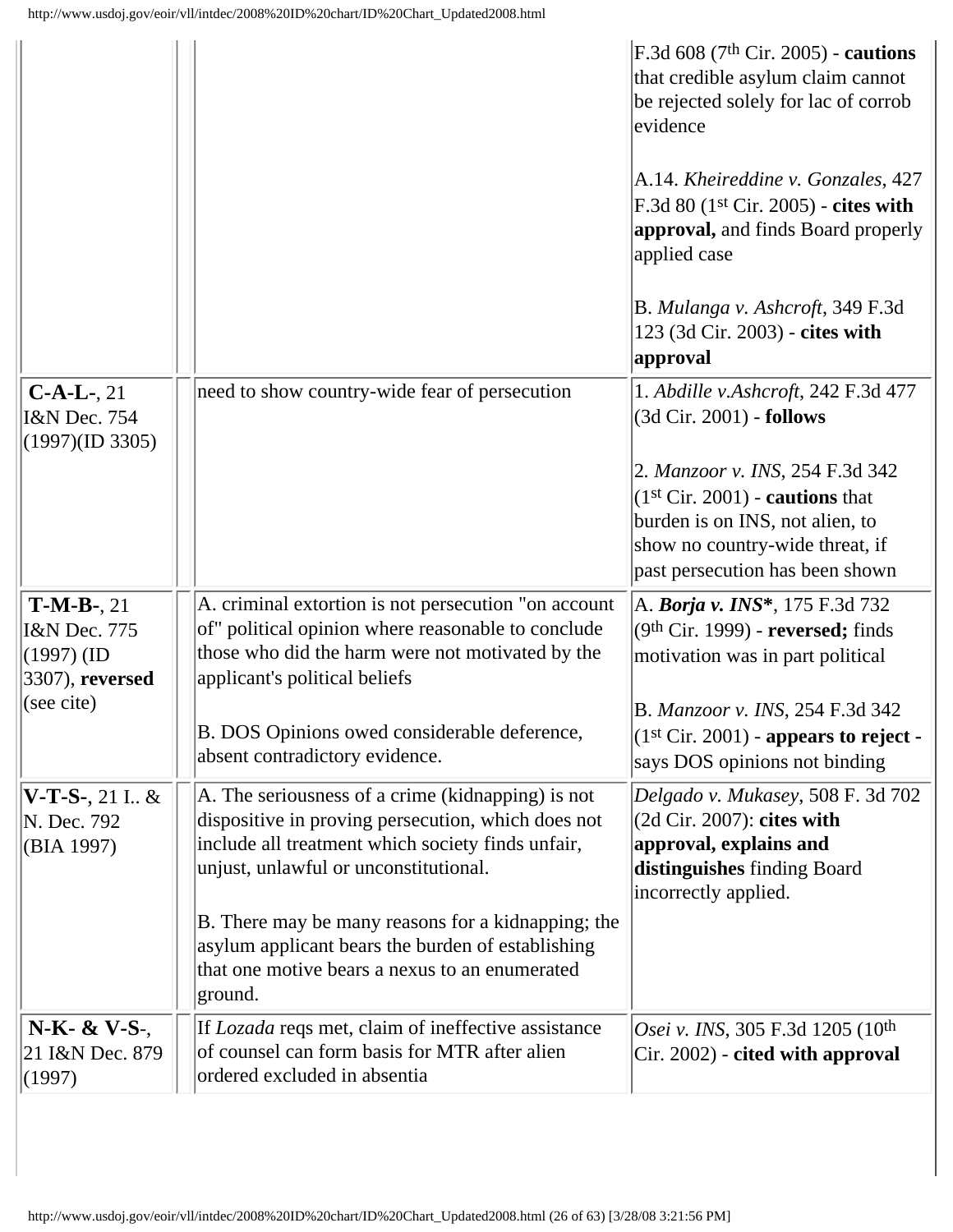| <b>Fuentes-</b>         | aliens in exclusion still 212(c) eligible post- | 1. U.S. v. Estrada-Torres, 179 F. 3d                                    |
|-------------------------|-------------------------------------------------|-------------------------------------------------------------------------|
| Campos, 21              | AEDPA, even though those in deportation are not | 776 (9th Cir. 1999) - rejects                                           |
| <b>I&amp;N</b> Dec. 905 |                                                 | reasoning of Fuentes-Campos; "it                                        |
| $(1997)$ (ID 3318)      |                                                 | makes no sense" to bar 212(c) in                                        |
|                         |                                                 | dep. proc., but not in excl. - finds                                    |
|                         |                                                 | the relief eliminated for both (post-                                   |
|                         |                                                 | AEDPA OSC and conviction)                                               |
|                         |                                                 | 2. De Sousa v. Reno, 190 F.3d 175<br>(3d Cir. 1999) - "assumes, without |
|                         |                                                 | deciding," that decision is correct                                     |
|                         |                                                 | because both parties agreed                                             |
|                         |                                                 |                                                                         |
|                         |                                                 | 3. Turkhan v. Perryman, 188 F.3d                                        |
|                         |                                                 | 814 (7 <sup>th</sup> Cir. 1999) - <b>upholds</b> - no                   |
|                         |                                                 | equal protection violation                                              |
|                         |                                                 |                                                                         |
|                         |                                                 | 4. Jurado-Gutierrez v. Greene, 190                                      |
|                         |                                                 | F.3d 1135 (10 <sup>th</sup> Cir. 1999) -                                |
|                         |                                                 | upholds - no equal protection                                           |
|                         |                                                 | violation                                                               |
|                         |                                                 |                                                                         |
|                         |                                                 | 5. Almon v. Reno, 192 F.3d 28 (1st)                                     |
|                         |                                                 | Cir. 1999) - <b>upholds</b> - no equal                                  |
|                         |                                                 | protection violation                                                    |
|                         |                                                 |                                                                         |
|                         |                                                 | 6. Domond v. INS, 244 F.3d 81 (2d)                                      |
|                         |                                                 | Cir. 2001) - reaches same                                               |
|                         |                                                 | conclusion (no equal protection<br>violation), but does not cite Board  |
|                         |                                                 | case.                                                                   |
|                         |                                                 |                                                                         |
|                         |                                                 | 7. Servin-Espinoza v. Ashcroft, 309                                     |
|                         |                                                 | F.3d 1193 - rejects reasoning,                                          |
|                         |                                                 | pursuant to U.S. v. Estrada-Torres,                                     |
|                         |                                                 | 179 F. 3d 776 (9th Cir. 1999) (see                                      |
|                         |                                                 | above), and remands for $212(c)$ in                                     |
|                         |                                                 | limited category of cases                                               |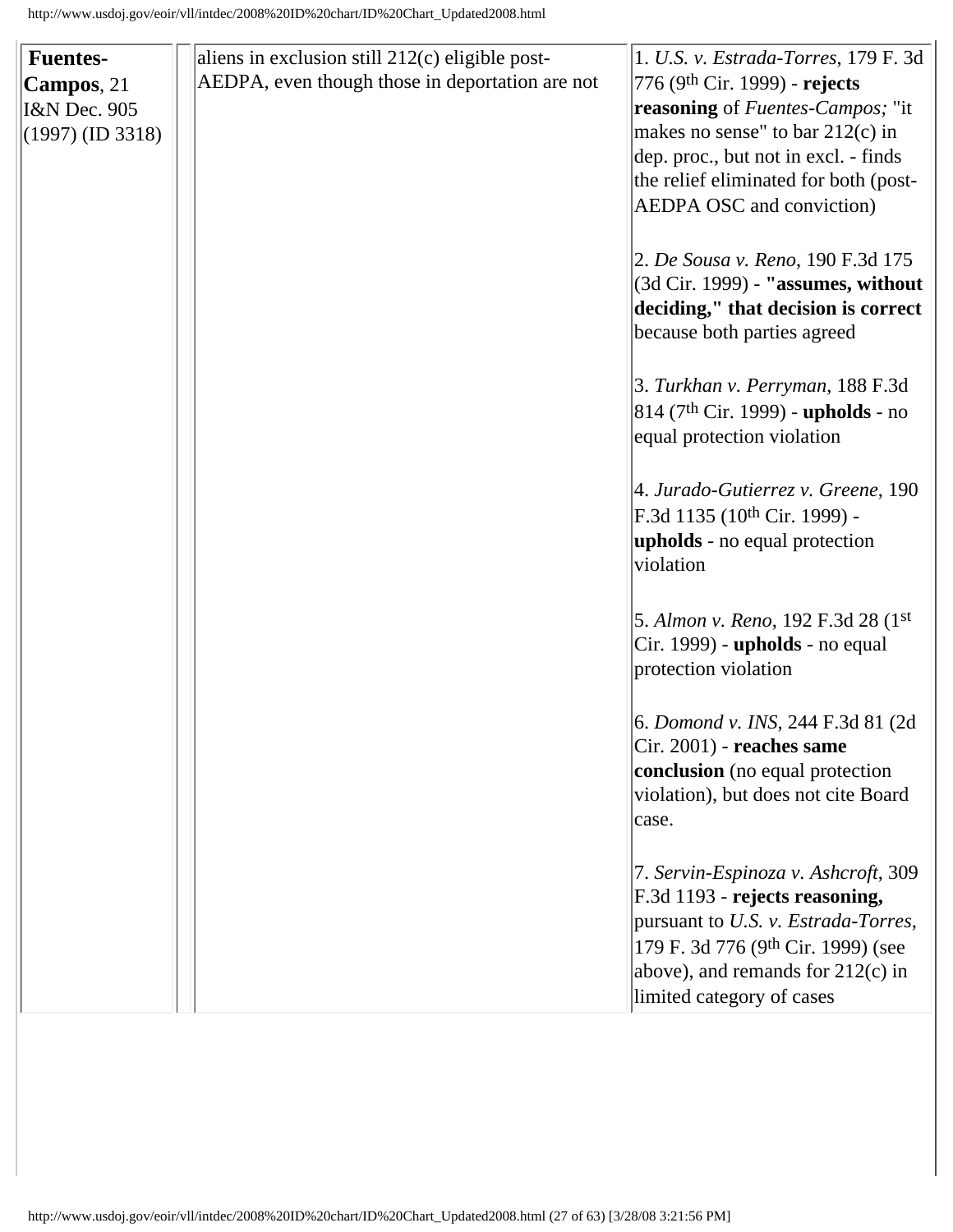| $C-Y-Z-21$<br><b>I&amp;N</b> Dec. 915<br>$(1997)$ (ID 3319) | alien whose spouse was forced to undergo abortion<br>or sterilization may qualify as refugee, and is<br>eligible for asylum and withholding | 1. Zhao v. U.S. Dept. of Justice,<br>265 F.3d 83 (2d Cir. 2001) -<br>accepts, but finds precedent not<br>properly applied here<br>2. Qiu v. Ashcroft, 329 F.3d 140                                           |
|-------------------------------------------------------------|---------------------------------------------------------------------------------------------------------------------------------------------|--------------------------------------------------------------------------------------------------------------------------------------------------------------------------------------------------------------|
|                                                             |                                                                                                                                             | (2d Cir. 2003) - cited generally<br>with approval                                                                                                                                                            |
|                                                             |                                                                                                                                             | 3. Jie Lin v. Ashcroft, 356 F.3d<br>1027 (9th Cir. 2004), amended at<br>377 F.3d 1014 (2004) - cites with<br>approval, raises question of<br>extension to children                                           |
|                                                             |                                                                                                                                             | 4. Ma v. Ashcroft, 361 F.3d 553<br>$(9th Cir. 2004)$ - extends holding to<br>husbands whose traditional<br>marriages are not recognized in<br>China because underage                                         |
|                                                             |                                                                                                                                             | 5. Chen v. Ashcroft, 381 F.3d 221<br>(3d Cir. 2004) - finds it reasonable<br>to limit Board holding to married<br>couples (rejecting Ma, above)                                                              |
|                                                             |                                                                                                                                             | 6. Qu v. Gonzales, 399 F.3d 1195<br>$(9th Cir. 2005)$ - <b>upholds</b> , as to<br>both asylum and withholding                                                                                                |
|                                                             |                                                                                                                                             | 7. Zhang v. Ashcroft, 395 F.3d 531<br>$(5th Cir. 2004)$ - finds it<br>reasonable to limit Board holding<br>to married couples (rejecting Ma,<br>above)                                                       |
|                                                             |                                                                                                                                             | 8. Zhang v. Gonzales, 408 F.3d<br>1239 (9th Cir. 2005) - finds NO<br>presumption that child of<br>sterilized alien qualifies for<br>asylum (see Jie Lin, above), but<br>based on facts, child could qualify. |
|                                                             |                                                                                                                                             | 9. Wang v. Gonzales, 405 F.3d 134                                                                                                                                                                            |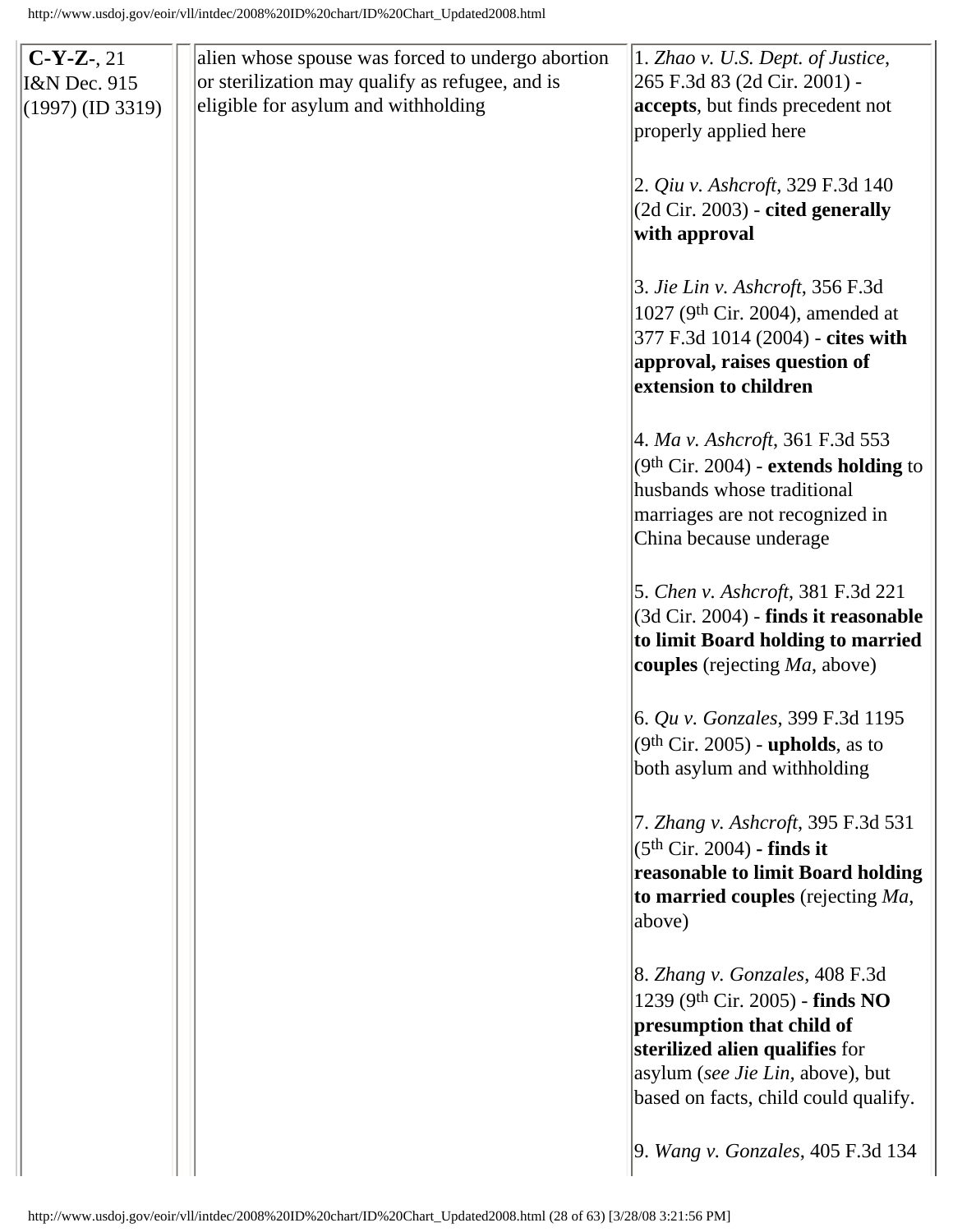## (3d Cir. 2005) - finds it **reasonable to not extend holding to children of sterilized alien**

| 10. Huang v. U.S. INS, 421 F.3d        |
|----------------------------------------|
| 125 (2d Cir 2005) - does not           |
| actually cite, but finds alien did not |
| show well-founded fear based on        |
| two children born here (first one a    |
| girl)                                  |

11. *Zheng v. Gonzales*, 415 F.3d 995 (8th Cir. 2005) - does not actually cite, but finds Board should have considered evidence indicating children born abroad are counted like those born in China

12. *Yuan v. U.S. Department of Justice*, 416 F.3d 192 (2d Cir. 207/26/05) - **declines to extend** to parents of person subjected to coercive birth control

13. *Zhang v. Gonzales*, 434 F.3d 993 (7th Cir. 1/19/06) - **extends holding** to husbands whose marriages are not recognized in China

14. *Zhu v. Gonzales*, ---F.3d ----  $(7<sup>th</sup> Cir. September 29, 2006)$  **cites with approval**. Does not extended refugee definition to unmarried partners.

|                      |                                                       | juililialiteu partijers.                   |
|----------------------|-------------------------------------------------------|--------------------------------------------|
| <b>Gonzales-</b>     | alien deportable per INA §§ 241(a)(2)(A)(iii) and     | $\vert Ruiz$ -Almanzar v. Ridge, 485 F. 3d |
| <b>Camarillo, 21</b> | $ (B)(i)$ (post AEDPA) not eligible for 212(c) waiver | 193 (2d Cir. 2007) - upholds               |
| I&N Dec. 937         | whether requested alone or in conjunction with        |                                            |
| (1997)               | adjustment application                                |                                            |
|                      |                                                       |                                            |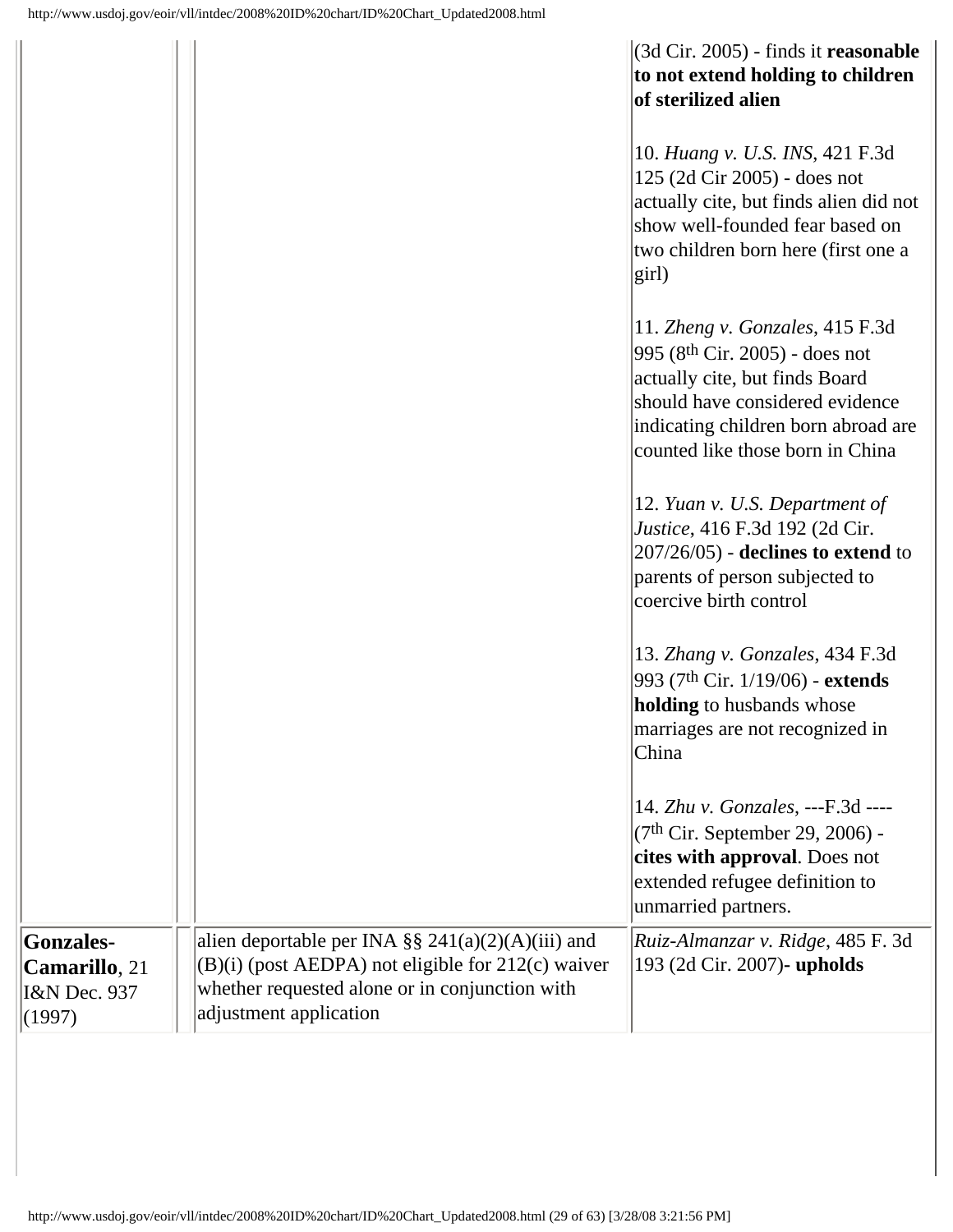| J-J-, 21 I&N                                                                    | A. Board will reopen sua sponte despite filing                                                                                                                           | A. 1. $Socop-Gonzalez$ v. INS, 272                                                                                                                                                 |
|---------------------------------------------------------------------------------|--------------------------------------------------------------------------------------------------------------------------------------------------------------------------|------------------------------------------------------------------------------------------------------------------------------------------------------------------------------------|
| Dec. 976 (1997)                                                                 | defects in motion only where there is an exceptional                                                                                                                     | F.3d 1176 (9 <sup>th</sup> Cir. 2001) (en banc)                                                                                                                                    |
| (ID 3323)                                                                       | situation, not to cure filing defects or circumvent                                                                                                                      | - cited generally with approval                                                                                                                                                    |
|                                                                                 | motions restrictions                                                                                                                                                     |                                                                                                                                                                                    |
|                                                                                 |                                                                                                                                                                          | Also see on need for exceptional                                                                                                                                                   |
|                                                                                 | B. Appeal or motion is deemed filed when received                                                                                                                        | circumstances, Wang v. Ashcroft,                                                                                                                                                   |
|                                                                                 | by the Board                                                                                                                                                             | 260 F.3d 448 (5th Cir. 2001)                                                                                                                                                       |
|                                                                                 |                                                                                                                                                                          | A. 2. Johnson v. Ashcroft, 286 F.3d<br>696 (3d Cir. 2002) - cites with                                                                                                             |
|                                                                                 |                                                                                                                                                                          | approval                                                                                                                                                                           |
|                                                                                 |                                                                                                                                                                          | A. 3. Ekimian v. INS, 303 F.3d<br>1153 (9th Cir. 2002 - cites with<br>approval                                                                                                     |
|                                                                                 |                                                                                                                                                                          | A.4. Tamenut v. Mukasey, -F. 3d<br>-, 2008 WL 637617 (8th Cir.<br>2008): defers to Board's discretion;<br>finds no jurisdiction to review.                                         |
|                                                                                 |                                                                                                                                                                          | B. Smith v. Connor, 250 F.3d 277<br>$(5th Cir. 4/25/01)$ - upholds                                                                                                                 |
| S-A-, 21 I&N<br>Dec. 1050 (1997)                                                | Heavy traffic is not reasonable cause for failure to<br>appear at exclusion hearing                                                                                      | De Jimenez v. Ashcroft, 370 F.3d<br>783 (8th Cir. 2004) - distinguished,<br>because alien gave detailed<br>description of a number of factors<br>that caused the failure to appear |
| Dillingham, 21<br>I&N Dec. 1001<br>$(1997)$ (ID3325),<br>reversed (see<br>cite) | foreign expungement of foreign drug conviction not<br>effective for immigration purposes, even if alien<br>would have been eligible for first offender treatment<br>here | Dillingham v. INS, $*$ 267 F.3d 996<br>$(9th Cir. 2001)$ - reversed                                                                                                                |
| Yewondwosen,<br>21 I&N Dec.<br>1025 (1997) (ID                                  | BIA may grant MTR even if alien fails to submit<br>application for relief in support of the motion where<br>INS actually joins the motion: Board has authority           | 1. Konstantinova v. INS, 195 F.3d<br>528 (9th Cir. 1999) - cited with<br><b>approval</b> (and goes somewhat                                                                        |
| $ 3327\rangle$                                                                  | to reopen even where there are technical deficiencies                                                                                                                    | further)                                                                                                                                                                           |
|                                                                                 |                                                                                                                                                                          |                                                                                                                                                                                    |
|                                                                                 |                                                                                                                                                                          | 2. <i>Iavorski v. INS</i> , 232 F.3d 124 (2d<br>Cir. 2000) - generally cited for<br>Board's power to reopen sua sponte                                                             |
|                                                                                 |                                                                                                                                                                          |                                                                                                                                                                                    |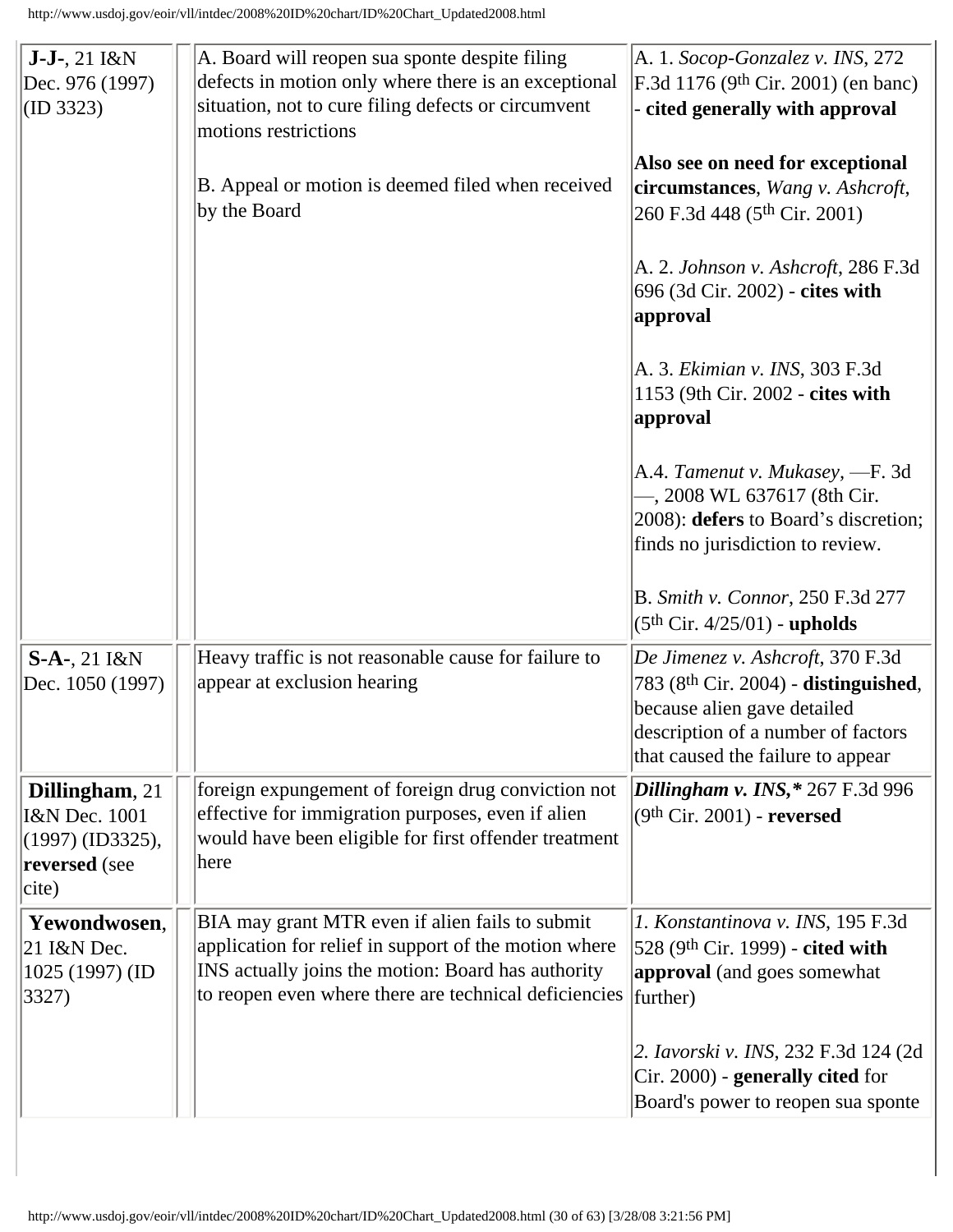| Collado-                                  | Fleuti doctrine did not survive the passage of<br><b>IIRIRA</b>                                                                                                                    | 1. Tineo v. Ashcroft, 350 F.3d 382<br>(3d Cir. 2003) - upholds                                                                                                                                                                                                                                                                                                                                                                                                                                                                                                                                                                                                                                                                                                                                                               |
|-------------------------------------------|------------------------------------------------------------------------------------------------------------------------------------------------------------------------------------|------------------------------------------------------------------------------------------------------------------------------------------------------------------------------------------------------------------------------------------------------------------------------------------------------------------------------------------------------------------------------------------------------------------------------------------------------------------------------------------------------------------------------------------------------------------------------------------------------------------------------------------------------------------------------------------------------------------------------------------------------------------------------------------------------------------------------|
| <b>Munoz</b> , 21 I&N<br>Dec. 1061 (1998) |                                                                                                                                                                                    |                                                                                                                                                                                                                                                                                                                                                                                                                                                                                                                                                                                                                                                                                                                                                                                                                              |
|                                           |                                                                                                                                                                                    | 2. Malagon de Fuentes v. Gonzales,<br>462 F.3d 498(5th Cir. 2006) - cites<br>with approval                                                                                                                                                                                                                                                                                                                                                                                                                                                                                                                                                                                                                                                                                                                                   |
| $O-D-$ , 21 $I&N$<br>Dec. 1079 (1998)     | A. Presenting false ID can indicate overall lack of<br>credibility<br>B. Use of false docs by asylum seeker for entry<br>purposes does not necessarily show lack of<br>credibility | A.1. Kourski v. Ashcroft, 355 F.3d<br>1038 (7 <sup>th</sup> Cir. 2004) - holds false<br>ID can't be used against alien if he<br>has no reason to know document is<br>forged<br>A.2. Selami v. Gonzales, 423 F.3d<br>621 (6 <sup>th</sup> Cir. 9/16/05) -agrees with<br>reasoning<br>A.3. Borovikova v. U.S.<br>Department of Justice, 435 F.3d<br>151 ( $2nd$ Cir. 2006) - cites<br>generally with approval<br>A.4. Niang v. Mukasey, 511 F. 3d<br>138 (2d Cir. 2007): distinguishes<br>where record fails to establish that<br>the applicant knows or has reason<br>to suspect document is false.<br>B.1. Akinmade v. INS, 196 F.3d<br>951 (9th ir. 1999) -agrees with<br>concept of two classifications of<br>false documents<br>B. 2.Dong v. Gonzales, 421 F.3d<br>573 (7th Cir. 2005) - cites<br>generally with approval |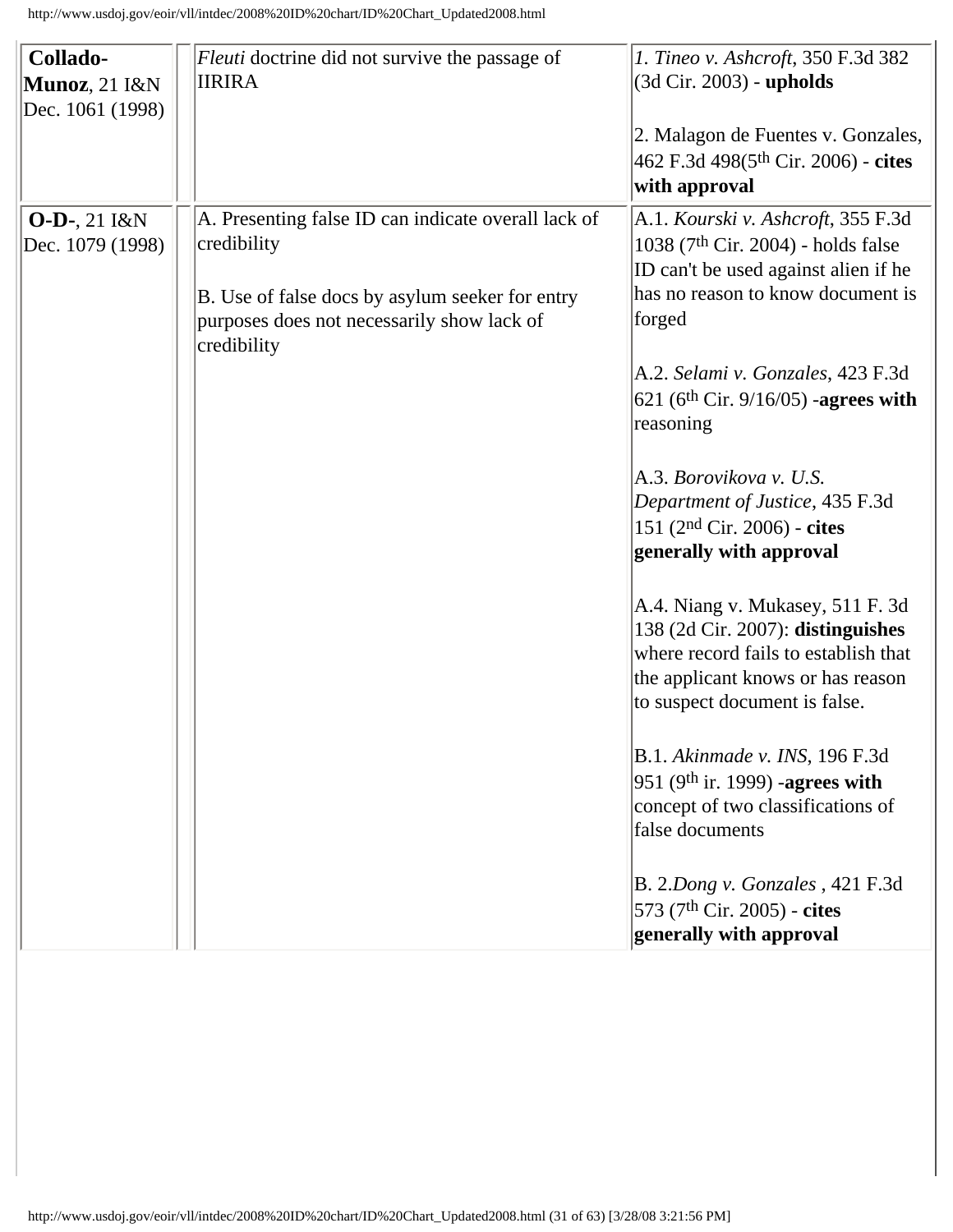| $ 212(h)$ now available to ag fels only if they are non-<br>lprs, not lprs | 1. United States v. Arrieta, 224<br>F.3d 1076 (9th Cir. 2000) - cited<br>generally, but appears to accept<br>Board ruling                                |
|----------------------------------------------------------------------------|----------------------------------------------------------------------------------------------------------------------------------------------------------|
|                                                                            | 2. Lara-Ruiz v. INS, 241 F.3d 934<br>$(7th Cir. 2001)$ - finds <b>no equal</b><br>protection violation in allowing<br>only non-lprs to get 212(h) relief |
|                                                                            | 3. Moore v. Ashcroft, 251 F.3d 919<br>$(11th Cir. 2001)$ - does not cite<br>Michel, but finds no equal<br>protection violation                           |
|                                                                            | 4. Lukowski v. INS, 279 F.3d 644<br>$(8th Cir. 2002)$ - accepts decision,<br>finds no equal protection violation                                         |
|                                                                            | 5. Jankowski-Burczyk v. INS, 291<br>F.3d 172 (2d Cir. 2002) - accepts<br>decision, finds no equal protection<br>violation                                |
|                                                                            | 6. DeLeon-Reynoso v. Ashcroft,<br>293 F.3d 633 (3d Cir. 2002) -<br>accepts decision, finds no equal<br>protection violation                              |
|                                                                            | 7. Taniguchi v. Schultz, 303 F.3d<br>950 (9th Cir. 8/23/02) - does not<br>cite Michel, but finds no equal<br>protection violation                        |
| Board generally defers to Immigration Judge<br>credibility findings        | Mayo v. Ashcroft, 317 F.3d 867 (8th<br>Cir. 1/27/03, amended 6/25/03) -<br>cited generally with approval                                                 |
|                                                                            |                                                                                                                                                          |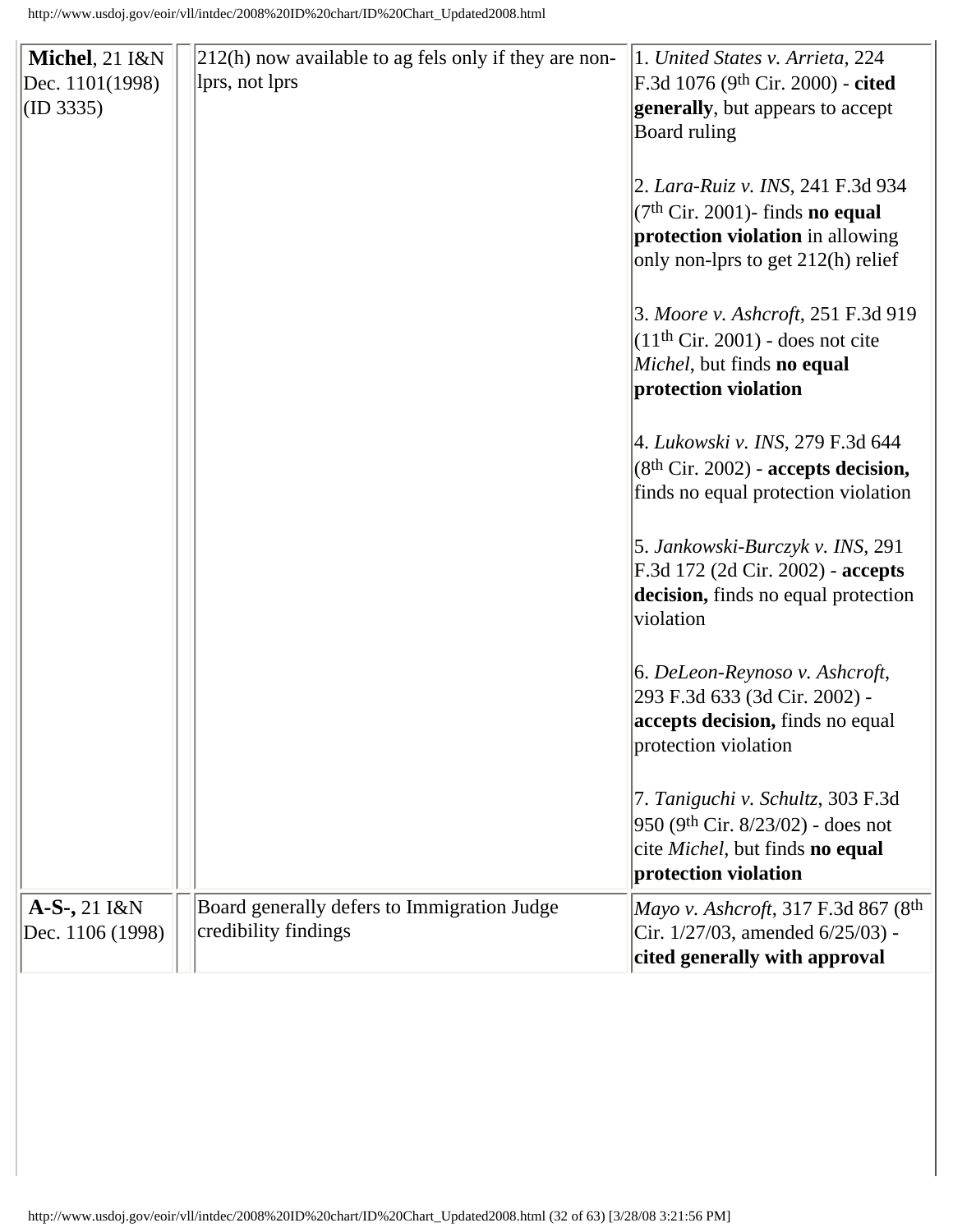| $Y-B-$ , 21 $I&N$    | general, meager testimony not enough in asylum      | 1. Mukamusoni v. Ashcroft, 390               |
|----------------------|-----------------------------------------------------|----------------------------------------------|
| Dec. 1136 (1998)     | case, and the weaker the testimony, the greater the | F.3d 110 (1 <sup>st</sup> Cir. 2004) -       |
|                      | need for corroboration                              | distinguishes on facts                       |
|                      |                                                     |                                              |
|                      |                                                     | $ 2.$ Mohamed v. Ashcroft, 396 F.3d          |
|                      |                                                     | 999 (8 <sup>th</sup> Cir. 2005) - cites      |
|                      |                                                     | generally with approval                      |
|                      |                                                     |                                              |
|                      |                                                     | 3. Kheireddine v. Gonzales, 427              |
|                      |                                                     | F.3d 80 (1 <sup>st</sup> Cir. 2005) cites    |
|                      |                                                     | generally with approval                      |
|                      |                                                     |                                              |
| $A-E-M-21$           | reasonableness of fear of persecution reduced when  | 1. Aguilar-Solis v. INS, $168$ F.3d          |
| I&N Dec. 1157        | family remains behind without difficulty            | 565 (1st Cir. 1999) - generally              |
| $(1998)$ (ID 3338)   |                                                     | cited for rule regarding family left         |
|                      |                                                     | behind                                       |
|                      |                                                     |                                              |
|                      |                                                     | 2. Rios v. Ashcroft, 287 F.3d 895            |
|                      |                                                     | $(9th Cir. 2002)$ - Without citing A-E-      |
|                      |                                                     | $M$ -, cautions that continuing safety       |
|                      |                                                     | of family members is a relevant              |
|                      |                                                     | factor in assessing fear, but not            |
|                      |                                                     | sufficient as basis for finding of no        |
|                      |                                                     | well-founded fear                            |
|                      |                                                     |                                              |
|                      |                                                     | 3. Eduard v. Ashcroft, 379 F.3d 182          |
|                      |                                                     | $(5th Cir. 2004)$ - cites with               |
|                      |                                                     | <b>approval</b> , and states that holding is |
|                      |                                                     | not limited to cases where                   |
|                      |                                                     | persecutor operates regionally               |
| $M-D-$ , 21 $1&8N$   | failure to provide corroborating evid where         | 1. Ladha v. INS, 215 F.3d 889 (9th           |
| Dec. 1180 (1998)     | "reasonable to expect it" means failure to meet     | Cir. 2000) - corroboration req.              |
| (ID 3339),           | burden of proof in asylum case                      | "disapproved" if credible                    |
| <b>remanded</b> (see |                                                     | testimony                                    |
| $ $ cite $ $         |                                                     |                                              |
|                      |                                                     | 2. Diallo v. INS*, 232 F.3d 279 (2d)         |
|                      |                                                     | Cir. 2000) - upholds corrob. req             |
|                      |                                                     | (though remands on facts)                    |
|                      |                                                     |                                              |
|                      |                                                     | 3. Miah v. Ashcroft, 346 F.3d 434            |
|                      |                                                     | (3d Cir. 2003) -cites generally              |
|                      |                                                     | with approval                                |
|                      |                                                     |                                              |
|                      |                                                     | 4. Dorosh v. Ashcroft, 398 F.3d 379          |
|                      |                                                     |                                              |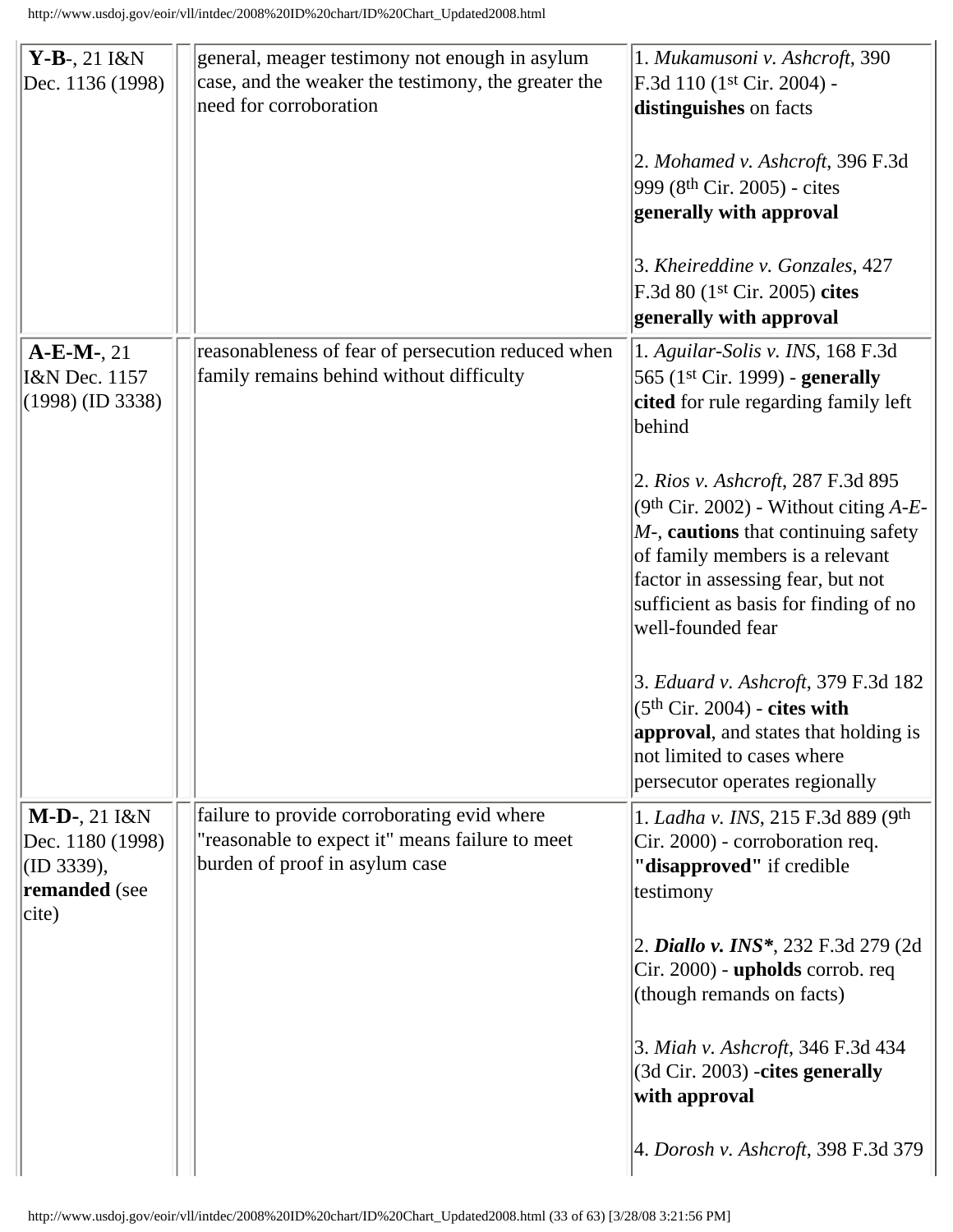<span id="page-33-0"></span>

|                                                                     |                                                                                                                                             | $(6th Cir. 2004)$ - cites generally<br>with approval                                                                                                                                                           |
|---------------------------------------------------------------------|---------------------------------------------------------------------------------------------------------------------------------------------|----------------------------------------------------------------------------------------------------------------------------------------------------------------------------------------------------------------|
|                                                                     | <b>Volume 22</b>                                                                                                                            |                                                                                                                                                                                                                |
| <b>Magallanes-</b><br>Garcia, 22 I&N<br>Dec. 1 (ID 3341)<br>(1998); | conviction under Az. law for aggravated driving<br>while under the influence is conviction of a "crime"<br>of violence," and thus an ag fel | 1. Tapia-Garcia v. INS, 237 F.3d<br>1216 (10 <sup>th</sup> Cir. 2001) - generally<br>cited, with approval                                                                                                      |
| overruled<br><b>Ramos, 23 I&amp;N</b><br>336 (2002)                 |                                                                                                                                             | 2. U.S. v. Chapa-Garza, 243 F.3d<br>92, reh. en banc denied (with<br>dissent), 262 F.3d 479 (5 <sup>th</sup> Cir.<br>2001) - without citing Magallanes,<br>calls reasoning into question                       |
|                                                                     |                                                                                                                                             | 3. Bazan-Reyes v. INS, 256 F.3d<br>$600$ (7 <sup>th</sup> Cir. 2001) - <b>rejects</b><br>definition of crime of violence                                                                                       |
|                                                                     |                                                                                                                                             | 4. Dalton v. Ashcroft, 257 F.3d 200<br>$(2d$ Cir. 2001) - rejects definition<br>of crime of violence                                                                                                           |
|                                                                     |                                                                                                                                             | $ 5. U.S. v Trinidad-Aquino, 259$<br>F.3d 1140 (9th Cir. 2001) - in<br>sentence enhancement case, finds<br>DUI with injury to another not a<br>crime of violence (does not<br>actually cite Magallanes-Garcia) |
|                                                                     |                                                                                                                                             | 6. Francis v. Reno, 269 F.3d 162<br>$(3d$ Cir. 2001) - distinguished,<br>because conviction here (under Pa.<br>law) did not involve DUI                                                                        |
| $0-Z-$ & I-Z-,<br>22 I&N Dec. 23<br>(1998)                          | Board finds harassment of Jews on account of<br>religion rose to the level of persecution - looked to<br>cumulative effect of incidents     | 1. Abdille v. Ashcroft, 242 F.3d 477<br>$(3d$ Cir. 2001) - distinguished on<br>facts                                                                                                                           |
|                                                                     |                                                                                                                                             | 2. Voci v. Gonzales, 409 F.3d 607<br>(3d Cir. 2005) - cites with<br>approval and relies on                                                                                                                     |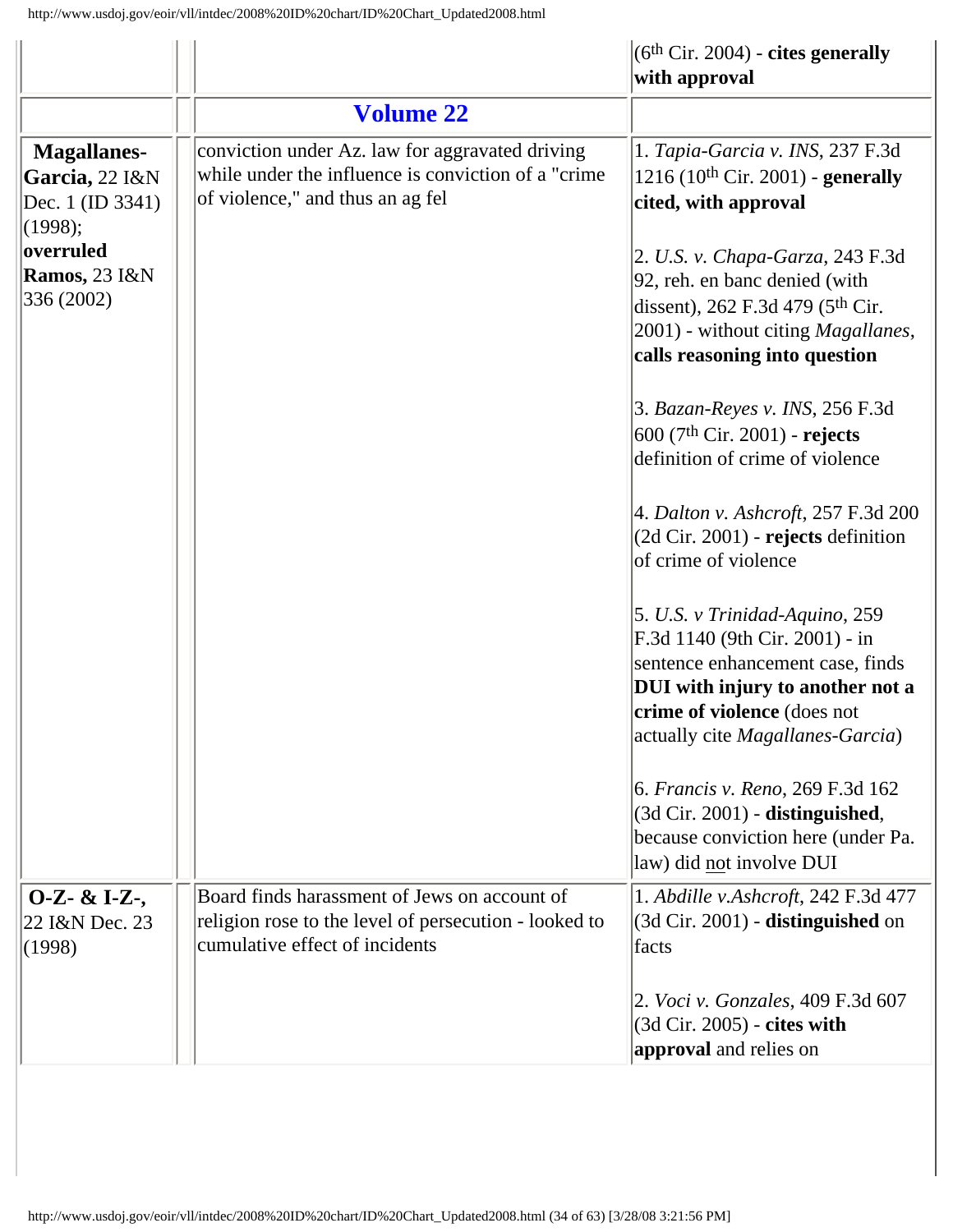| $J-P-, 22$ $I&N$<br>Dec. 33 (ID)<br>3348) (1998)                                                   | headache not exceptional circumstance excusing<br>failure to appear where no medical or other<br>evidence to support claim              | 1. Singh v. INS, 213 F.3d 1050 (9th<br>Cir. 2000) - upholds generally (but<br>see $B-A-S$ - case, below)<br>2. Celis-Castellano v. Ashcroft, 298<br>F.3d 888 (9th Cir. 2002) - cites<br>generally - finds asthma attack 4<br>days before hearing did not excuse<br>failure to appear                                                                                                                 |
|----------------------------------------------------------------------------------------------------|-----------------------------------------------------------------------------------------------------------------------------------------|------------------------------------------------------------------------------------------------------------------------------------------------------------------------------------------------------------------------------------------------------------------------------------------------------------------------------------------------------------------------------------------------------|
| $B-A-S-, 22$ $I&N$<br>Dec. 57 (ID<br>3350) (1998)                                                  | sore foot not exceptional circumstance where alien<br>did not submit affidavit from doctor or employer, or<br>contact court immediately | <b>1. Singh v. INS*</b> , 213 F.3d 1050<br>$(9th Cir. 2000)$ - remands this<br>precedent decision, finding Board<br>imposed new requirements without<br>notice<br>2. Celis-Castellano v. Ashcroft, 298<br>F.3d 888 (9th Cir. 2002) - cites<br>generally, noting that here, no<br>notice problems as in Singh (above)<br>- asthma attack 4 days before<br>hearing did not excuse failure to<br>appear |
| $X-G-W-22$<br>I&N Dec. 71<br>$(1998)$ (ID 3352),<br>superseded, G-<br>$C-L-23$ $I&N$<br>359 (2002) | Board reopens despite time and number restrictions<br>where fundamental change in law (China population<br>case)                        | 1. Lucacela v. Reno, 161 F.3d 1055<br>$(7th Cir. 1998)$ - generally cited for<br>rule that Board can reopen sua<br>sponte to serve interests of justice<br>2. Ekimian v. INS, 303 F.3d 1153<br>$(9th Cir. 2002)$ - generally cited for<br>rule that Board can reopen sua<br>sponte to serve interests of justice                                                                                     |
| <b>Mancera-</b><br><b>Monroy</b> , 22<br>I&N Dec. 79<br>(1998)                                     | No time limit on MTR in absentia hearing where<br>lack of notice of hearing is shown                                                    | Andia v. Ashcroft, 359 F.3d 1181<br>$(9th Cir. 2004)$ - cited with<br>approval                                                                                                                                                                                                                                                                                                                       |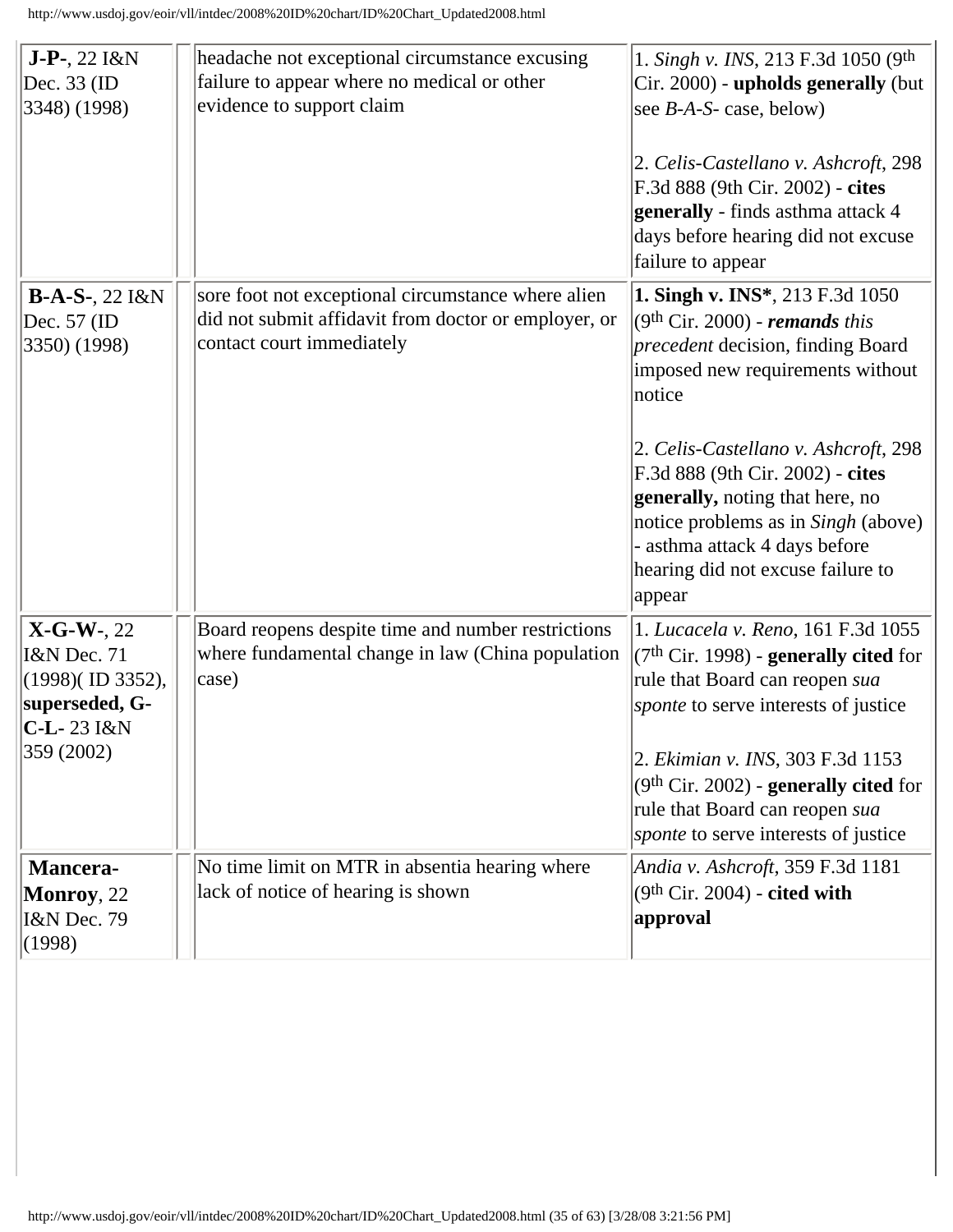| <b>Lei</b> , 22 I&N              | Claim of ineffective assistance of counsel does not                                                              | 1. Behar v. Ashcroft, 324 F.3d 127                                                                                                                                                                                                                                                                   |
|----------------------------------|------------------------------------------------------------------------------------------------------------------|------------------------------------------------------------------------------------------------------------------------------------------------------------------------------------------------------------------------------------------------------------------------------------------------------|
| Dec. 113 (1998)                  | constitute an exception to 180 limit for filing MTR<br>in an in absentia case                                    | (3d Cir. 2003) - upholds Board                                                                                                                                                                                                                                                                       |
| (ID 3356)                        |                                                                                                                  | ruling                                                                                                                                                                                                                                                                                               |
|                                  |                                                                                                                  | 2. Lopez v. INS, 184 F.3d 1097 (9th                                                                                                                                                                                                                                                                  |
|                                  |                                                                                                                  | Cir. 1999) - without citing Lei,                                                                                                                                                                                                                                                                     |
|                                  |                                                                                                                  | holds ineff. assistance of counsel                                                                                                                                                                                                                                                                   |
|                                  |                                                                                                                  | can toll time limits for in absentia<br><b>MTR</b>                                                                                                                                                                                                                                                   |
|                                  |                                                                                                                  | 3. Iavorski v. INS, 232 F.3d 124 (2d<br>Cir. 2000) - without citing Lei,<br>holds ineff. assistance of counsel<br>can toll time limits for in absentia<br>$\bf MTR$                                                                                                                                  |
|                                  |                                                                                                                  | 4. Riley v. INS, 310 F.3d 1253 (10 <sup>th</sup> )<br>$\text{Cir. } 2002$ ) - without citing <i>Lei</i> ,<br>holds ineff. assistance of counsel<br>can toll time limits for in absentia<br>MTR                                                                                                       |
|                                  |                                                                                                                  | 5. Borges v. Gonzales, 402 F.3d<br>398 (3d Cir. 2005) - holds ineff.<br>assistance of counsel can toll time<br>limits for in absentia MTR -<br>distinguishes <i>Bejar</i> , above, saying<br>only that time limit can be tolled,<br>not that ineffective assistance is an<br>exception to time limit |
| Punu, $22$ $1&N$<br>Dec. 224 (ID | A. After IIRIRA, the third "finality" prong of $Ozkok$<br>for determining if conviction exists, no longer exists | A. <i>Moosa v. INS,</i> 171 F.3d 994 (5 <sup>th</sup><br>Cir. 1999) - upholds Board                                                                                                                                                                                                                  |
| 3364) (1998)                     | B. Deferred adjudication of guilt under Texas law                                                                | B. Griffiths v. INS, 243 F.3d 45 (1st)                                                                                                                                                                                                                                                               |
|                                  | where probation is imposed is a conviction for<br>immigration purposes                                           | Cir. 2001) - Board's holding a<br>"permissible construction" of<br>statute. "Guilty-filed" disposition<br>under Mass. law can be a<br>conviction for immigration<br>purposes - but case remanded on<br>facts.                                                                                        |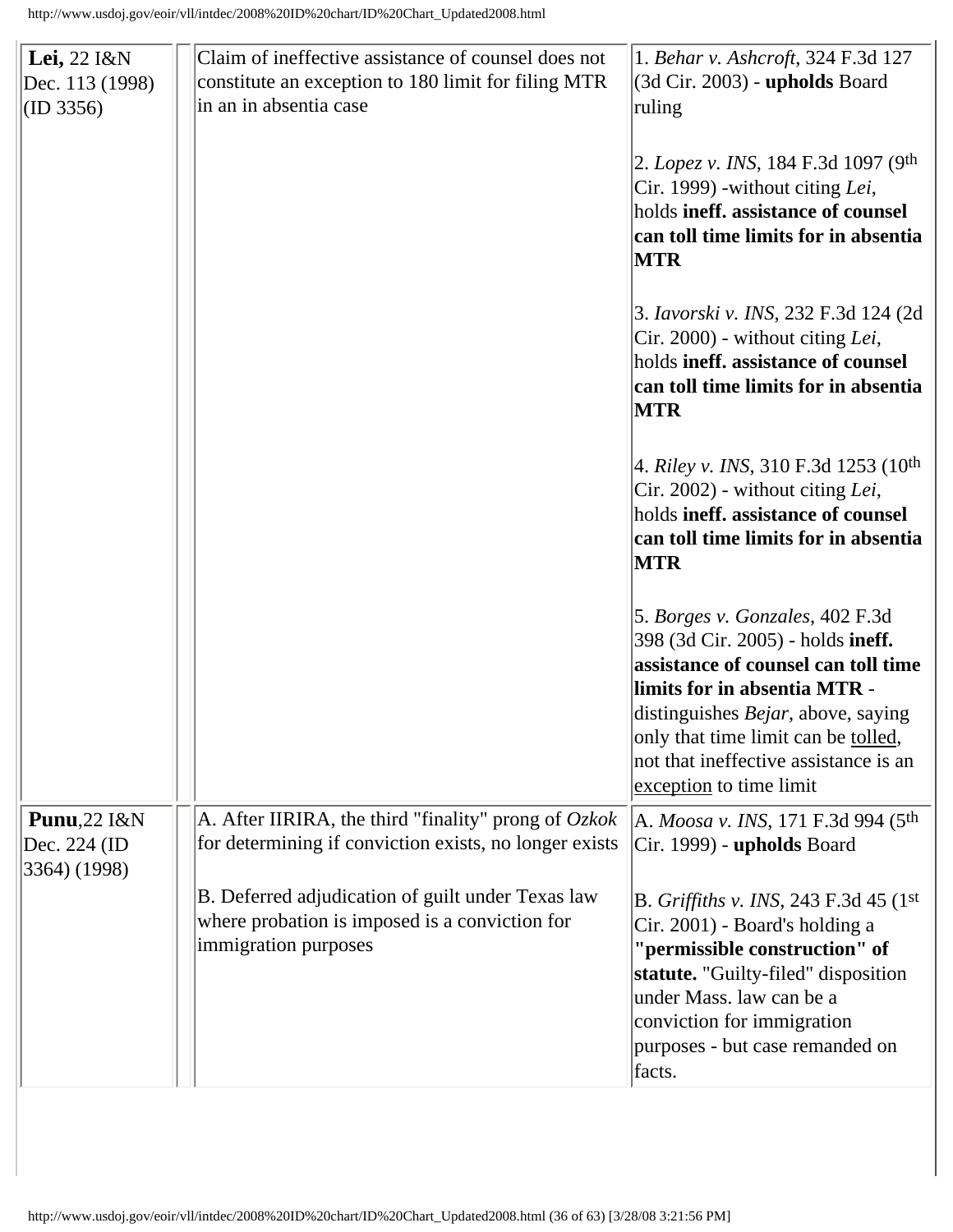| such aliens<br>B. 2. Velasquez-Gabriel v. Crocetti,<br>263 F.3d 102 (4 <sup>th</sup> Cir. 2001)- finds<br>$241(a)(5)$ does apply to aliens<br>who reenter prior to statute's<br>effective date (does not cite G-N-<br>$ C-$<br>B. 3. Bejjani v. INS, 271 F.3d 670<br>$(6th Cir. 2001)$ - rejects application                                                                                                                                                                                                                                                                        |
|-------------------------------------------------------------------------------------------------------------------------------------------------------------------------------------------------------------------------------------------------------------------------------------------------------------------------------------------------------------------------------------------------------------------------------------------------------------------------------------------------------------------------------------------------------------------------------------|
| of statute to such aliens (cites G-N-<br>C- in footnote, noting Board did<br>not address issue)                                                                                                                                                                                                                                                                                                                                                                                                                                                                                     |
| <i>Saakian v. INS, 252 F.3d 21(1st Cir.</i><br>2001) - cites with approval, and<br>distinguishes                                                                                                                                                                                                                                                                                                                                                                                                                                                                                    |
| A.1. Lal v. INS, 255 F.3d 998 (9th<br>$ Cir. 2001)$ - cites with approval,<br>but finds Board did not properly<br>apply decision in this case - finds<br>grant of asylum under Chen does<br>not require ongoing disability<br>A. 2. Brucaj v. Ashcroft, 381 F.3d<br>$602$ (7 <sup>th</sup> Cir. 2004) - cites with<br>approval, but finds that decision<br>did not set forth specific types of<br>evidence necessary for<br>humanitarian asylum claims<br>B.1. Hasalla v. Ashcroft, 367 F.3d<br>799 ( $8th$ Cir. 2004) - cited with<br>approval<br>B.2. Abrha v. Gonzales, 433 F.3d |
| No ineffective assistance of counsel where counsel<br>made tactical decision, and no egregious conduct<br>A. asylum may be granted due to compelling<br>circumstances despite no well-founded fear (though<br>no compelling circumstances here)<br>B. Asylum applicant has burden to show new<br>source of persecution if no longer well-founded fear<br>from original source                                                                                                                                                                                                       |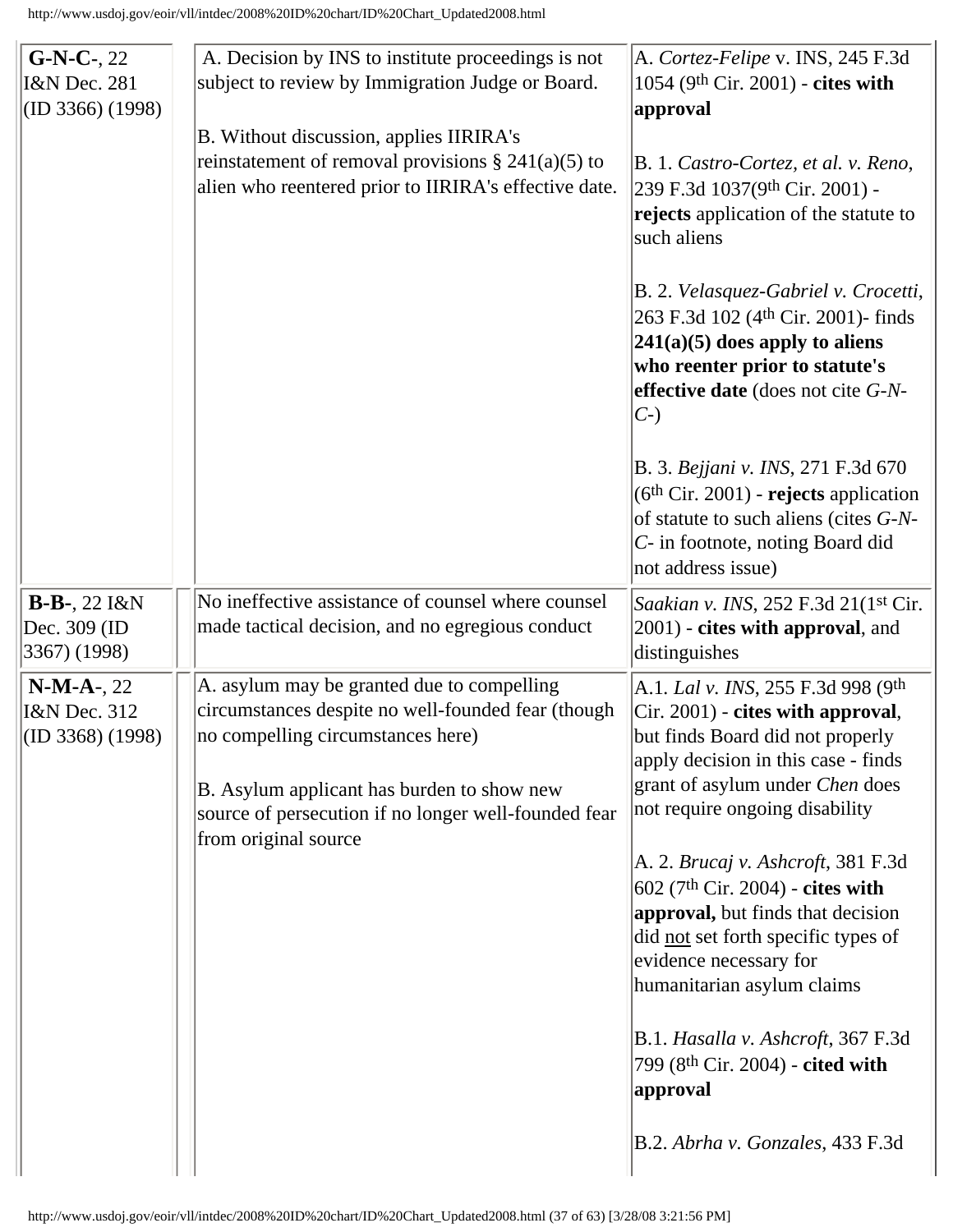|                                                                                                                                  |                                                                                                                                                                                                                            | $1072$ (8 <sup>th</sup> Cir. 2006) - cited with<br>approval                                                                                                                                                                                                                                                                                       |
|----------------------------------------------------------------------------------------------------------------------------------|----------------------------------------------------------------------------------------------------------------------------------------------------------------------------------------------------------------------------|---------------------------------------------------------------------------------------------------------------------------------------------------------------------------------------------------------------------------------------------------------------------------------------------------------------------------------------------------|
| $M-S-$ , 22 $I&N$<br>Dec. 349) (ID<br>$(3369)$ (1998)                                                                            | A. requirements for rescission of in absentia order<br>not applicable to MTR that does not seek rescission<br>B. cannot deny discretionary relief without<br>receiving oral notice of consequences of failure to<br>appear | A.1. Lopez v. INS, 184 F.3d 1097<br>$(9th Cir. 1999)$ - cited with<br>approval in footnote<br>A.2. Wu v. INS, 436 F.3d 157 (2nd)<br>Cir. 2006) - cited with approval<br>and applies to relief available due<br>to change in law                                                                                                                   |
|                                                                                                                                  |                                                                                                                                                                                                                            | B. Ordonez v. INS, 345 F.3d 777<br>$(9th Cir. 2003)$ - cited with<br>approval                                                                                                                                                                                                                                                                     |
| Lettman, 22<br><b>I&amp;N</b> Dec. 365<br>(ID 3370)<br>$(1998)$ , affirmed<br>(see cite)                                         | alien convicted of ag fel subject to deportation<br>regardless of date of conviction if placed in<br>deportation proceedings on or after 3/1/91, and<br>crime is within ag fel definition                                  | 1. Lettman v. INS*, 207 F.3d 1368<br>$(11th Cir. 2000)$ - affirmed<br>2. Lewis v. INS, 194 F.3d 539 (4 <sup>th</sup> )<br>Cir. 1999) - upholds<br>3. Bell v. Reno, 218 F.3d 86 (2d)<br>Cir. 2000) - rejects Board and<br>11 <sup>th</sup> and 4 <sup>th</sup> Circuits' legal<br>analysis, but agrees with<br>conclusion that alien is deportable |
| Palacios, 22<br><b>I&amp;N</b> Dec. 434<br>(1998)                                                                                | Alaska conviction for arson un first degree is crime<br>of violence                                                                                                                                                        | as ag fel<br>Tran v. Gonzales, 414 F.3d 464 (3d)<br>$\text{Cir. } 2005$ - rejects, following<br>Leocal v. Ashcroft, 125 S.Ct. 377<br>(2004), and also distinguishes<br>because Alaska statute had intent<br>requirement and Pa. statute here<br>does not.                                                                                         |
| $S-S-$ , 22 $I&N$<br>Dec. 458 (ID<br>3374) (1999);<br>strongly<br>criticized Y-L-,<br>$A-G$ -, R-S-R-,<br>23 I&N 270<br>(AG2002) | determination whether an alien convicted of an ag<br>fel is barred from withholding due to PSC (where<br>sentenced to less than 5 years) requires individual<br>examination of the offense                                 | Chong v. INS, 264 F.3d 378 (3d)<br>Cir. 2001) - cited with approval,<br>and notes actual individual hearing<br>on issue of PSC not required                                                                                                                                                                                                       |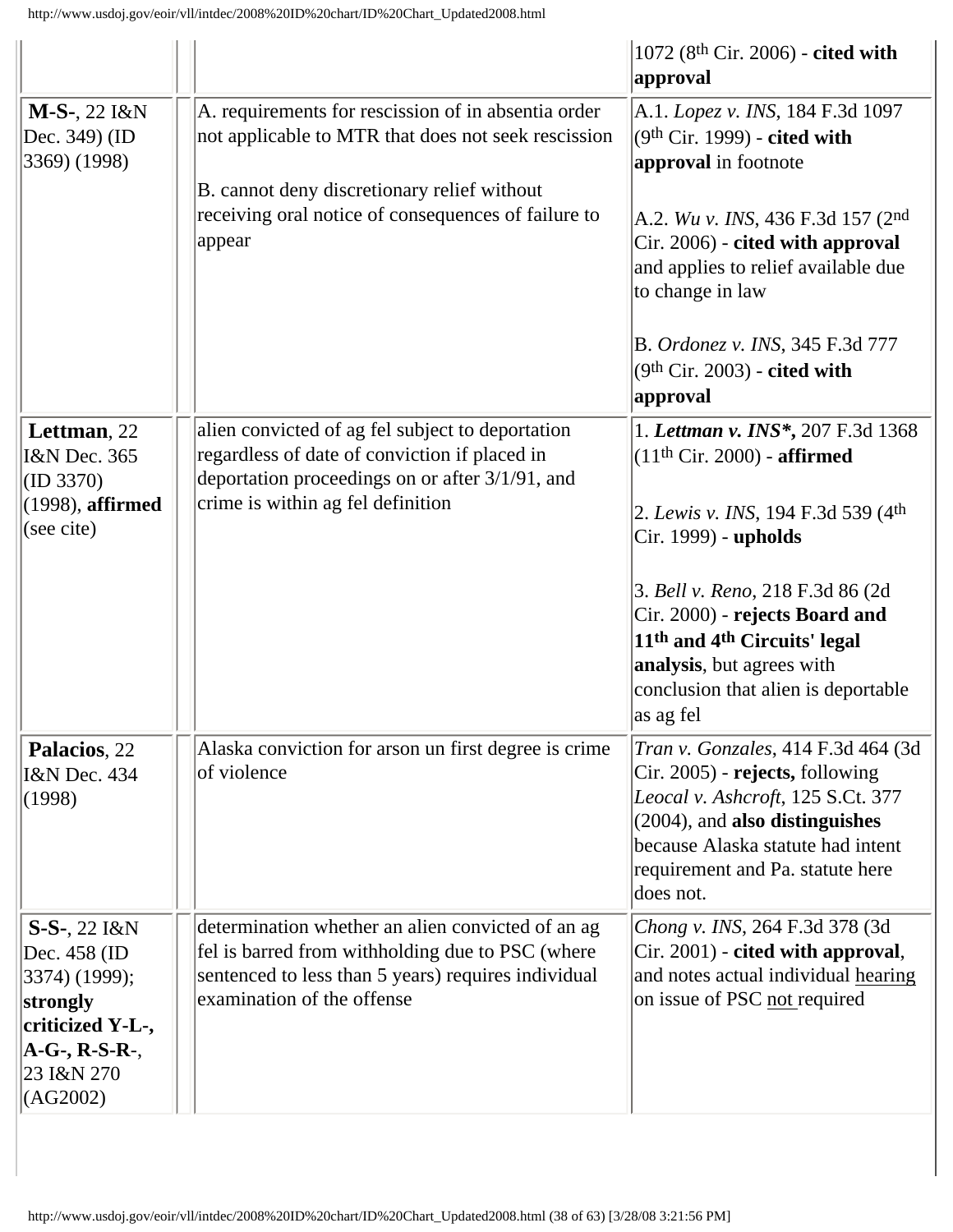| Ruiz-Romero,<br>22 I&N Dec. 486<br>$\vert$ (ID 3376)<br>$(1999)$ , affirmed<br>$(see cite)$             | alien convicted of transporting illegal aliens within<br>the U.S. subject to deportation as ag fel | Ruiz-Romero v. Reno*, 205 F.3d<br>837 (5th Cir. 2000) - affirmed                                                                                                                                                                     |
|---------------------------------------------------------------------------------------------------------|----------------------------------------------------------------------------------------------------|--------------------------------------------------------------------------------------------------------------------------------------------------------------------------------------------------------------------------------------|
| Roldan, 22<br><b>I&amp;N</b> Dec. 512<br>$\vert$ (ID 3377)<br>$(1999)$ , reversed<br>in part (see cite) | no effect to be given in immigration proceedings to<br>expungements, etc.                          | 1. Lujan-Armendariz v. INS and<br>Roldan-Santoyo v. INS*, 222 F.3d<br>728 (9th 2000) - reversed, but only<br>insofar as Board decision relates to<br>Federal First Offenders Act or state<br>counterparts                            |
|                                                                                                         |                                                                                                    | 2. Herrera-Inirio v. INS, 208 F.3d<br>$(1st Cir. 2000)$ - upholds                                                                                                                                                                    |
|                                                                                                         |                                                                                                    | 3. Sandoval v. INS, 240 F.3d 577<br>$(7th Cir. 2001)$ - distinguishes<br>because sentence modification<br>here, not expungement (and notes<br>Roldan has been "called into<br>question")                                             |
|                                                                                                         |                                                                                                    | 4. Murillo-Espinoza v. INS,<br>261F.3d 771(9th Cir. 2001) -<br>upholds as "plausible" construction<br>the Board's holding that state<br>rehabilitative expungements will<br>not be given effect (but see #1<br>above, for exception) |
|                                                                                                         |                                                                                                    | 5. Vasquez-Velezmoro v. INS, 281<br>F.3d 693 (8th Cir. 2002) - upholds,<br>and specifically declines to adopt<br>reasoning of Lujan-Armendariz                                                                                       |
|                                                                                                         |                                                                                                    | 6. Gill v. Ashcroft, 335 F.3d 574<br>$(7th Cir. 2003)$ - <b>upholds</b> , and<br>specifically rejects Lujan-<br><i>Armendariz</i> (see #1 above)                                                                                     |
|                                                                                                         |                                                                                                    | 7. Resendiz-Alcarez v. U.S.<br>Attorney General, 383 F.3d 1262<br>$(11th Cir. 2004)$ - upholds                                                                                                                                       |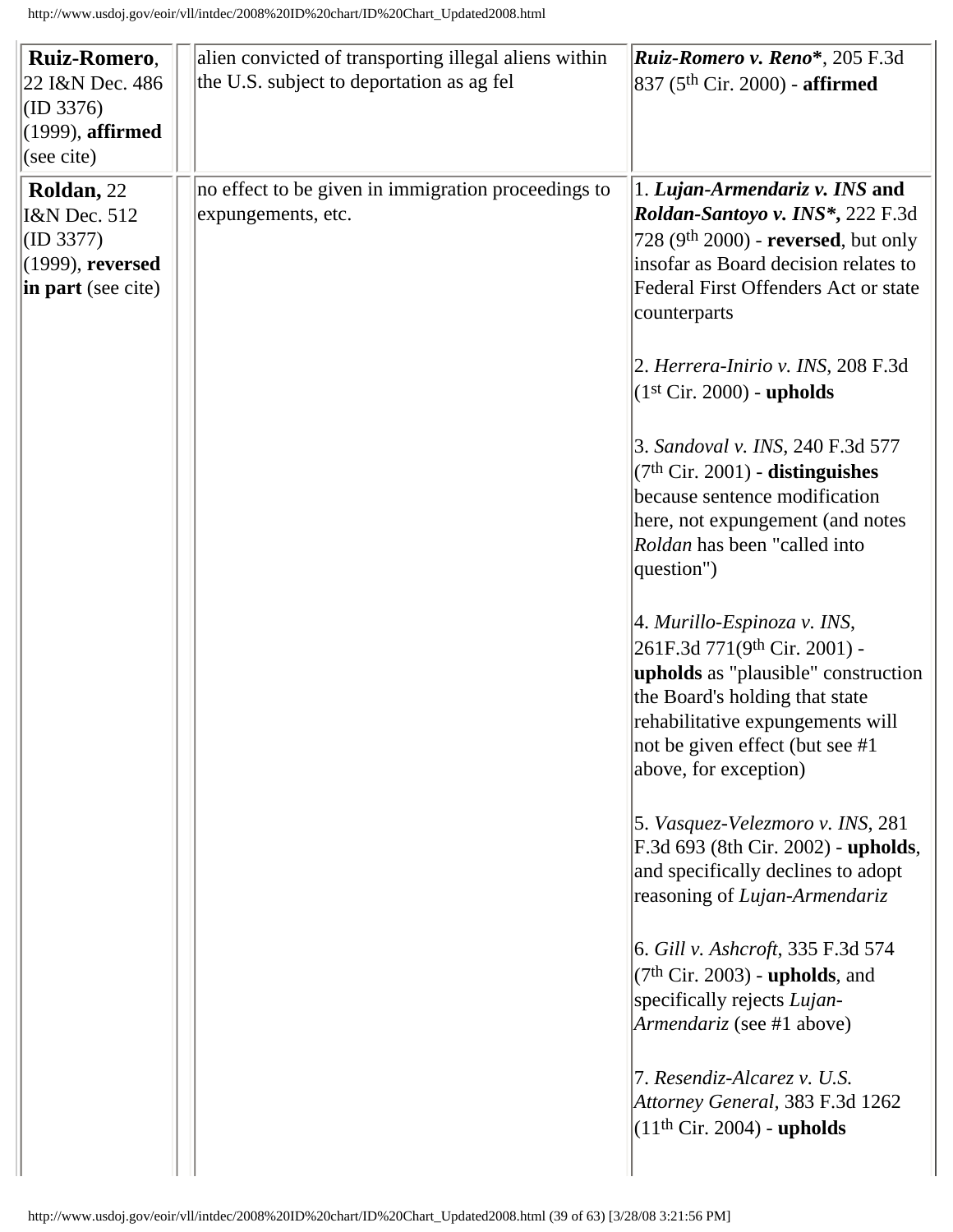|                                                                                                                     |                                                                                                                                                                                                                              | 8. Cruz-Garza v. Ashcroft, 396<br>F.3d 1125 (10 <sup>th</sup> Cir. 2005) -<br>upholds rationale, but finds<br>conviction here was not a felony                                                                                                                                                                                                                                                                                                                           |
|---------------------------------------------------------------------------------------------------------------------|------------------------------------------------------------------------------------------------------------------------------------------------------------------------------------------------------------------------------|--------------------------------------------------------------------------------------------------------------------------------------------------------------------------------------------------------------------------------------------------------------------------------------------------------------------------------------------------------------------------------------------------------------------------------------------------------------------------|
| <b>Onyido</b> , 22<br><b>I&amp;N</b> Dec. 552<br>(ID 3379) (1999)                                                   | "Attempt," as used in section $101(a)(43)(U)$ of the<br>Act is not limited to crimes formally called<br>"attempts." Intent to defraud plus "substantial step"<br>to commit fraud may be sufficient for attempt under<br>(U). | Sui v. INS, 250 F.3d 105 (2d Cir.<br>2001) - accepts legal holding, but<br>finds no substantial step here (i.e.<br>distinguishes on facts)                                                                                                                                                                                                                                                                                                                               |
| <b>Cervantes-</b><br><b>Gonzales</b> , 22<br><b>I&amp;N</b> Dec. 560<br>(ID 3380)<br>(1999), affirmed<br>(see cite) | IIRIRA amendment to 212(i), adding hardship<br>requirement, applies to cases pending when IIRIRA<br>was enacted                                                                                                              | Cervantes-Gonzales v. INS,* 244<br>F.3d 1001 (9th Cir. 2000) -<br>affirmed                                                                                                                                                                                                                                                                                                                                                                                               |
| Rosas-<br>Ramirez, 22<br><b>I&amp;N</b> Dec. 616<br>(1999)                                                          | alien convicted of ag fel after adjustment of status is<br>deportable as alien convicted of ag fel "after<br>admission"                                                                                                      | 1. Shivaraman v. Ashcroft, 360<br>F.3d 1142 (9th Cir. 2004) -<br>distinguishes, finding that alien<br>admitted as lawful nonimmigrant<br>who later adjusts should not have<br>the later adjustment date used as his<br>"admission" date in determining if<br>crime involving moral turpitude<br>was within 5 years of admission<br>2. Abdelqadar v. Gonzales, 413<br>$F.3d 668 (7th Cir. 2005) - rejects$<br><b>Board reasoning</b><br>3. Martinez v. Mukasey, $-F.3d$ , |
|                                                                                                                     |                                                                                                                                                                                                                              | 2008 WL 642565 (5th Cir. 2008):<br>rejects Board reasoning                                                                                                                                                                                                                                                                                                                                                                                                               |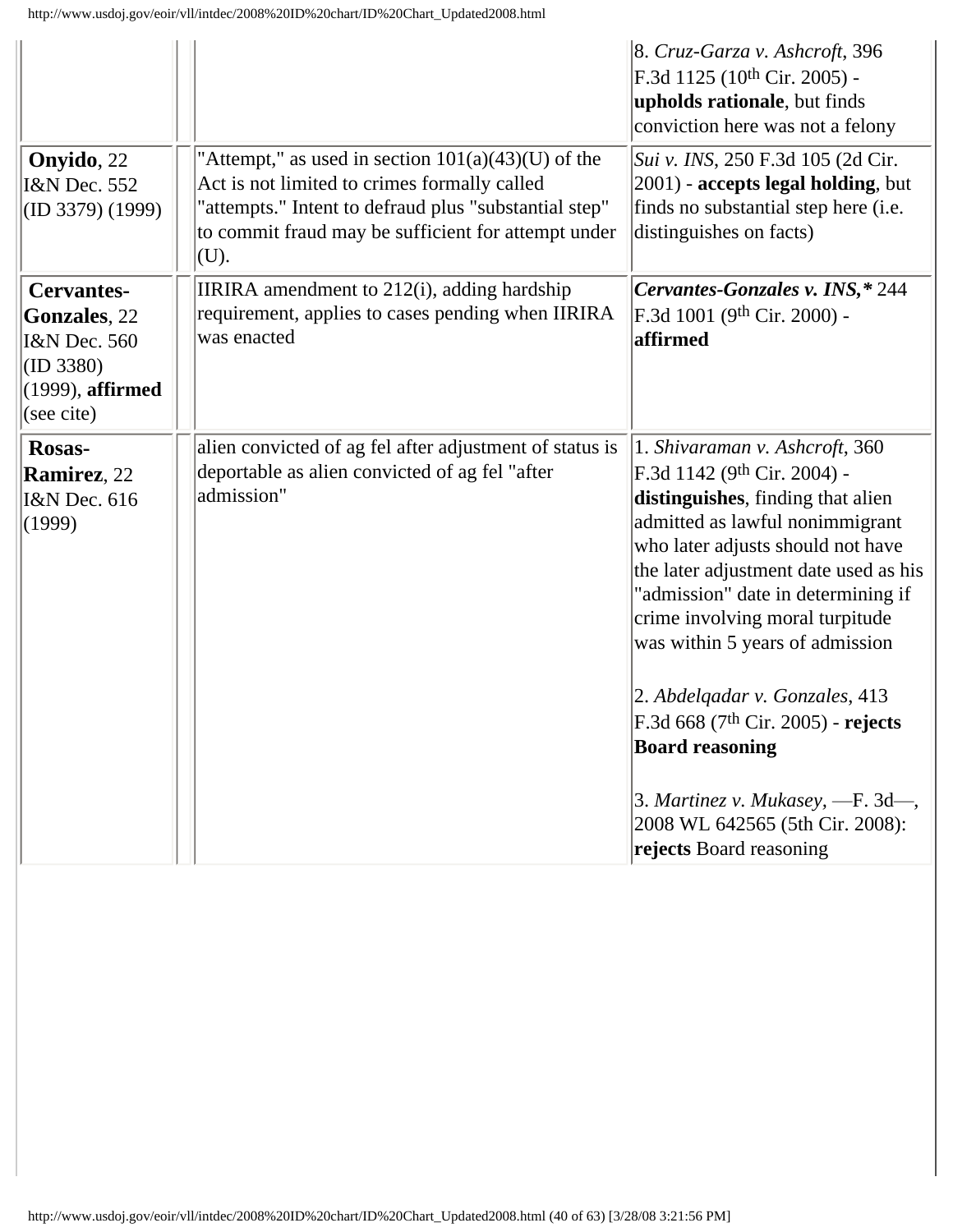| <b>Nolasco</b> , 22              | No continuous physical presence for suspension if | 1. Appiah v. INS, 202 F.3d 704 (4th                                                 |
|----------------------------------|---------------------------------------------------|-------------------------------------------------------------------------------------|
| I&N Dec. 632<br>(ID 3385) (1999) | OSC is served less than 7 years after entry       | Cir. 2000) - upholds (finds stop-                                                   |
|                                  |                                                   | time rule constitutional)                                                           |
|                                  |                                                   | 2. Gonzalez-Torres, 213 F.3d 899                                                    |
|                                  |                                                   | $(5th Cir. 2000)$ - upholds (stop-time                                              |
|                                  |                                                   | rule constitutional)                                                                |
|                                  |                                                   |                                                                                     |
|                                  |                                                   | 3. Rivera-Jimenez v. INS, 214 F.3d                                                  |
|                                  |                                                   | $1213$ (10 <sup>th</sup> Cir. 2000) - upholds                                       |
|                                  |                                                   | <i>Nolasco</i> , but remands on facts re:                                           |
|                                  |                                                   | brief, casual and innocent departure                                                |
|                                  |                                                   | 4. Afolayan v. INS, 219 F.3d 784                                                    |
|                                  |                                                   | $(8th Cir. 2000)$ - upholds                                                         |
|                                  |                                                   |                                                                                     |
|                                  |                                                   | 5. Ayoub v. INS, 222 F.3d 214 (5th)                                                 |
|                                  |                                                   | Cir. 2000) - upholds (characterizes                                                 |
|                                  |                                                   | Gonzalez-Torres, above, as dicta)                                                   |
|                                  |                                                   |                                                                                     |
|                                  |                                                   | 6. Angel-Ramos v. INS, 227 F.3d<br>942 (7 <sup>th</sup> Cir. 2000) - <b>upholds</b> |
|                                  |                                                   |                                                                                     |
|                                  |                                                   | 7. Ashki v. INS, 233 F.3d 913 (6th                                                  |
|                                  |                                                   | Cir. 2000) - upholds                                                                |
|                                  |                                                   |                                                                                     |
|                                  |                                                   | 8. Rojas-Reyes v. INS, 235 F.3d                                                     |
|                                  |                                                   | 115 (2d Cir. 2000) - upholds                                                        |
|                                  |                                                   |                                                                                     |
|                                  |                                                   | 9. Bartoszewska-Zajac v. INS, 237<br>F.3d 710 (6th Cir. 2001) - upholds,            |
|                                  |                                                   | and rejects equal protection                                                        |
|                                  |                                                   | arguments                                                                           |
|                                  |                                                   |                                                                                     |
|                                  |                                                   | 10. Ram v. INS, 243 F.3d 510 (9th                                                   |
|                                  |                                                   | $Cir. 2001$ - upholds                                                               |
|                                  |                                                   |                                                                                     |
|                                  |                                                   | 11. Guadalupe-Cruz v. INS, 240                                                      |
|                                  |                                                   | F.3d 1209 (9th Cir. 2001) -<br>distinguished, because                               |
|                                  |                                                   | Immigration Judge incorrectly                                                       |
|                                  |                                                   | applied stop-time law before its                                                    |
|                                  |                                                   | effective date                                                                      |
|                                  |                                                   |                                                                                     |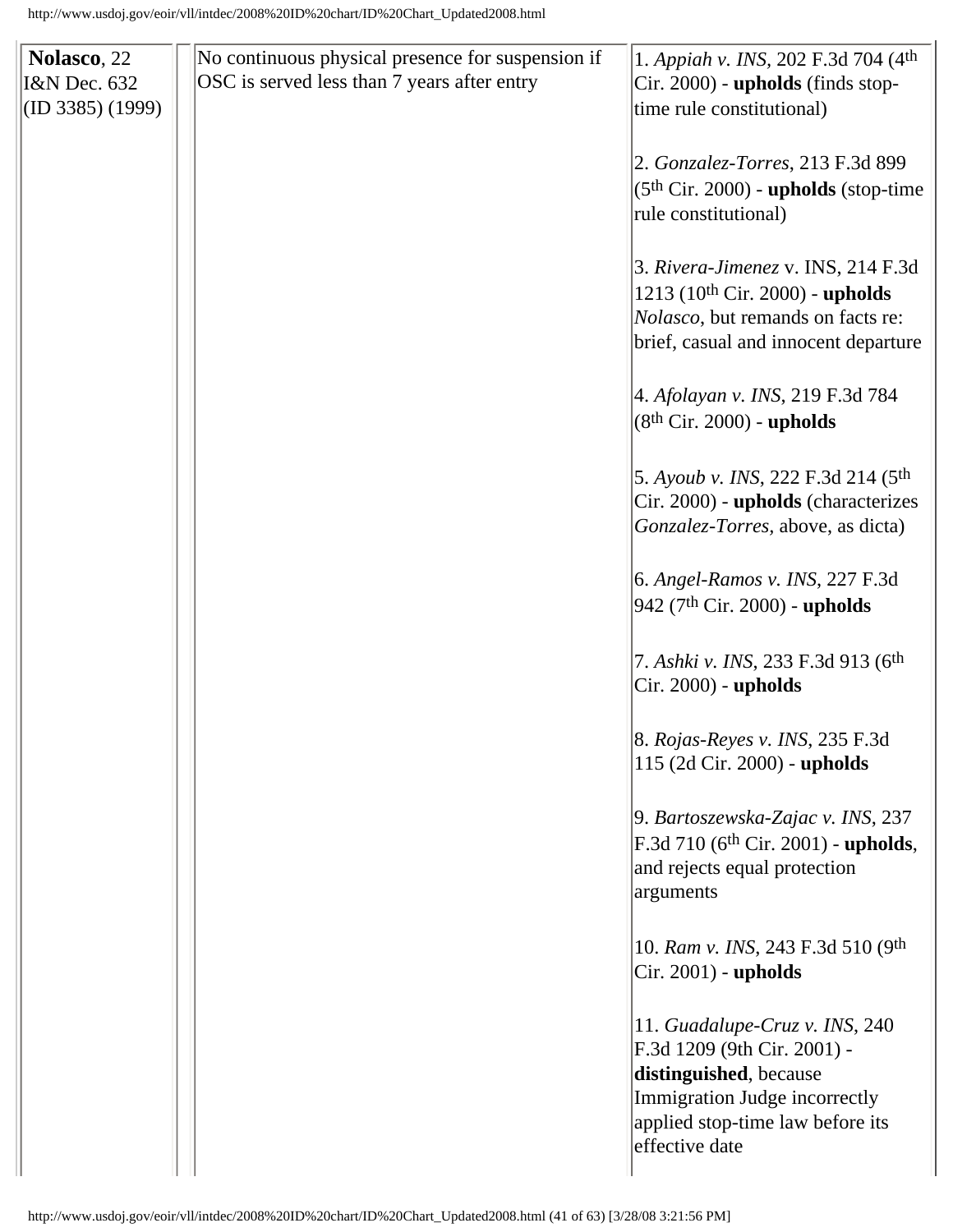|                                                       |                                                                                                                                                                                            | 12. Sad v. INS, 246 F.3d 811(6 <sup>th</sup><br>Cir. 2001) - <b>upholds</b> , and also<br>rejects retroactivity and equal<br>protection arguments<br>13, Pinho v. INS, 249 F.3d 183 (3d<br>$Cir. 2001)$ - upholds<br>14. See also Tefel v. Reno, 180 F.3d<br>1286 (11 <sup>th</sup> Cir. 1999) - without<br>citing <i>Nolasco</i> , finds stop-time rule<br>constitutional  |
|-------------------------------------------------------|--------------------------------------------------------------------------------------------------------------------------------------------------------------------------------------------|-----------------------------------------------------------------------------------------------------------------------------------------------------------------------------------------------------------------------------------------------------------------------------------------------------------------------------------------------------------------------------|
| $L-S-$ , 22 $I\&N$<br>Dec. 645 (ID<br>3386) (1999)    | determination whether an alien convicted of an ag<br>fel is barred from withholding due to PSC (where<br>sentenced to less than 5 years) requires individual<br>examination of the offense | 1. Chong v. INS, 264 F.3d 378 (3d)<br>Cir. 2001) - cited with approval,<br>and notes actual individual hearing<br>on issue of PSC not required<br>2. Bosede v. Ashcroft, 309 F.3d 441<br>$(7th Cir. 2002)$ - cited generally<br>with approval<br>3. Morales v. Gonzales, 478 F. 3d<br>$972$ (9th Cir. 2007)-upholds the<br>criteria, but finds not followed in<br>this case |
| <b>Perez</b> , 22 I&N<br>Dec. 689 (ID<br>3389) (1999) | continuous physical presence for cancellation of<br>removal ends on date offense is committed                                                                                              | 1. Henry v. Ashcroft, 175 F.Supp.<br>2d 688 (S.D.N.Y 2001) - rejects,<br>holding application of new IIRIRA<br>provision to offense committed pre-<br><b>IIRIRIA</b> has improper retroactive<br>effect<br>2. Sinotes-Cruz v. Gonzales, 468<br>F.3d 1190 (9th Cir. 2006) - rejects.<br>3. Reid v. Gonzales, 478 F. 3d 510<br>(2d Cir 2007) -follows                          |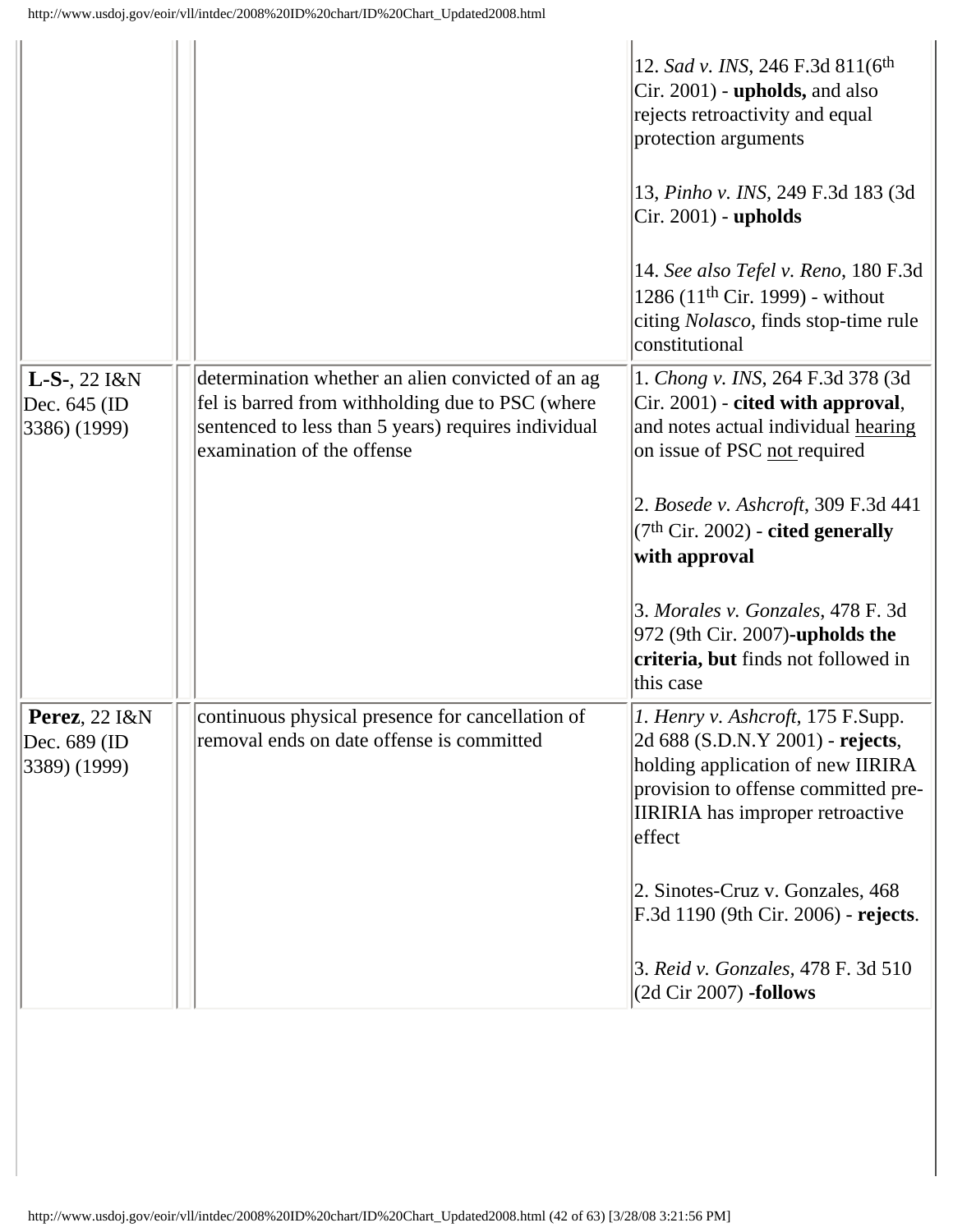| Sweetser, 22<br>I&N Dec. 709<br>(BIA 1999)                                                    | where statute includes some offenses that are ag fels<br>and some that are not, it is necessary to look at the<br>record of conviction                                                                                   | 1. Jaggernauth v. U.S. Attorney<br>General, 432 F.3d 1346 (11 <sup>th</sup> Cir.<br>2005) - cited with approval<br>2. Larin-Ulloa v. Gonzales, 462<br>$F.3d$ 456 (5 <sup>th</sup> Cir. 2006) -cites with<br>approval.                                                                                                                             |
|-----------------------------------------------------------------------------------------------|--------------------------------------------------------------------------------------------------------------------------------------------------------------------------------------------------------------------------|---------------------------------------------------------------------------------------------------------------------------------------------------------------------------------------------------------------------------------------------------------------------------------------------------------------------------------------------------|
| Alvarado-<br><b>Alvino, 22 I&amp;N</b><br>Dec. 718 (ID)<br>3391) (1999)                       | Ag fel under $101(a)(43)(N)$ includes only<br>convictions under $8$ U.S.C. $\S$ 1324(a), not $\S$ 1325(a)                                                                                                                | Rivera-Sanchez v. Reno, 198 F.3d<br>545 (5 <sup>th</sup> Cir. 1999) - <b>upheld</b>                                                                                                                                                                                                                                                               |
| $H-A-22$ $I&N$<br>Dec. 728 (ID)<br>3394) (1999);<br>modified<br>Velarde, 23 I&N<br>253 (2002) | <i>Arthur</i> , 20 I&N Dec. 475 (1992), requiring<br>approved visa petition prior to reopening for<br>adjustment, survives regulations imposing MTR<br>time limits (but Arthur modified by Velarde, 23<br>I&N 253 (2002) | Balwinder Singh v. Quarantillo, 92<br>F.Supp. 2d 386 (D.N.J. 2000) -<br>rejects Board majority and adopts<br>dissent rationale                                                                                                                                                                                                                    |
| Ponce-<br>Hernandez, 22<br>I&N Dec. 784<br>(ID 3397) (1999)                                   | Form I-213 is an inherently trustworthy, admissible<br>document                                                                                                                                                          | Guerrero-Perez v. INS, 242 F.3d<br>727 (7th Cir. 2001) - cites<br>generally with approval                                                                                                                                                                                                                                                         |
| R-S-J-, 22 I&N<br>Dec. 863 (1999)                                                             | false statements to asylum officer can constitute<br>false testimony for purposes of $101(f)(6)$                                                                                                                         | 1. Ramos v. INS, 246 F.3d 1264<br>$(9th Cir. 2001)$ $(8th Cir. 7/16/04)$ -<br>cites with approval<br>2. Medina v. Gonzales, 404 F.3d<br>628 (2d Cir. 2005) - upholds                                                                                                                                                                              |
| Ajami, $22$ $1&N$<br>Dec. 949 (1999)                                                          | gives general crime involving moral turpitude defin<br>as conduct that is vile, base, depraved, etc.                                                                                                                     | 1. Chanmouny v. Ashcroft, 376<br>F.3d 810 (8 <sup>th</sup> Cir. 2004) - defin.<br>cited generally with approval<br>$ 2. \textit{Obsohan} v. U. S. \textit{Att'} y \textit{Gen.},$<br>479 F. 3d 785 (11th Cir. 2007)-<br>cited with approval, but finds not<br>followed where IJ relied on PSI and<br>not actual conviction to determine<br>ag fel |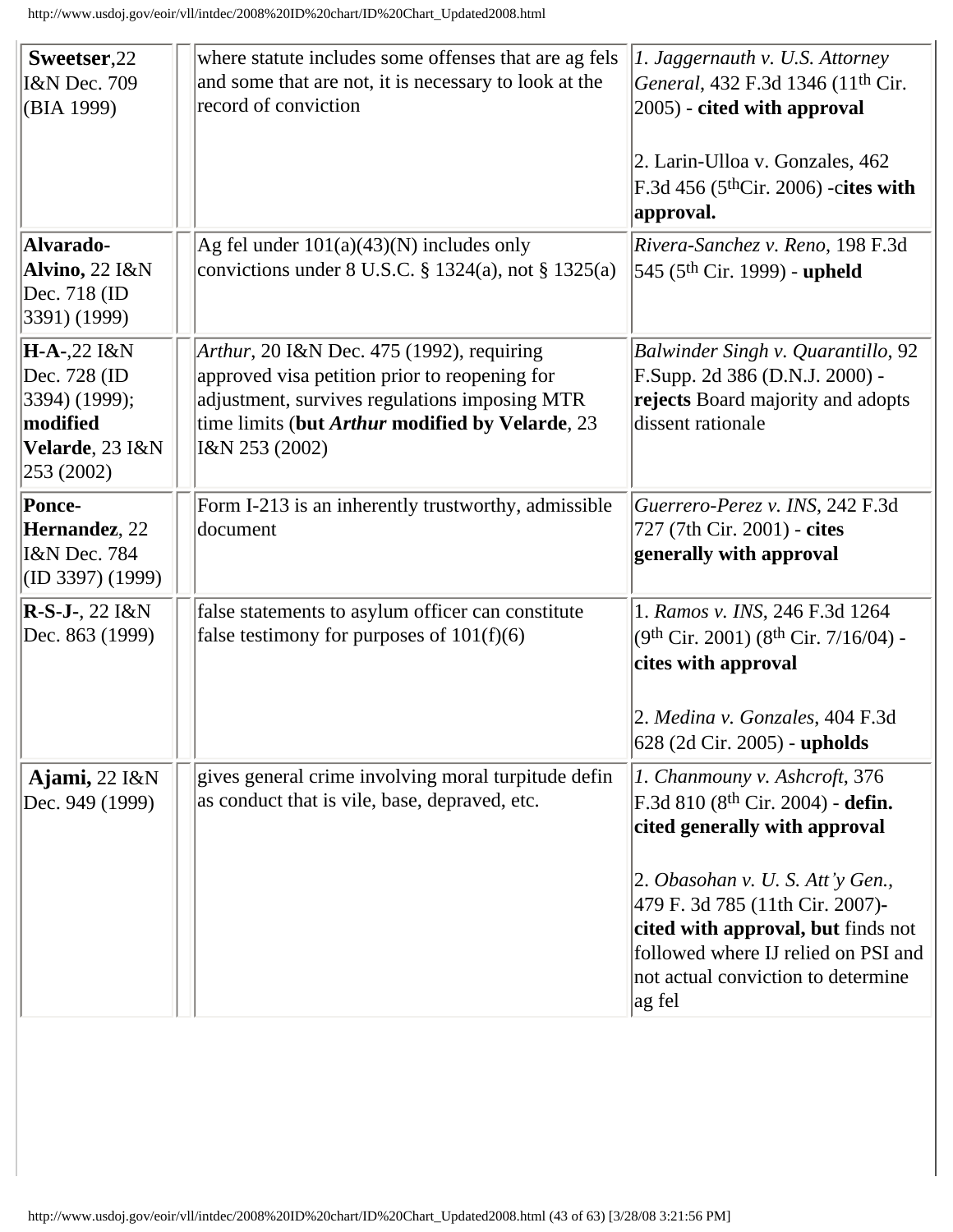| L-V-K-,22 I&N<br>Dec. 976 (I&N<br>DEC. 3409<br>$(1999)$ , vacated<br>(see cite) | A. motion to remand filed while appeal of denial of<br>MTR proceedings that are administratively final is<br>pending is untimely if filed more than 90 days after<br>the final order<br>B. In absentia order becomes final when alien<br>waives appeal or appeal time expires | A.1. Konstantinova v. INS* (9th<br>Cir. 4/3/00) - in unpublished order,<br>without explanation, Board's<br>precedent was <b>vacated</b> . Earlier,<br>published decision, at 195 F.3d 528<br>$(9th Cir. 1999)$ , did not deal with<br>Board's precedent decision<br>A.2. Wang v. Ashcroft, 260 F.3d<br>448 ( $5th$ Cir. 2001) - upholds and<br>applies to case<br>A.3. Krougliak v. INS, 289 F.3d                                                                                                                                                                                                                                                                                                               |
|---------------------------------------------------------------------------------|-------------------------------------------------------------------------------------------------------------------------------------------------------------------------------------------------------------------------------------------------------------------------------|-----------------------------------------------------------------------------------------------------------------------------------------------------------------------------------------------------------------------------------------------------------------------------------------------------------------------------------------------------------------------------------------------------------------------------------------------------------------------------------------------------------------------------------------------------------------------------------------------------------------------------------------------------------------------------------------------------------------|
|                                                                                 |                                                                                                                                                                                                                                                                               | $457$ (7 <sup>th</sup> Cir. 2002) - <b>upholds</b><br>B. Kay v. Ashcroft, 387 F.3d 664<br>$(7th Circuit. 2004)$ - cites with<br>approval                                                                                                                                                                                                                                                                                                                                                                                                                                                                                                                                                                        |
| Rodriguez-<br><b>Rodriguez</b> , 22<br>I&N Dec. 991<br>(1999)                   | crime of indecency with a child by exposure under<br>section $21.11(a)(2)$ of Texas law is sexual abuse of<br>a minor and thus an ag fel                                                                                                                                      | 1. U.S. v. Zavala-Sustaita, 214 F.3d<br>601(5th Cir. 2000) - upheld<br>2. Guerrero-Perez v. INS, 242 F.3d<br>727(7 <sup>th</sup> Cir. 2001) - upholds<br>(conviction was for "criminal<br>sexual abuse" under Illinois law)<br>3. <i>Emile v. INS</i> , 244 F.3d 183 (1st)<br>Cir. 2001) - cites with approval<br>(conviction was for indecent assault)<br>and battery on a child under 14<br>under Mass. law)<br>4. Lara-Ruiz v. INS, 241 F.3d 934<br>$(7th Cir. 2001)$ - cites with<br>approval<br>5. Bahar v. Ashcroft, 264 F.3d 1309<br>$(11th Cir. 2001)$ -Cites with<br><b>approval</b> (conviction in N.C. for<br>crime of taking indecent liberties<br>with a minor)<br>6. Gattem v. Gonzales, 412 F.3d |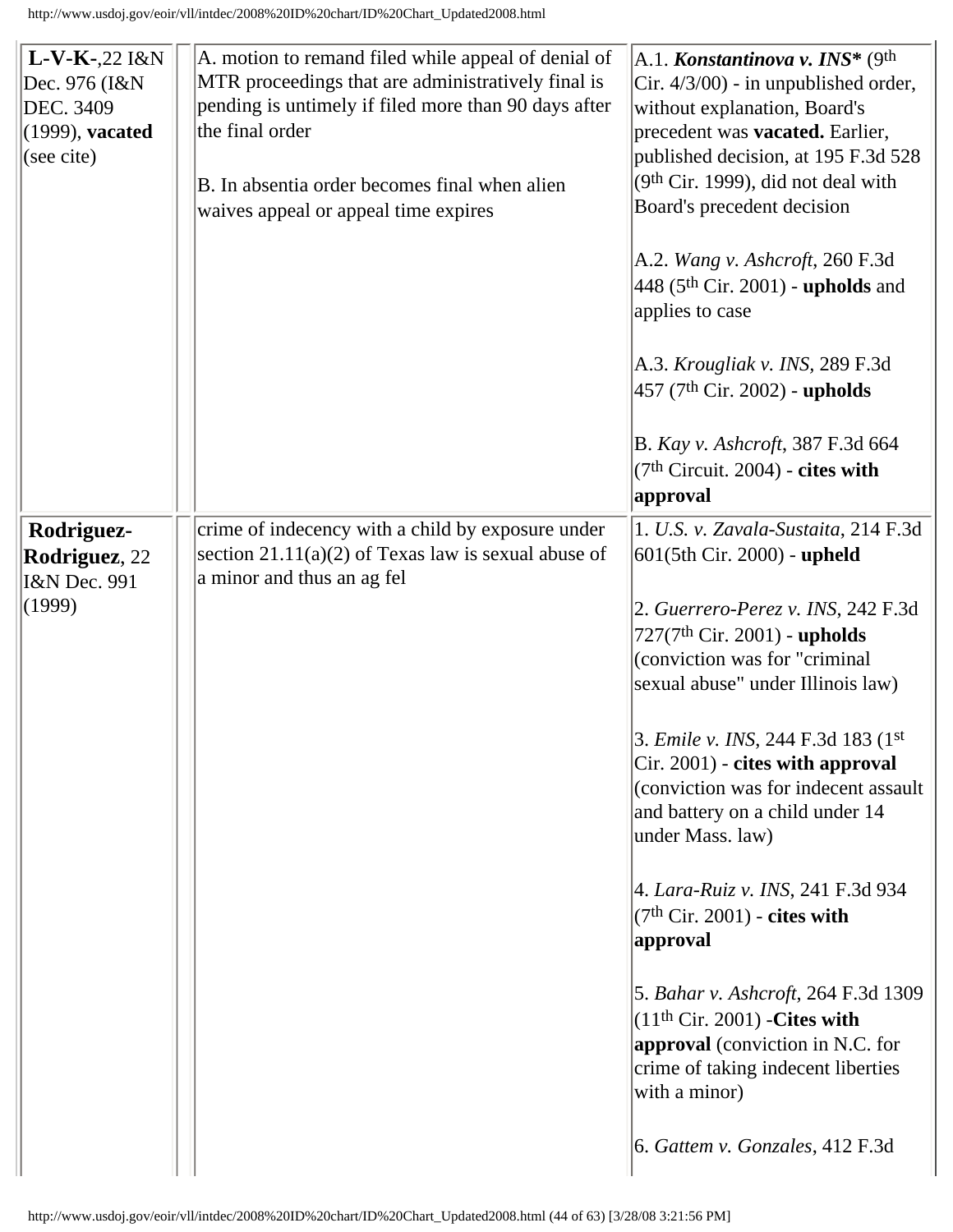ù.

| $H-N-, 22$ $I&N$                                                                                                    | IJs and the BIA have jurisdiction to adjudicate INA                                                                               | 758 (7 <sup>th</sup> Cir. 2005) - cites with<br><b>approval</b> (Ill conviction for<br>soliciting a minor)<br>7. Loeza-Dominguez v. Gonzales,<br>428 F.3d 1156 (8 <sup>th</sup> Cir. 2005) -<br>cites with approval Board's "broad<br>construction" of term "child abuse"<br>Perez-Vargas v. Gonzales, 478 F.                                                                                                                                                                                                                                                                                                                                                                 |
|---------------------------------------------------------------------------------------------------------------------|-----------------------------------------------------------------------------------------------------------------------------------|-------------------------------------------------------------------------------------------------------------------------------------------------------------------------------------------------------------------------------------------------------------------------------------------------------------------------------------------------------------------------------------------------------------------------------------------------------------------------------------------------------------------------------------------------------------------------------------------------------------------------------------------------------------------------------|
| Dec. 1039 (1999)                                                                                                    | §209(c) waivers following initial denial by INS                                                                                   | 3d 191 (4th Cir. 2007): cited with<br>approval                                                                                                                                                                                                                                                                                                                                                                                                                                                                                                                                                                                                                                |
| Puente, 22 I&N<br>Dec. 1006 (ID<br>$(3412)$ (1999);<br>overruled<br>Ramos, 23 I&N<br>336 (2002)                     | conviction of driving while intoxicated under Texas<br>law is a crime of violence and thus an ag fel                              | 1. Tapia Garcia v. INS, 237 F.3d<br>$1216 (10th Cir. 2001)$ - upholds<br>Board decision as reasonable<br>2. U.S. v. Chapa-Garza, 243 F.3d<br>921, reh. en banc denied (with<br>dissent), 262 F.3d 479 (5 <sup>th</sup> Cir.<br>2001) - without citing Puente,<br>rejects holding<br>3. Bazan-Reyes v. INS, 256 F.3d<br>600 (7 <sup>th</sup> Cir. 2001) - rejects<br>4. Dalton v. Ashcroft, 257 F.3d 200<br>(2d Cir. 2001) - rejects definition<br>of crime of violence<br>$ 5. U.S. v Trinidad-Aquino, 259$<br>F.3d 1140 (9th Cir. 2001) - in<br>sentence enhancement case, finds<br>DUI with injury to another not a<br>crime of violence (does not<br>actually cite Puente) |
| $K-V-D-$ , 22<br>I&N Dec. 1163<br>$\vert$ (ID 3422)<br>(1999),<br>overruled,<br><b>Yanez</b> , 23 I&N<br>390 (2002) | court interpretation of "ag fel" for sentence<br>enhancement purposes does not control<br>interpretation for immigration purposes | U.S. v. Hernandez-Avalos, 251<br>F.3d 505 (5 <sup>th</sup> Cir. 2001) - rejects<br>holding                                                                                                                                                                                                                                                                                                                                                                                                                                                                                                                                                                                    |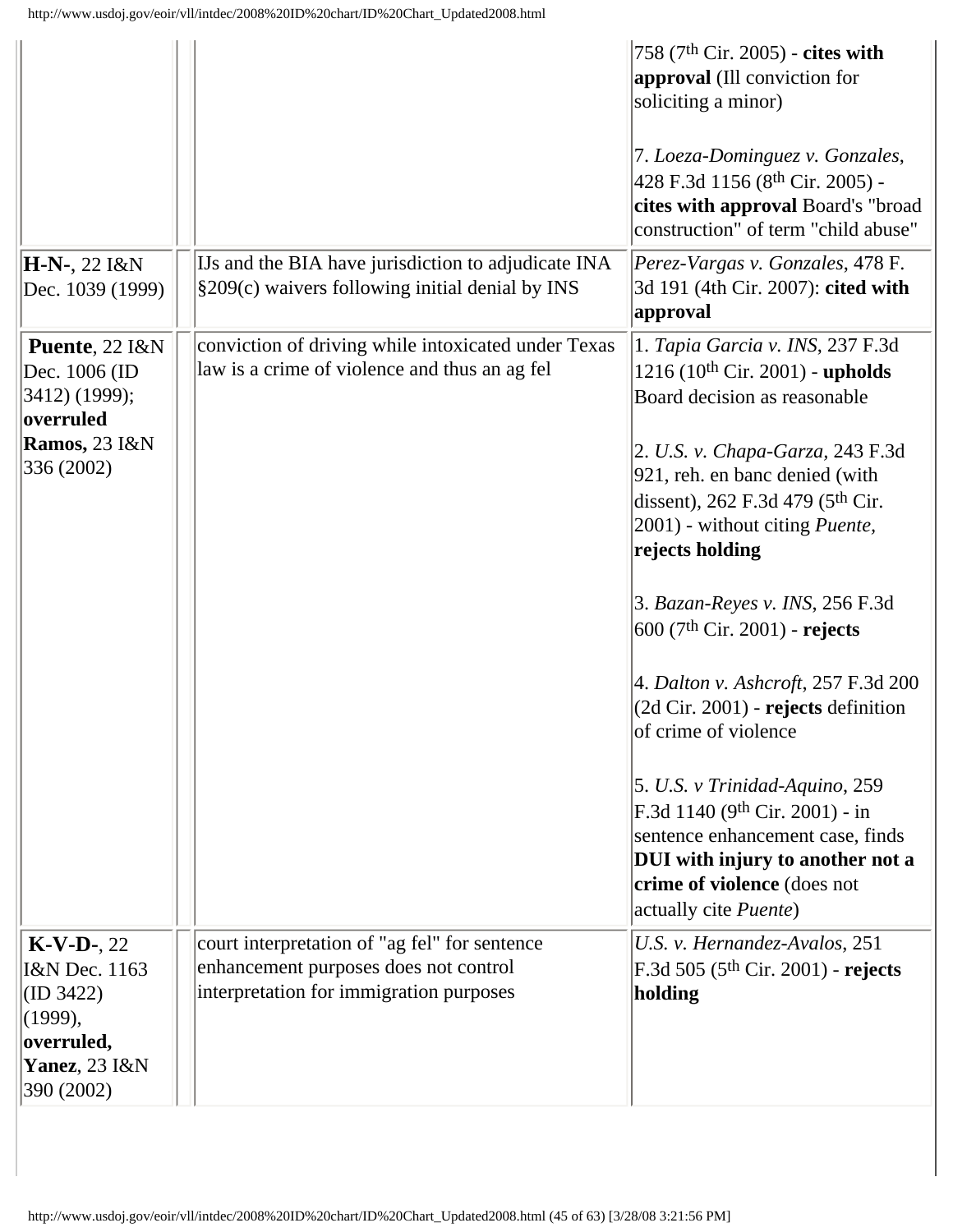| Lopez-Meza,<br>22 I&N Dec.<br>1188 (19990)                 | A. Arizona offense of aggravated DUI is a CIMT<br>where the person knew he was prohibited from<br>driving<br>B. Simple DUI, without more, is not CIMT | A. Hernandez-Martinez v. Ashcroft,<br>329 F.3d 1117 (9th Cir. 2003) -<br>rejects, finding statute is divisible<br>and not all conduct covered by the<br>statute is a<br><b>CIMT</b><br>B. <i>Knapik v. Ashcroft</i> , 384 F.3d 84<br>$(3d$ Cir. 2004) - agrees with                                                                                                                                                                                                                                                                                                                                                                                                                               |
|------------------------------------------------------------|-------------------------------------------------------------------------------------------------------------------------------------------------------|---------------------------------------------------------------------------------------------------------------------------------------------------------------------------------------------------------------------------------------------------------------------------------------------------------------------------------------------------------------------------------------------------------------------------------------------------------------------------------------------------------------------------------------------------------------------------------------------------------------------------------------------------------------------------------------------------|
| Mendoza-<br><b>Sandino</b> , 22<br>I&N Dec. 1238<br>(2000) | alien may not accrue 7 years continuous physical<br>presence for suspension after service of OSC                                                      | 1. Afolayan v. INS, 219 F.3d 784<br>$(8th Cir. 2000)$ - upholds as<br>reasonable interpretation (see also<br>Escudero-Corona v. INS, 244 F.3d<br>608 (8 <sup>th</sup> Cir. 2001) - same result<br>2. McBride v. INS, 238 F.3d 371<br>$(5th Cir. 2001)$ - upholds as<br>reasonable interpretation<br>3. Ram v. INS, 243 F.3d 510 (9th<br>$\left  \text{Cir. } 2001 \right)$ - upholds<br>$\vert 4.$ <i>Najjar v. Ashcroft,</i> 257 F.3d<br>1262 $(11th Cir. 2001)$ - upholds<br>5. Okeke v. Gonzales, 407 F.3d 585<br>(3d Cir. 2005) - distinguishes, in<br>case where alien departed U.S.<br>after charging document issued and<br>bases continuous physical presence<br>on time after his return |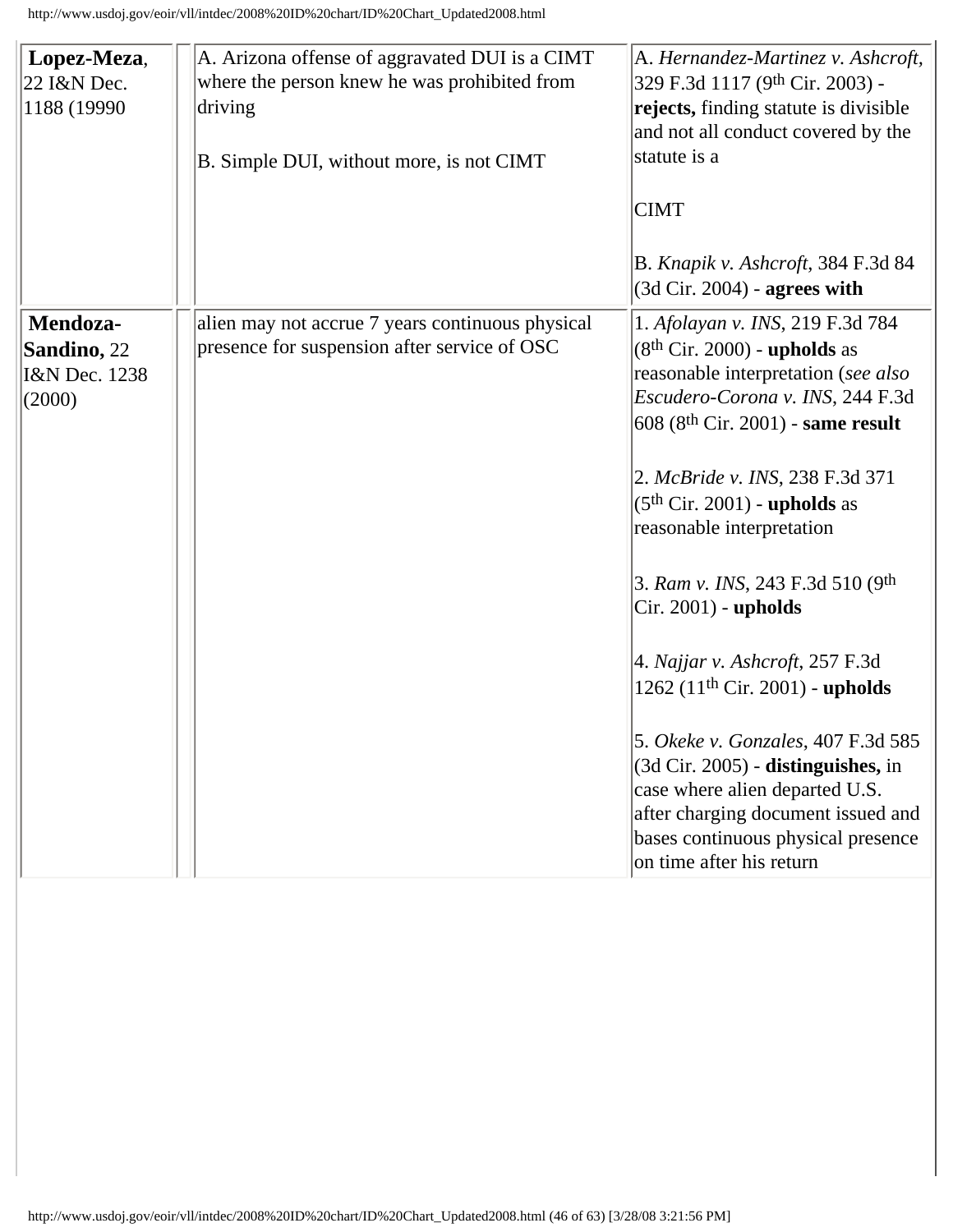| $S-V$ -, 22 $I&N$     | For CAT relief, govt must be "willfully accepting"    | 1. Zheng v. Ashcroft, 332 F.3d 1186             |
|-----------------------|-------------------------------------------------------|-------------------------------------------------|
| Dec. 1306 (2000)      | of the torturous activities                           | $(9th Cir. 2003)$ - rejects, and holds          |
|                       |                                                       | that CAT's "acquiescence"                       |
|                       |                                                       | requirement only requires that the              |
|                       |                                                       | govt. have "awareness" of the                   |
|                       |                                                       | torture, not actual knowledge or                |
|                       |                                                       | willful acceptance of it                        |
|                       |                                                       | 2. Khouzam v. Ashcroft, 361 F.3d                |
|                       |                                                       | 161 (2nd Cir. 2004) - rejects                   |
|                       |                                                       | <b>reasoning</b> , agrees with Zheng            |
|                       |                                                       | 3. Amir v. Gonzales, 467 F.3d 921               |
|                       |                                                       | (6th Cir. 2006) - rejects reasoning             |
|                       |                                                       | $ 4. Silva-Rengifo v. U.S. Att'y Gen.,$         |
|                       |                                                       | 473 F. 3d 58 (3d Cir. 2007)-rejects             |
|                       |                                                       | <b>reasoning</b> , agrees with <i>Zheng</i> and |
|                       |                                                       | <b>Khouzam</b>                                  |
|                       |                                                       | 5. Ilic-Lee v. Mukasey, $-$ F. 3d               |
|                       |                                                       | ----, 2007 WL 4063893 (6th Cir.                 |
|                       |                                                       | 2007): cites                                    |
| <b>Perez</b> , 22 I&N | burglary of a vehicle not a "burglary offense" within | 1. Ye v. INS, 214 F.3d 1128 (9th                |
| Dec. 1352 (ID         | section $101(a)(43)(G)$ ag fel definition             | Cir. 2000) - decided 3 days after               |
| 3432) (2000)          |                                                       | Perez, reaches same conclusion                  |
|                       |                                                       | 2. Lopez-Elias v. Reno, 209 F.3d                |
|                       |                                                       | 788 (5 <sup>th</sup> Cir. 2000) - decided a     |
|                       |                                                       | month before Perez, reaches same                |
|                       |                                                       | conclusion                                      |
| S-A-, 22 I&N          | persecution inflicted by family member can form       | <i>Faruk v. Ashcroft, 378 F.3d 940</i>          |
| Dec. 1328 (2000)      | basis for asylum claim                                | $(9th Cir. 2004)$ - cited with                  |
|                       |                                                       | approval                                        |
| V-Z-S-, 22 I&N        | offense is "theft offense" under section $101(a)(43)$ | Hernandez-Mancilla v. INS, 246                  |
| Dec. 1338 (2000)      | (G) if there is intent to deprive owner of property,  | F.3d 1002 (7 <sup>th</sup> Cir. 2001) upholds   |
|                       | even if deprivation is less than total or permanent   | (court dealt with Ill. crime of                 |
|                       |                                                       | possession of stolen vehicle)                   |
|                       |                                                       | Jaggernauth v. U.S. Attorney                    |
|                       |                                                       | General, 432 F.3d 1346 (11 <sup>th</sup> Cir.   |
|                       |                                                       | $(2005)$ - cited with approval but              |
|                       |                                                       | finds conviction not an ag fel                  |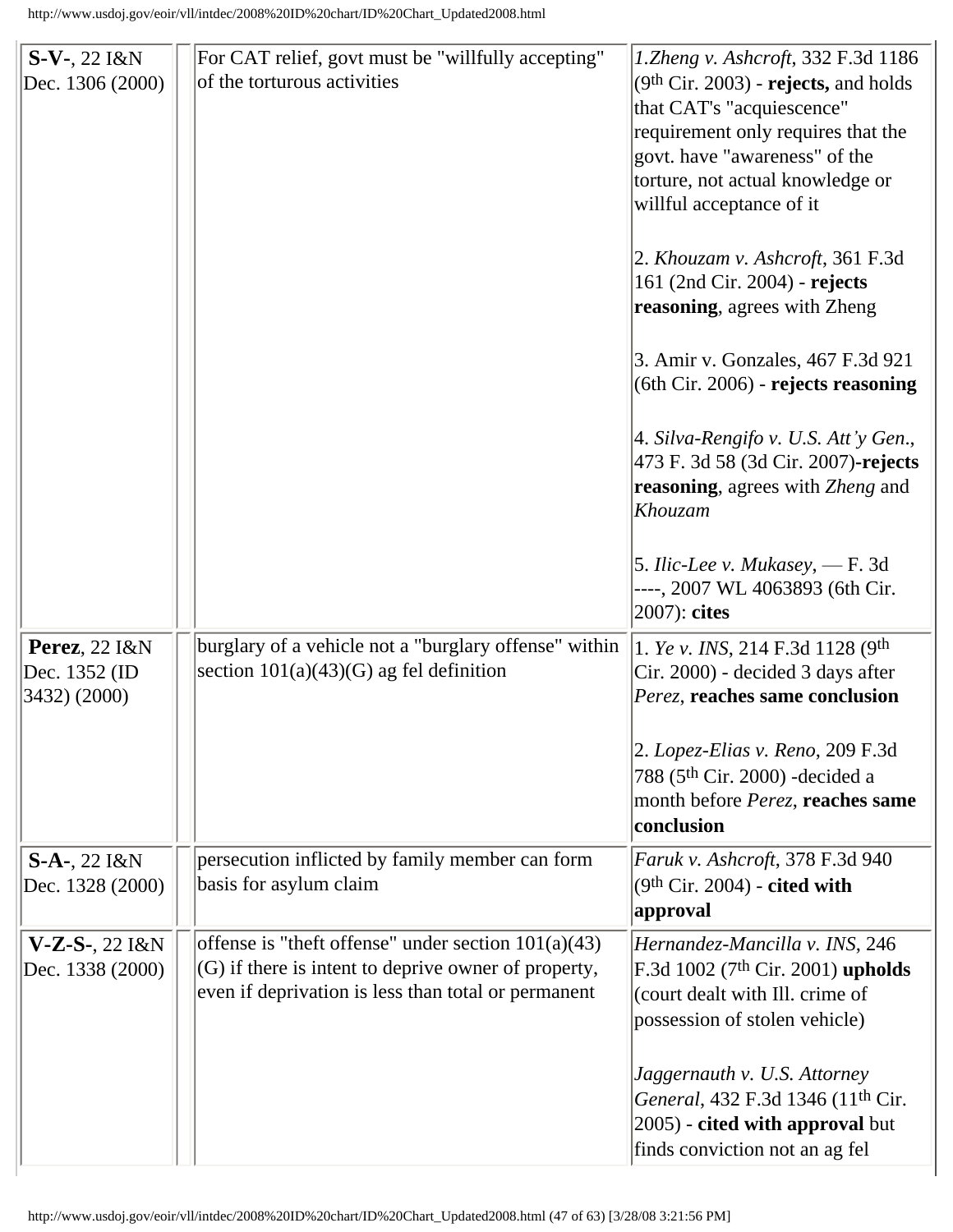| Devison, 22<br>I&N Dec. 1362<br>(2001)<br>Rodriguez-<br><b>Ruiz, 22 I&amp;N</b><br>Dec. 1378 (2000)                        | NY adjudication as youthful offender is equiv. to<br>federal juvenile delinquency determination and does<br>not constitute conviction for immigration purposes<br>conviction that is vacated, not expunged, does not<br>constitute conviction for immigration purposes | Uritsky v. Gonzales, 399 F.3d 728<br>$(6th Cir. 2005)$ - agrees with, but<br>distinguishes, in interpreting<br>Michigan statute<br>1. Sandoval v. INS, 240 F.3d 577<br>$(7th Cir. 2001)$ - generally cited,<br>with approval                                                                                                                                                                                                                     |
|----------------------------------------------------------------------------------------------------------------------------|------------------------------------------------------------------------------------------------------------------------------------------------------------------------------------------------------------------------------------------------------------------------|--------------------------------------------------------------------------------------------------------------------------------------------------------------------------------------------------------------------------------------------------------------------------------------------------------------------------------------------------------------------------------------------------------------------------------------------------|
|                                                                                                                            |                                                                                                                                                                                                                                                                        | 2. Johnson v. Ashcroft, 378 F.3d<br>164 (2d Cir. 2004) - generally<br>cited, with approval                                                                                                                                                                                                                                                                                                                                                       |
| Bahta, 22 I&N<br>Dec. 1381 (ID<br>3437) (2000)                                                                             | conviction for attempted possession of stolen<br>property is conviction of receipt of stolen property,<br>and a theft offense and thus an ag fel                                                                                                                       | 1. U.S. v. Vasquez-Flores, 265 F.3d<br>1122 (10th Cir. 2001) - generally<br>upholds specifically adopts 7 <sup>th</sup><br>Circuit reasoning in Hernandez-<br>Mancilla (see below) - sentencing<br>enhancement case<br>2. Hernandez-Mancilla v. INS, 246<br>F.3d 1002 (7 <sup>th</sup> Cir. 2001) -<br>generally upholds, but reads "theft<br>offense" somewhat more broadly<br>(court dealt with Ill. crime of<br>possession of stolen vehicle) |
| Davis, 22 I&N<br>Dec. 1411<br>$(2000)$ , affirmed<br>(see cite)                                                            | alien is ineligible for $212(c)$ if served more than 5<br>years in prison, even if AEDPA section 440(d) does<br>not apply                                                                                                                                              | 1. Toia v. Fasano, 334 F.3d 917<br>$(9th Cir. 2003)$ - rejects (without<br>actually citing), finding 5-year bar<br>does not apply to aliens who<br>pleaded guilty prior to 1990 Act,<br>and who are otherwise eligible<br>2. Davis v. Ashcroft, 2003 WL<br>289624 (S.D.N.Y. 2/10/03)<br>affirmed (but not reported in F.<br>$ Supp. 2d\rangle$                                                                                                   |
| Vasquez-<br><b>Muniz,</b> 22 I&N<br>Dec. 1415 (ID<br>(3440) (2000);<br>overruled<br>Vasquez-Muniz,<br>23 I&N 207<br>(2002) | Possession of firearm by felon under Calif. law is<br>not an ag fel.                                                                                                                                                                                                   | United States v. Castillo-Rivera,<br>244 F.3d 1020 (9th Cir. 2001) -<br>without citing Board ID, reaches<br>opposite conclusion (case involves<br>same Calif. law) - finds it is an ag<br>fel.                                                                                                                                                                                                                                                   |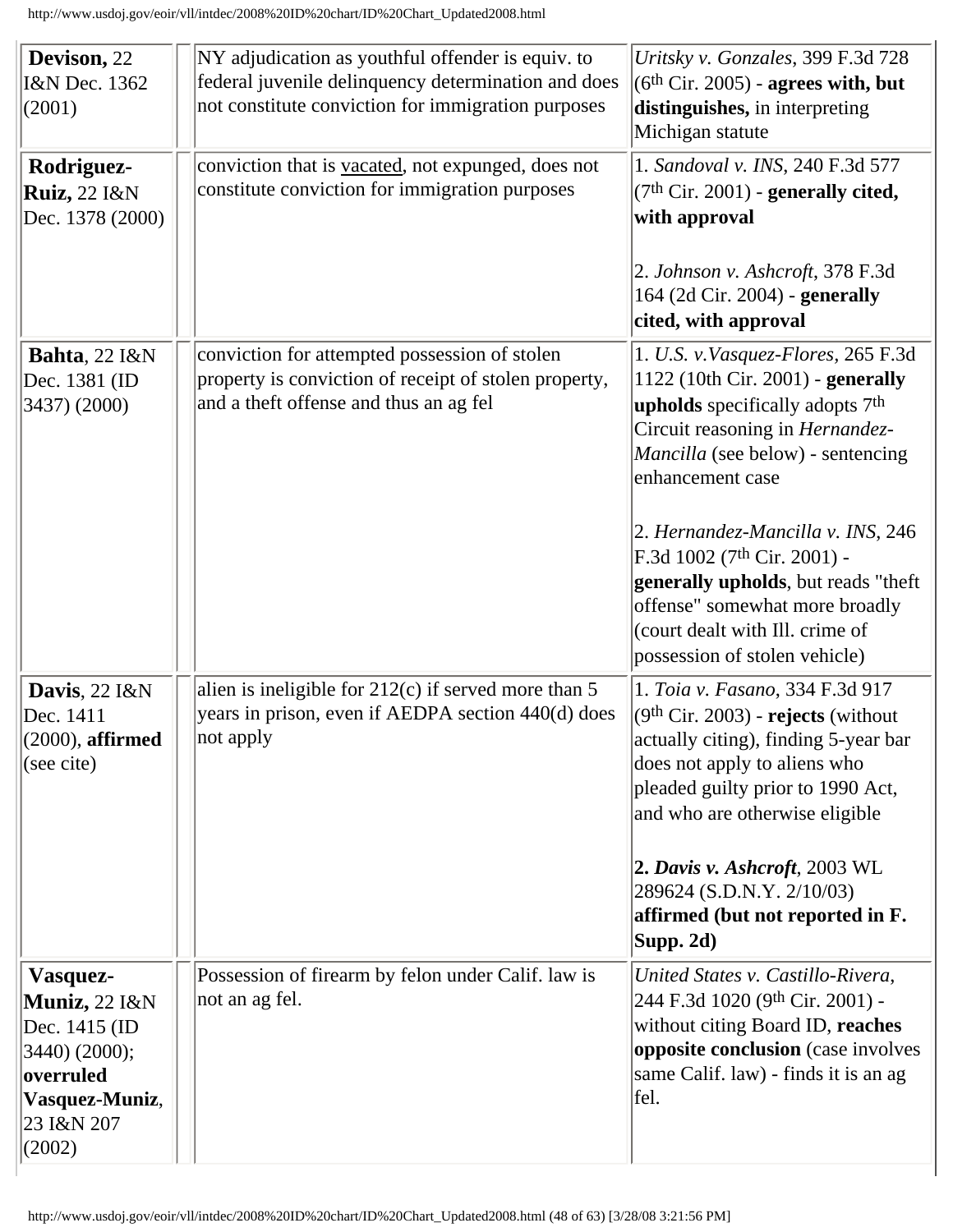<span id="page-48-0"></span>

|                                                                             | <b>Volume 23</b>                                                                                                                                                                                                                                                   |                                                                                                                                                                                                                                                                                                 |
|-----------------------------------------------------------------------------|--------------------------------------------------------------------------------------------------------------------------------------------------------------------------------------------------------------------------------------------------------------------|-------------------------------------------------------------------------------------------------------------------------------------------------------------------------------------------------------------------------------------------------------------------------------------------------|
| Crammond, 23<br>I&NDec. 9<br>$(2001)$ vacated,<br>23 I&N Dec. 179<br>(2001) | conviction for sexual abuse of a minor must be for<br>felony offense to be ag fel under $101(a)(43)(A)$ , but<br>decision vacated                                                                                                                                  | Guerrero-Perez v. INS, 256 F.3d<br>546 (7 <sup>th</sup> Cir. 2001) - <b>rejects</b> (holds<br>it could be misdemeanor offense)                                                                                                                                                                  |
| Torres-Varela.<br>23 I&N Dec. 78<br>(2001)                                  | Arizona conviction for aggravated DUI with two or<br>more priors is not CIMT                                                                                                                                                                                       | Hernandez-Martinez v. Ashcroft,<br>329 F.3d 1117 (9th Cir. 2003) -<br>cites with approval, on holding<br>that where statute is divisible, must<br>determine whether all conduct<br>covered by the statute is a CIMT                                                                             |
| Rodriguez-<br>Tejedor, 23<br>I&N Dec. 153<br>(2001)                         | person who was over 18 on effective date of Child<br>Citizenship Act of 2000 not eligible for automatic<br>citizenship                                                                                                                                             | 1. Hughes v. Ashcroft, 255 F.3d<br>752 (9 <sup>th</sup> Cir. 2001) - without citing,<br>reaches same conclusion<br>2. Nehme v. INS, 252 F.3d 415 (5 <sup>th</sup> )<br>Cir. 2001) - without citing, reaches<br>same conclusion<br>3. Ali v. Ashcroft, 395 F.3d 722 (7th<br>Cir. 2005) - follows |
| <b>Song, 23 I&amp;N</b><br>Dec.173 (2001)                                   | where state court vacates sentence and resentences<br>alien to less than 1 year, not ag fel conviction                                                                                                                                                             | Garcia-Lopez v. Ashcroft, 334 F.3d<br>840 (9th Cir. 2003) - cites with<br>approval                                                                                                                                                                                                              |
| $G-Y-R-23$<br>I&N Dec. 181<br>(2001)                                        | in absentia order inappropriate where alien did not<br>receive, or cannot be charged with receiving, NTA                                                                                                                                                           | 1. Dominguez v. INS, 284 F.3d<br>1258 (11 <sup>th</sup> Cir. 2002) - without<br>citing Board case, calls holding<br>into question - notice to last<br>address formally provided is<br>sufficient<br>2. Kohli v. Gonzales, 473 F. 3d<br>1061 (9th Cir. 2007): followed                           |
| Vasquez-<br><b>Muniz</b> , 23 I&N<br>Dec. 207 (BIA<br>2002)                 | A. A state or foreign offense may qualify as an agg<br>fel as an offense described in a federal statute, even<br>if it lacks the jurisdictional element of the federal<br>statute.<br>B. Possession of a firearm by a felon under<br>California law is an agg fel. | Negrete-Rodriguez v. Mukasey,<br>- F. 3d - 2008 WL 553518 (7th<br>Cir. 2008): upholds as reasonable<br>interpretation                                                                                                                                                                           |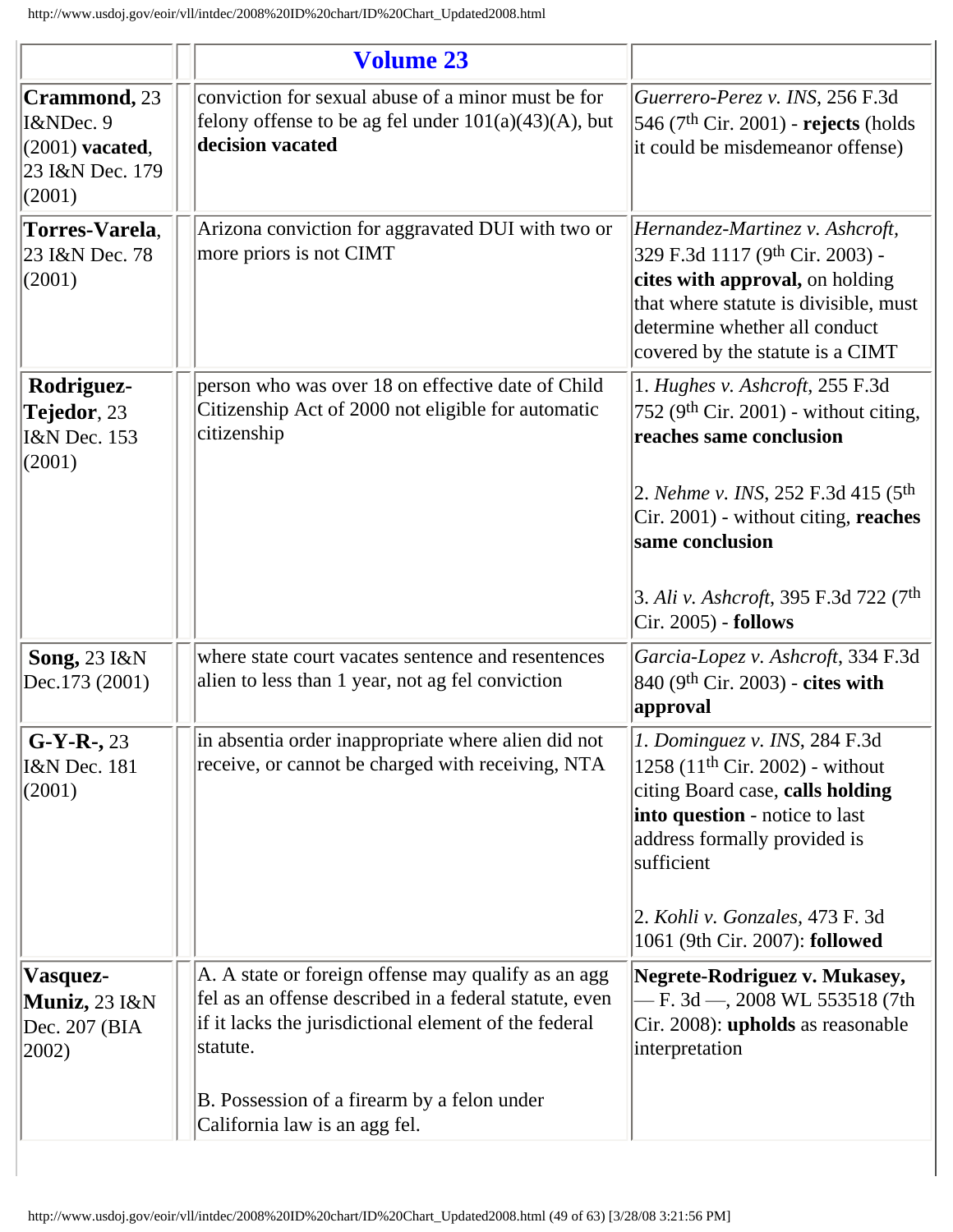| Velarde-<br>Pacheco, 23<br><b>I&amp;N</b> Dec. 253<br>(2002) | MTR for adjustment based on marriage that<br>occurred after alien was in proceedings may be<br>granted without visa petition approval in some<br>limited circumstances | 1. Malhi v. INS, 336 F.3d 989 (9th<br>Cir. 2003) - cited with approval,<br>upholding denial of motion for<br>failure to make prima facie<br>showing of valid marriage<br>2. Conteh v. Gonzales, $461$ F.3d $45$<br>$(1st Cir., 2006)$ - cites with<br>approval.                  |
|--------------------------------------------------------------|------------------------------------------------------------------------------------------------------------------------------------------------------------------------|----------------------------------------------------------------------------------------------------------------------------------------------------------------------------------------------------------------------------------------------------------------------------------|
|                                                              |                                                                                                                                                                        | 3. Sarr v. Gonzales, 485 F. 3d 354<br>$(6th Cir. 2007)$ : interprets as a<br>MTR may be granted when certain<br>factors are present, but does not<br>necessarily hold that motion must<br>be denied in the absence of any one<br>factor.                                         |
|                                                              |                                                                                                                                                                        | 4. Ilic-Lee v. Mukasey, 507 F. 3d<br>1044 (6th Cir. 2007): cites<br>favorably                                                                                                                                                                                                    |
|                                                              |                                                                                                                                                                        | 5. Melnitsenko v. Mukasey, —F. 3d<br>-, 2008 WL 339344 (2d Cir.<br>2008): modifies holding in that<br>Board cannot deny motion based<br>solely on the fact of the DHS's<br>objection; if Board denies on the<br>merits of such objection, it must<br>provide adequate reasoning. |
|                                                              |                                                                                                                                                                        | $ 6.$ Kalilu v. Mukasey, $-F.$ 3d $-$ ,<br>2008 WL 383267 (9th Cir. 2008):<br>cites favorably, but finds not<br>followed in this case.                                                                                                                                           |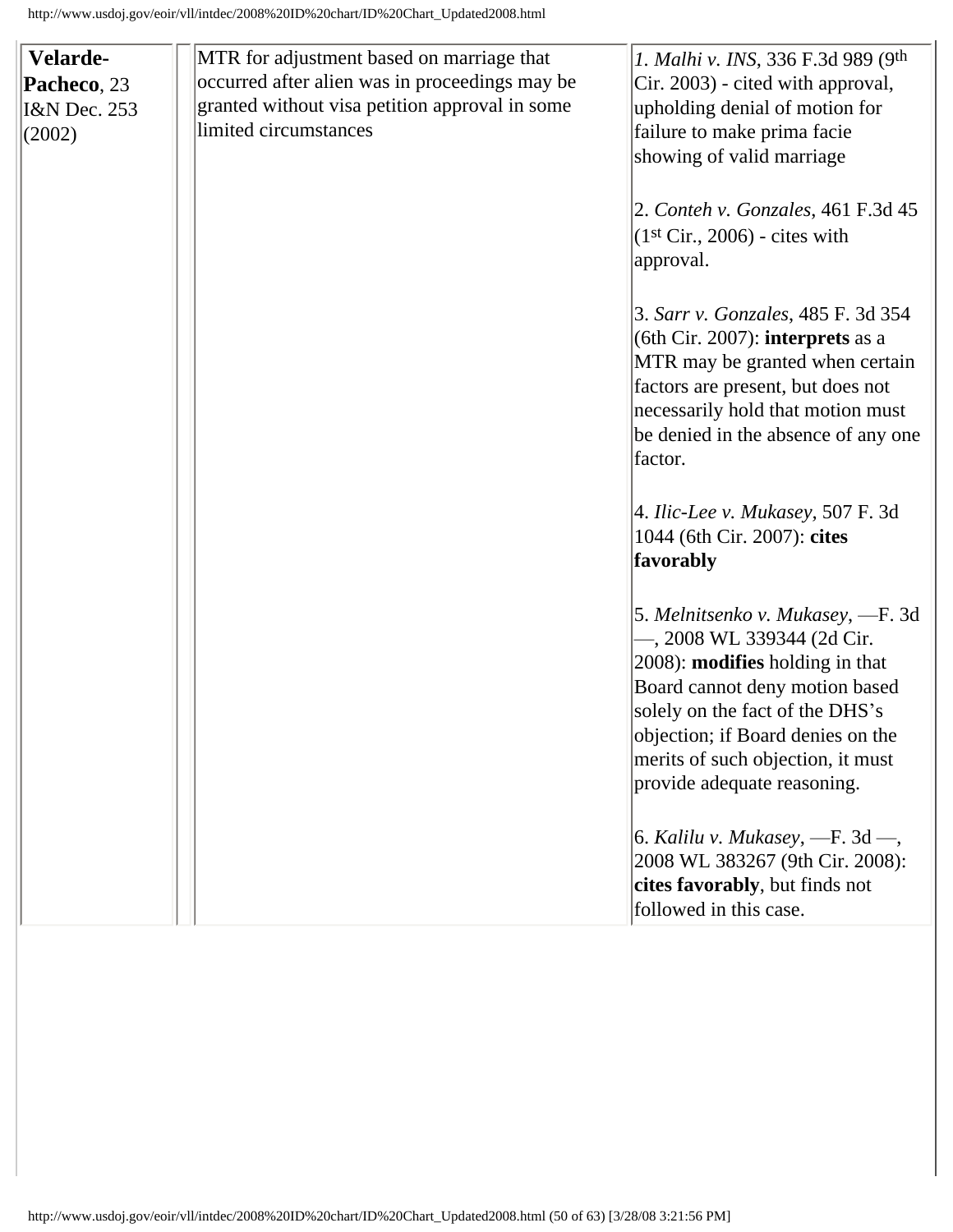| $Y-L-, A-G-, R-$   | A. CAT protection requires that the torture be                                                                               | A.1. Zheng v. Ashcroft, 332 F.3d                                                                                                                                         |
|--------------------|------------------------------------------------------------------------------------------------------------------------------|--------------------------------------------------------------------------------------------------------------------------------------------------------------------------|
| $ S-R-, 23   \& N$ | inflicted "under color of law"                                                                                               | 1186 (9th Cir. 2003) - rejects, and                                                                                                                                      |
| Dec. 270 (A.G.     |                                                                                                                              | holds that CAT's "acquiescence"                                                                                                                                          |
| $ 2002\rangle$     | B. Ag. fels. involving drug trafficking are                                                                                  | requirement only requires that the                                                                                                                                       |
|                    | presumptively particularly serious crimes                                                                                    | govt. have "awareness" of the                                                                                                                                            |
|                    |                                                                                                                              | torture, not actual knowledge or                                                                                                                                         |
|                    |                                                                                                                              | willful acceptance of it                                                                                                                                                 |
|                    |                                                                                                                              | A.2. Khouzam v. Ashcroft, 361 F.3d<br>161 (2d Cir. 2004) - disapproves<br>of requirement of official "consent<br>or approval" of torture                                 |
|                    |                                                                                                                              | B. Ali v. Ashcroft, 395 F.3d 722<br>$(7th Cir. 2005)$ - applies<br>presumption, but remands to give<br>alien chance to rebut                                             |
|                    |                                                                                                                              |                                                                                                                                                                          |
|                    |                                                                                                                              | B.2.: Lavira v. U.S. Att'y Gen., 478<br>F. 3d 158 (3rd Cir. 2007): follows,<br>but finds likely factual error by IJ.                                                     |
| $J-E-, 23$ $I&N$   | A. substandard prison conditions in Haiti do not                                                                             | A.1. Zubeda v. Ashcroft, 333 F.3d                                                                                                                                        |
| Dec. 291 (2002)    | constitute torture where no evidence authorities<br>create and maintain such conditions to inflict torture                   | 463 (3d Cir. 2003) - distinguishes                                                                                                                                       |
|                    | B. Torture must be by or with consent or<br>acquiescence of public official who has custody or<br>physical control of victim | A.2. Saint Fort v. Ashcroft, 223 F.<br>Supp.2d 343 (D. Mass. 2002) -<br>distinguishes on facts, finding<br>Board did not consider evidence<br>presented                  |
|                    | C. Detaining returning criminals is lawful sanction                                                                          |                                                                                                                                                                          |
|                    | as Haiti has right to protect its citizens from<br>criminals                                                                 | A.3. <i>Elien v Ashcroft</i> , 364 F.3d 392                                                                                                                              |
|                    |                                                                                                                              | $(1st Cir. 2004)$ - upholds generally,<br>but notes that respondent had not                                                                                              |
|                    | D. Torture must be intentionally inflicted                                                                                   | shown that torture is widespread in<br>Haitian prisons                                                                                                                   |
|                    |                                                                                                                              | A.4. Cadet v. Bulger, 377 F.3d<br>1173 $(11th Cir. 2004)$ - upholds                                                                                                      |
|                    |                                                                                                                              | A.4. Khouzam v. Ashcroft, 361 F.3d<br>161 (2d Cir. 2004) - distinguishes,<br>because Board has found<br>widespread torture in Egypt's<br>prison (and warns that J-E- was |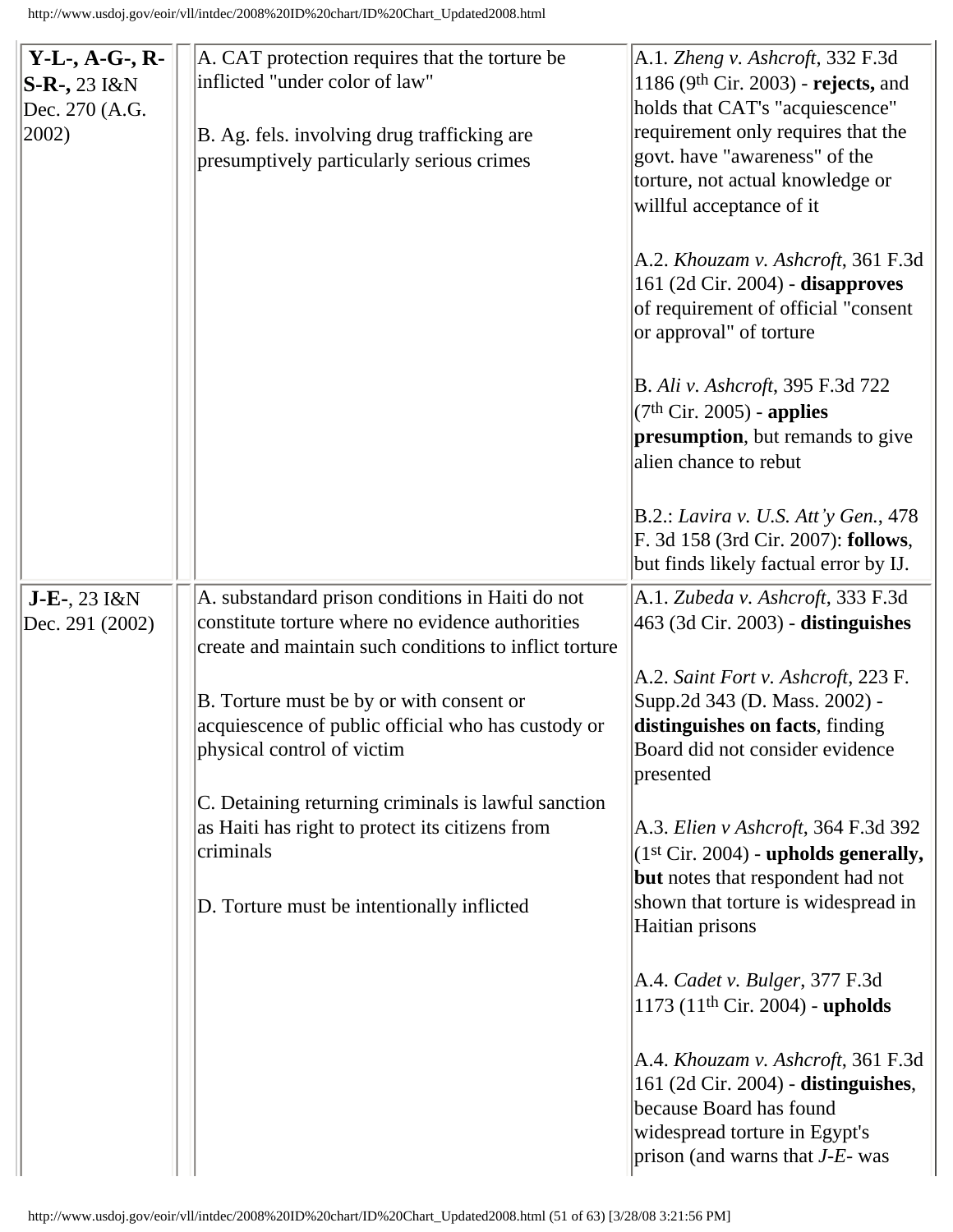cited by the Board in this case for a broader, and erroneous, proposition)

A.5. *Alemu v. Gonzales*, 403 F.3d 572 (8th Cir. 2005) - **cites generally with approval**

A.6. *Theagene v. Gonzales*, 411 F.3d 1107 (9th Cir. 2005) - **upholds** as reasonable interpretation

B. *Azanor v. Ashcroft*, 364 F.3d 1013 (9th Cir. 2004) - **rejects** holding that public official must have custody or physical control of victim

B.2. *Morales v. Gonzales,* 478 F. 3d 972 (9th Cir. 2007)**-rejects reasoning,** follows *Azanor*.

C.1. *Elien v Ashcroft*, 364 F.3d 392 (1st Cir. 2004) - **upheld** (but notes indefinite detention might not be lawful)

C.2. *Cadet v. Bulger*, 377 F.3d 1173 (11th Cir. 2004) - **upholds** (even if indefinite detention)

D.1. *Alemu v. Gonzales*, 403 F.3d 572 (8th Cir. 2005) - **cites generally with approval**

A-D. *Auguste v. Ridge*, 395 F.3d 123 (3d Cir. 2005) - **Upholds all parts of J-E**-and finds part of *Zubeda,* above, dicta

A, D: Lavira v. *U.S. Att'y Gen.*, 478 F. 3d 158 (3rd Cir. 2007): **follows**, citing Auguste, but distinguishes where prison conditions intentionally used to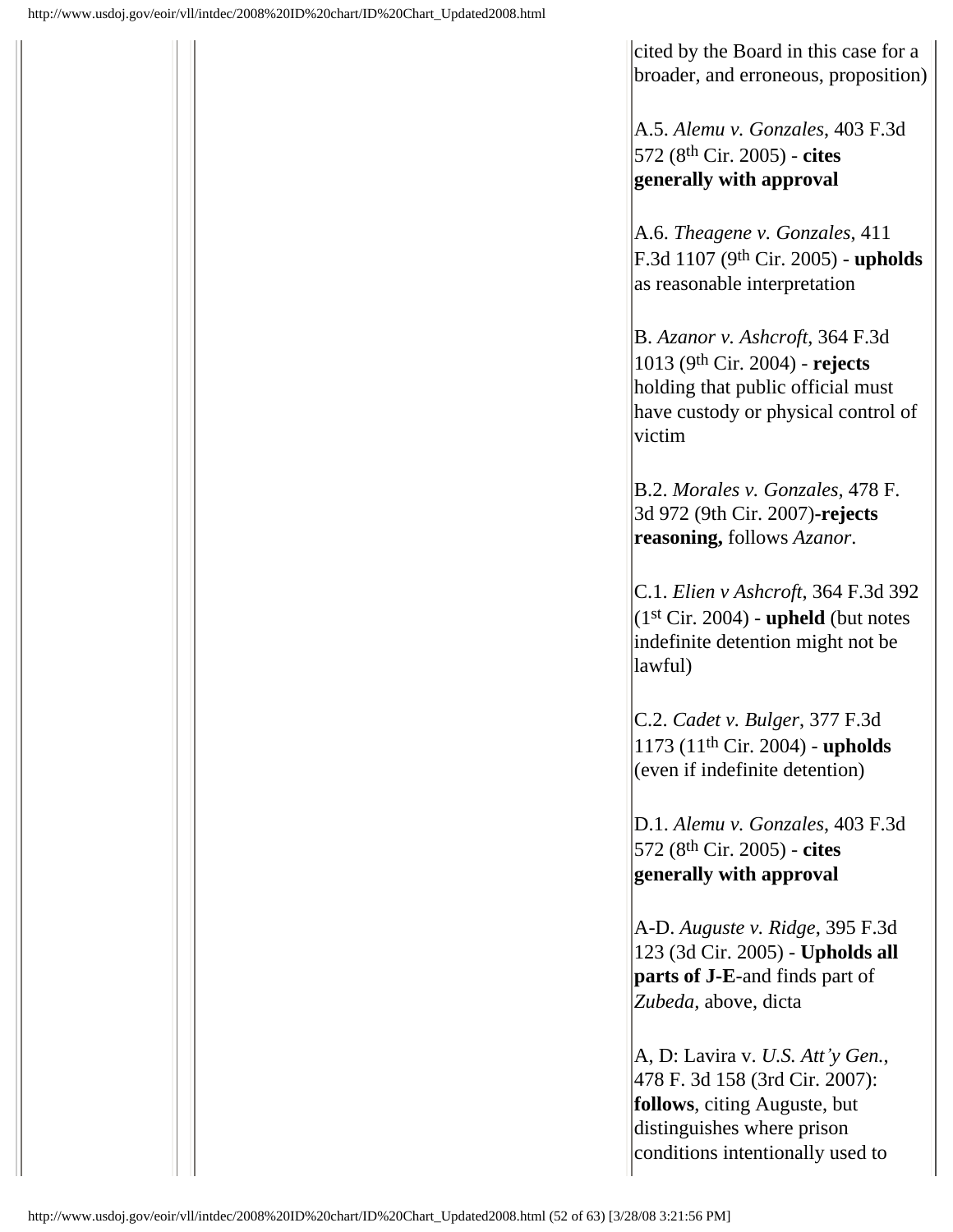|                                                 |                                                                                                                                                                                                                                                                                                                                                                              | inflict pain and suffering on<br>individual applicant.                                                                                                                                                                                                                  |
|-------------------------------------------------|------------------------------------------------------------------------------------------------------------------------------------------------------------------------------------------------------------------------------------------------------------------------------------------------------------------------------------------------------------------------------|-------------------------------------------------------------------------------------------------------------------------------------------------------------------------------------------------------------------------------------------------------------------------|
| Ramos, 23 I&N<br>Dec. 336 (2002)                | DUI a crime of violence under $\S$ 16(b) only if<br>committed at least recklessly and involves<br>substantial risk force will be used                                                                                                                                                                                                                                        | 1. Omar v. INS, 298 F.3d 710 (8th<br>Cir. 2002) - distinguishes from<br>conviction under Minn. law for<br>criminal vehicular homicide<br>2. U.S. v. Lucio-Lucio, 347 F.3d<br>1202 (10 <sup>th</sup> Cir. 2003) - cites with<br>approval                                 |
|                                                 |                                                                                                                                                                                                                                                                                                                                                                              | 3. Leocal v. Ashcroft, 125 S. Ct.<br>$377(2004)$ - reserves question of<br><b>DUI</b> as crime of violence where<br>statute requires proof of reckless<br>conduct, but finds DUI that<br>causes serious bodily injury is not<br>a crime of violence                     |
| $G-A-, 23$ $I&N$<br>Dec. 366 (2002)             | In ruling on CAT claim, should consider relevant<br>country conditions                                                                                                                                                                                                                                                                                                       | Mostafa v. Ashcroft, 395 F.3d 622<br>$(6th Cir. 2005)$ - cites with<br>approval, but finds Board did not<br>apply case                                                                                                                                                  |
| <b>Jean</b> , 23 I&N<br>Dec. 373 (A.G.<br>2002) | aliens convicted of violent or dangerous criminal<br>acts will not be allowed to adjust their status under<br>§§ 1159(c) except in extraordinary circumstances,<br>such as those involving national security or foreign<br>policy considerations, or cases in which an alien<br>clearly demonstrates that the denial of status<br>adjustment would result in exceptional and | 1. Jean v. Gonzales*, 452 F.3d 392,<br>396 (5th Cir.2006) - <b>affirms.</b><br>2. Ali v. Achim, 468 F.3d 462 (7th<br>Cir. 2006) - upholds.                                                                                                                              |
|                                                 | extremely unusual hardship.                                                                                                                                                                                                                                                                                                                                                  | 3. Rivas-Gomez v. Gonzales, 441<br>F.3d 1072 (9th Cir.2006) - upholds.                                                                                                                                                                                                  |
| Yanez-Garcia,<br>23 I&N Dec. 390<br>(2002)      | whether state drug offense is drug trafficking crime<br>ag fel shall be decided based on circuit law                                                                                                                                                                                                                                                                         | 1. Cazarez-Gutierrez v. Ashcroft,<br>382 F.3d 905 (9th Cir. 2004) - cites<br>with approval, and follows 2d and<br>3d Circuits in finding state felony<br>drug poss conviction that would be<br>misd under federal law is not ag fel<br>2. Liao v. Rabbett, 398 F.3d 389 |
|                                                 |                                                                                                                                                                                                                                                                                                                                                                              | $(6th Cir. 2005)$ - cites generally,<br>and finds felony drug conviction<br>not ag fel where not punishable<br>under state law by imprisonment<br>for more than 1 year                                                                                                  |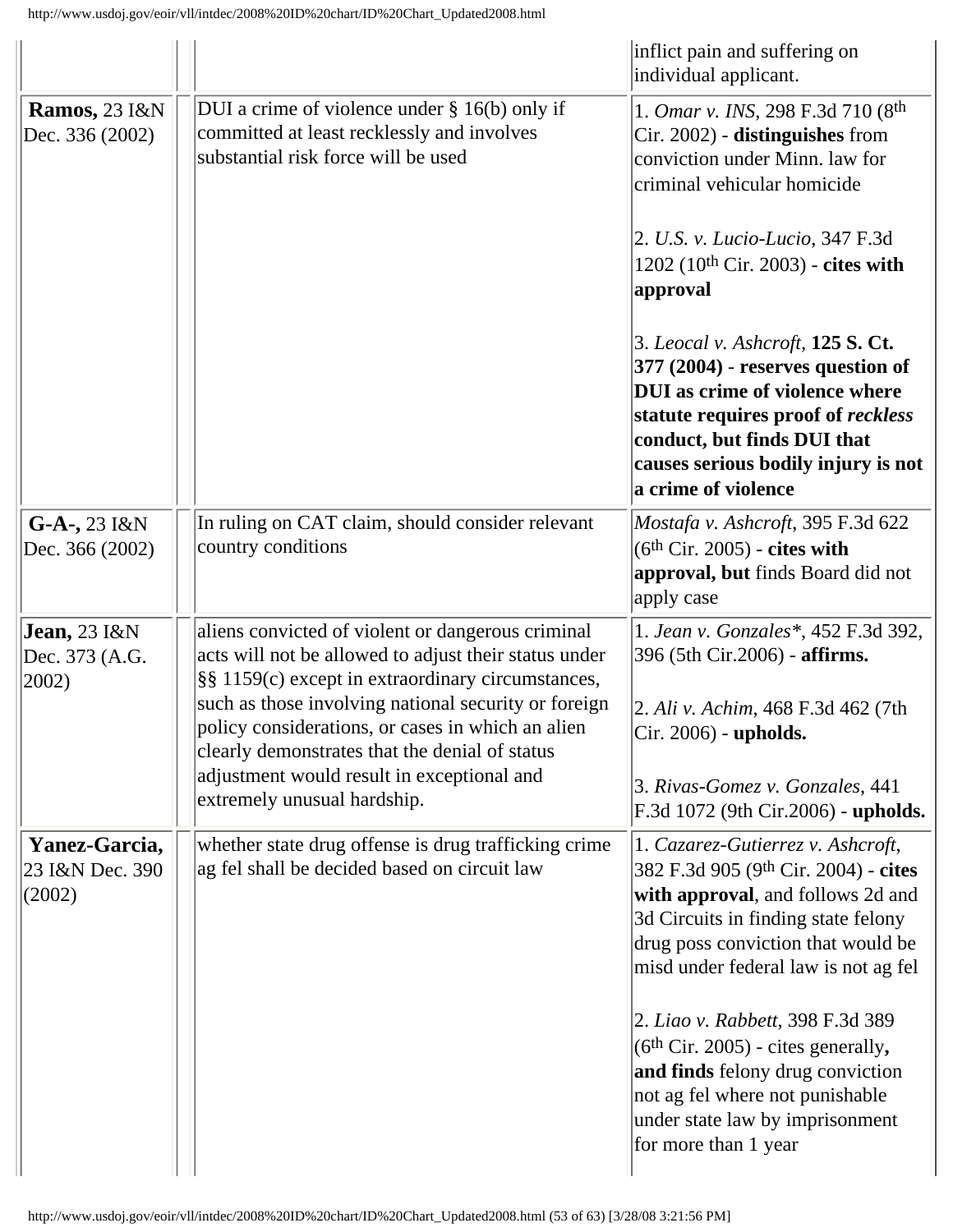|                                                          |                                                                                                                                            | 3. Tostado v. Carlson, 437 F.3d<br>706 (8 <sup>th</sup> Cir. 2006) - cites<br>generally, and finds Illinois<br>conviction that is felony under<br>state law but not federal law is ag<br>fel for immigration purposes<br>4. Berhe v. Gonzales, --F.3d---,<br>2006 WL 2729689 (1st Cir.<br>September 26, 2006) - cites with                                                                                                                                                                                                                                                      |
|----------------------------------------------------------|--------------------------------------------------------------------------------------------------------------------------------------------|---------------------------------------------------------------------------------------------------------------------------------------------------------------------------------------------------------------------------------------------------------------------------------------------------------------------------------------------------------------------------------------------------------------------------------------------------------------------------------------------------------------------------------------------------------------------------------|
|                                                          |                                                                                                                                            | approval.<br>5. 1. Lopez v. Gonzales, 549 U.S.<br>---, -- S.Ct. --, 127 S.Ct. 625<br>$(2006)$ , - clarifies, adopts<br>hypothetical federal felony<br>approach - federal state offense that<br>is a felony under state law but a<br>misdemeanor under the Controlled<br>Substances Act [CSA] is not a<br>"felony punishable under the CSA"<br>and therefore not an aggravated<br>felony within the meaning of<br>section $101(a)(43)(B)$ of the Act<br>2. Smith v. Gonzales, --- F.3d ----,<br>468 F.3d 272 (5th Cir. 2006),<br>follows hypothetical federal felony<br>approach |
| <b>Romalez</b> , 23<br><b>I&amp;N</b> Dec. 423<br>(2002) | for cancellation, cont. physical presence ends with<br>departure made under threat of institution of<br>deportation or removal proceedings | 1. Vasquez-Lopez v. Ashcroft, 315<br>F.3d 1201 (9 <sup>th</sup> Cir. 2003), amended<br>343 F.3d 961 - upheld<br>2. Mirales-Valdez v. Ashcroft, 349<br>F.3d 213 (5 <sup>th</sup> Cir. 2003) - <b>upheld</b><br>3. Palomino v. Ashcroft, 354 F.3d<br>942 (8 <sup>th</sup> Cir. 2004) - <b>upheld</b><br>4. Morales-Morales v. Ashcroft,<br>384 F.3d 418 (7 <sup>th</sup> Cir. 2004) -<br>distinguished, where alien was<br>simply turned back at the border                                                                                                                       |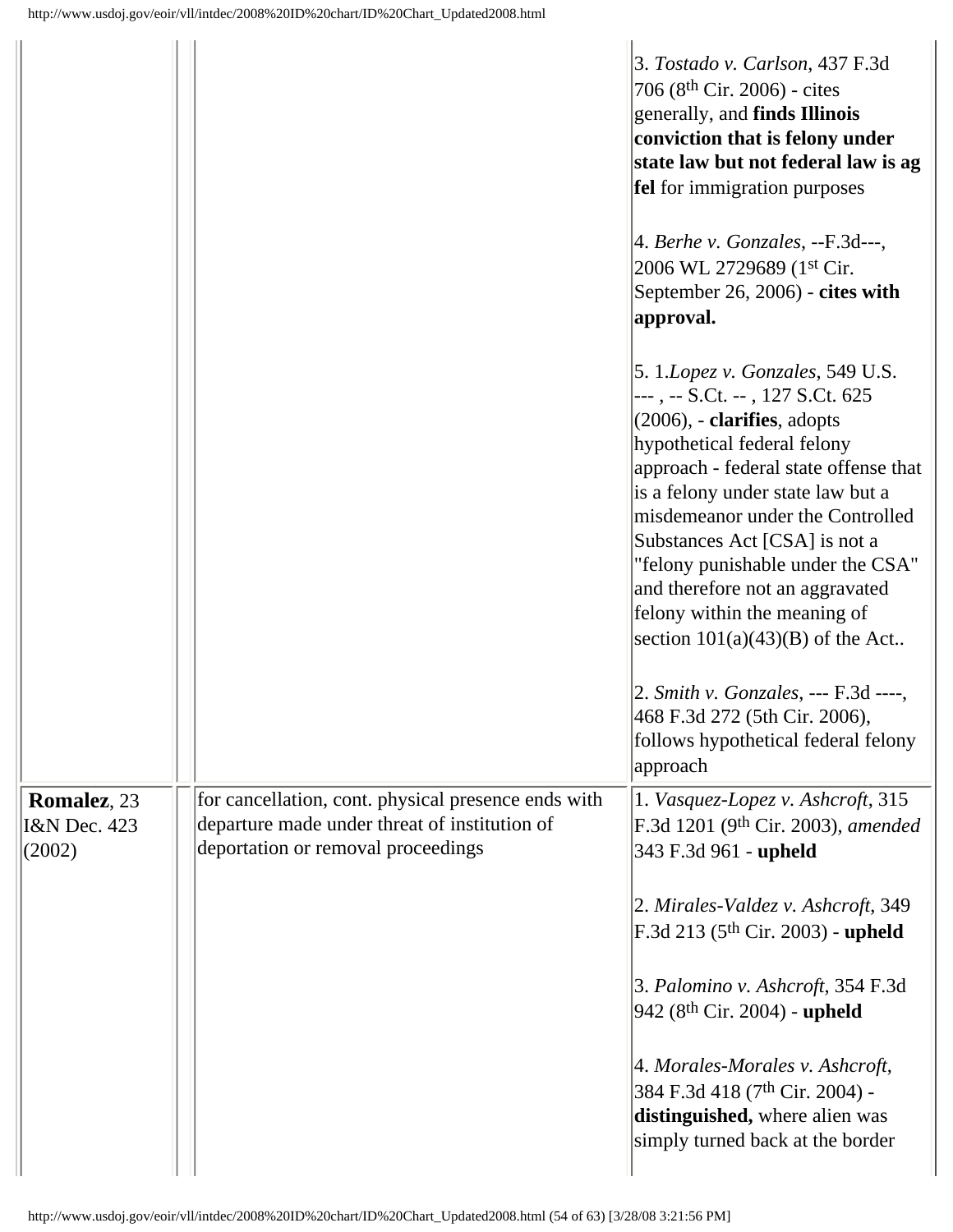|                                                                   |                                                                                                                                                                                                                                                                                                                                                                                                                                                                    | 5. Ortiz-Cornejo v. Gonzales, 400<br>F.3d $610$ ( $8th$ Cir. 2005) -<br>distinguished, where alien was<br>simply turned back at the border<br>6. Mendez-Reyes v. Attorney<br>General of the United States, 428<br>F.3d 187 (3d Cir. 2005) - agrees<br>with, and applies where alien got<br>permission to withdraw application<br>for admission to U.S.<br>7. Ibarra-Flores v. Gonzales, 439<br>F.3d 614 (9th Cir. 2006) -<br>distinguished    |
|-------------------------------------------------------------------|--------------------------------------------------------------------------------------------------------------------------------------------------------------------------------------------------------------------------------------------------------------------------------------------------------------------------------------------------------------------------------------------------------------------------------------------------------------------|-----------------------------------------------------------------------------------------------------------------------------------------------------------------------------------------------------------------------------------------------------------------------------------------------------------------------------------------------------------------------------------------------------------------------------------------------|
| <b>Small</b> , 23 I&N<br>Dec. 448 (2002)                          | offense is not a crime of violence if it does not<br>involve as an element the use of violent or<br>destructive physical force                                                                                                                                                                                                                                                                                                                                     | Chrzanoski v. Ashcroft, 327 F.3d<br>188 (2d Cir. 2003) - cited<br>generally with approval                                                                                                                                                                                                                                                                                                                                                     |
| <b>Martin</b> , 23<br>I&N Dec. 491<br>(2002)                      | third degree assault under Connecticut law is a<br>crime of violence and thus an ag fel                                                                                                                                                                                                                                                                                                                                                                            | 1. Chrzanoski v. Ashcroft, 327 F.3d<br>188 (2d Cir. 2003) - rejected:<br>offense found not to be crime of<br>violence<br>2. Flores v. Ashcroft, 350 F.3d 666,<br>$(7th Cir. 2003)$ - rejects, and finds<br>Indiana battery conviction not a<br>crime of violence<br>3. Singh v. Ashcroft, 386 F.3d 1228<br>$(9th Cir. 2004)$ - distinguishes<br>because Martin dealt with state<br>stature that required intent to inflict<br>physical injury |
| Gomez-<br><b>Gomez,</b> 23 I&N<br>Dec. 522 (BIA<br>$ 2002\rangle$ | The INS met its burden in an in absentia removal<br>proceeding of establishing a minor respondent's<br>removability where (1) a Record of Deportable/<br>Inadmissible Alien (Form I-213) was submitted,<br>documenting the respondent's identity and alienage,<br>the respondent made no challenge to the<br>adminissibility of the Form I-213, and there were no<br>grounds for a finding that that admission of the<br>Form I-213 would be fundamentally unfair. | Almeida-Amaral, 461 F.3d 231 (2d<br>Cir. 2006) - cites with approval                                                                                                                                                                                                                                                                                                                                                                          |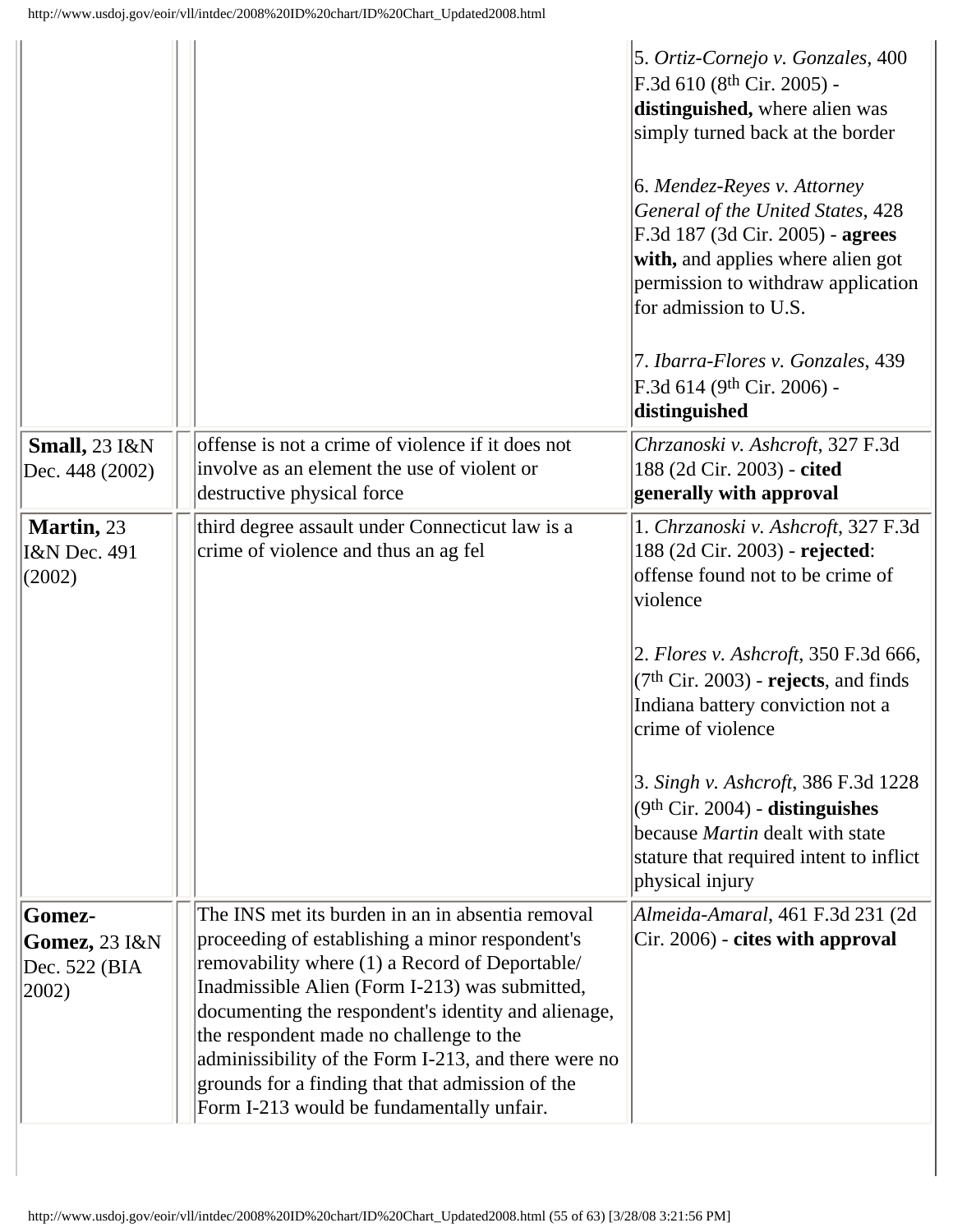| Mejia-Andino,<br>23 I&N Dec. 533<br>(2002)      | Service of notice of hearing for minor under 14<br>must be made on near relative - service on uncle not<br>sufficient where service of parent possible                                                                                                                                                            | Flores-Chavez v. Ashcroft, 362<br>F.3d 1150 (9th Cir. 2004) - without<br>mentioning case, appears to<br>modify to cover minors up to age<br>18                                                                                                                                                                                                                                                                                                                                           |
|-------------------------------------------------|-------------------------------------------------------------------------------------------------------------------------------------------------------------------------------------------------------------------------------------------------------------------------------------------------------------------|------------------------------------------------------------------------------------------------------------------------------------------------------------------------------------------------------------------------------------------------------------------------------------------------------------------------------------------------------------------------------------------------------------------------------------------------------------------------------------------|
| Koloamatangi,<br>23 I&N Dec. 548<br>(BIA 2003)  | an alien who acquired permanent resident status<br>through fraud or misrepresentation has never been<br>"lawfully admitted for permanent residence" and is<br>therefore ineligible for cancellation of removal<br>under section $240A(a)$ of the Immigration and<br>Nationality Act, 8 U.S.C. §§ 1229b(a) (2000). | 1. Savoury v. Atty. Gen., 449 F.3d<br>1307 (11th Cir. 2006) - cites with<br>approval.                                                                                                                                                                                                                                                                                                                                                                                                    |
| Navas-Acosta,<br>23 I&N Dec. 586<br>(2003)      | person can become "national" of the U.S. only by<br>birth or naturalization, not by filing oath of<br>allegiance with natz application                                                                                                                                                                            | 1. Perdomo-Padilla v. Ashcroft,<br>333 F.3d 964 (9th Cir. 2003) -<br>agrees with holding<br>2. Salim v. Ashcroft, 350 F.3d 307<br>(3d Cir. 2003) - agrees with<br>holding<br>3. Sebastian-Soler v. U.S. Attorney<br>General, 409 F.3d 1280 (11 <sup>th</sup> Cir.<br>$ 2005)$ - agrees with<br>$ 4.$ Marquez-Almanzar v. INS, 418<br>F.3d 210 (2d Cir. 2005) - agrees<br>with<br>5. Abou-Haider v. Gonzales, 437<br>F.3d 206 (1 <sup>st</sup> Cir. 2006) - <b>agrees</b><br>with holding |
| $Y-T-L-23$<br><b>I&amp;N</b> Dec. 601<br>(2003) | where past pers. is shown based on forced<br>sterilization or abortion, presumption of future pers.<br>is not rebutted on theory that no further threat is<br>faced                                                                                                                                               | 1. Qu v. Gonzales, 399 F.3d 1195<br>$(9th Cir. 2005)$ - upholds, as to<br>both asylum and withholding<br>2. Cao v. U.S. Department of<br>Justice, 421F.3d 149 (2d Cir. 2005)<br>- cites with approval<br>3. Zhang v. Gonzales, 434 F.3d 993<br>$(7th Cir. 2006)$ - extends holding to<br>man whose wife was forced to have<br>abortion, even where marriage was<br>not recognized in China, and                                                                                          |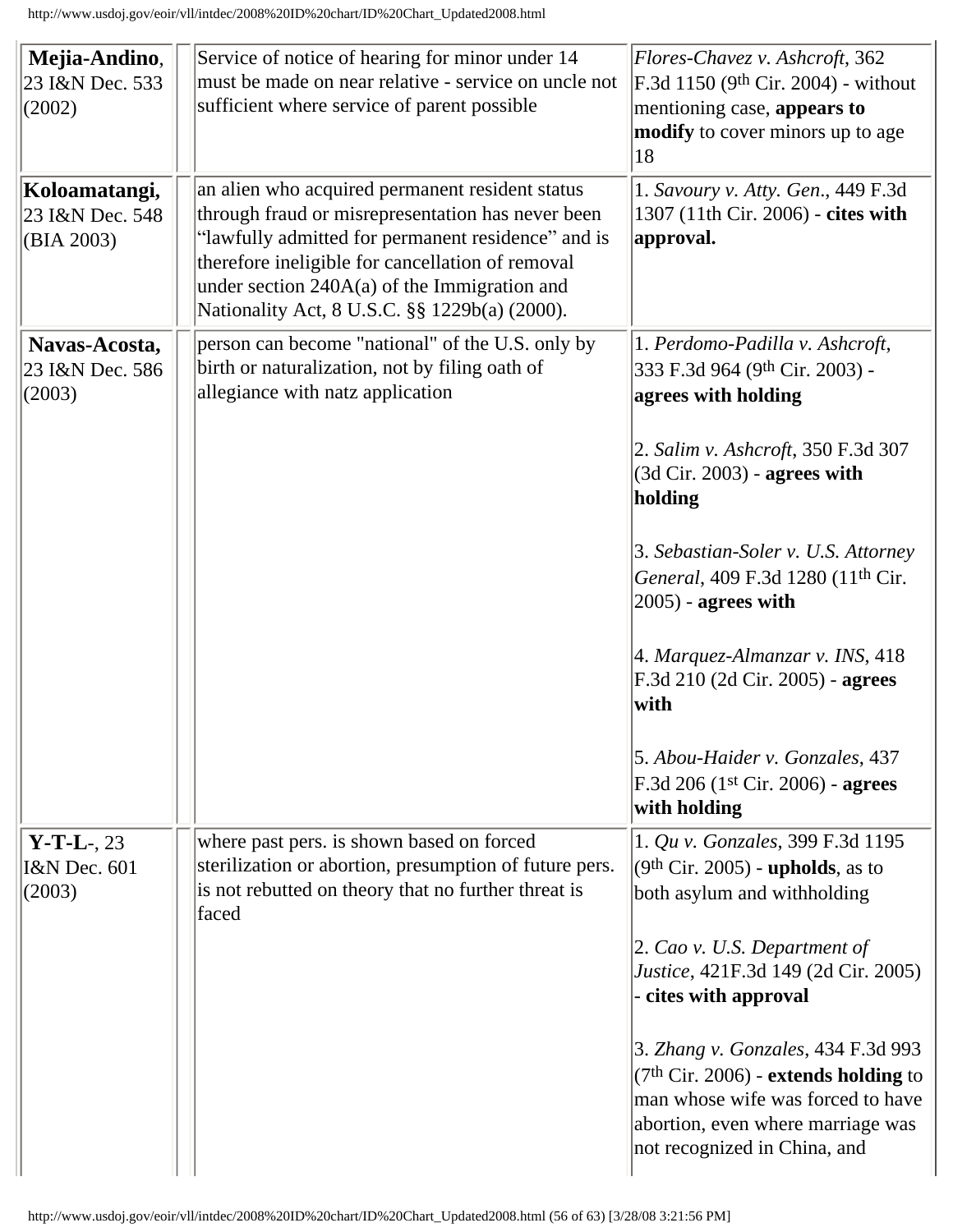|                                                                               |                                                                                                                                                                         | couple is no longer together                                                                                                                                                                                                                                          |
|-------------------------------------------------------------------------------|-------------------------------------------------------------------------------------------------------------------------------------------------------------------------|-----------------------------------------------------------------------------------------------------------------------------------------------------------------------------------------------------------------------------------------------------------------------|
| Pickering, 23<br>I&N Dec. 621<br>(2003)                                       | If conviction vacated solely for rehabilitation or<br>immigration reasons, alien remains convicted for<br>immigration purposes                                          | 1. Pickering v. Gonzales,* _ F.3d<br>2006 WL 1976043 (6 <sup>th</sup> Cir. July<br>17 2006) - reverses, agreeing with<br>Board's construction but finding<br>that BIA did not properly apply<br>facts to law                                                          |
|                                                                               |                                                                                                                                                                         | a. Pickering v.<br>Gonzales, __ F.3d<br>$-2006$ WL<br>2818970 (6th Cir.<br>October 4, 2006) -<br>reversed. Agreed<br>with rational, but<br>found Board<br>misapplied facts to<br>law.                                                                                 |
|                                                                               |                                                                                                                                                                         | 2. Ali v. Ashcroft, 395 F.3d 722 (7 <sup>th</sup> )<br>Cir. 2005) - finds Board's<br>construction reasonable and<br>defers to it                                                                                                                                      |
|                                                                               |                                                                                                                                                                         | 3. Rumierz v. Gonzales, __F.3d__<br>2006 WL 2169431 (1 <sup>st</sup> Cir. August<br>$3,2006$ - cites with approval                                                                                                                                                    |
|                                                                               |                                                                                                                                                                         | 4. Cardoso-Tlaseca v. Gonzales,<br>460 F.3d 1102, 1107 (9th Cir.2006)<br>- follows.                                                                                                                                                                                   |
|                                                                               |                                                                                                                                                                         | 5. Puello v. BCIS, 511 F. 3d 324<br>(2d Cir. 2007): cites with approval                                                                                                                                                                                               |
| <b>Cisneros-</b><br><b>Gonzalez</b> , 23<br><b>I&amp;N</b> Dec. 668<br>(2004) | Service of charging document in prior proceedings<br>does not end continuous physical presence with<br>regard to cancellation application filed in later<br>proceedings | Okeke v. Gonzales, 407 F.3d 585<br>(3d Cir. 2005) - cites with<br>approval, and applies to case<br>where alien lawfully reentered U.S.<br>after becoming inadmissible, finds<br>clock restarted after the reentry (no<br>separate charging documents in this<br>case) |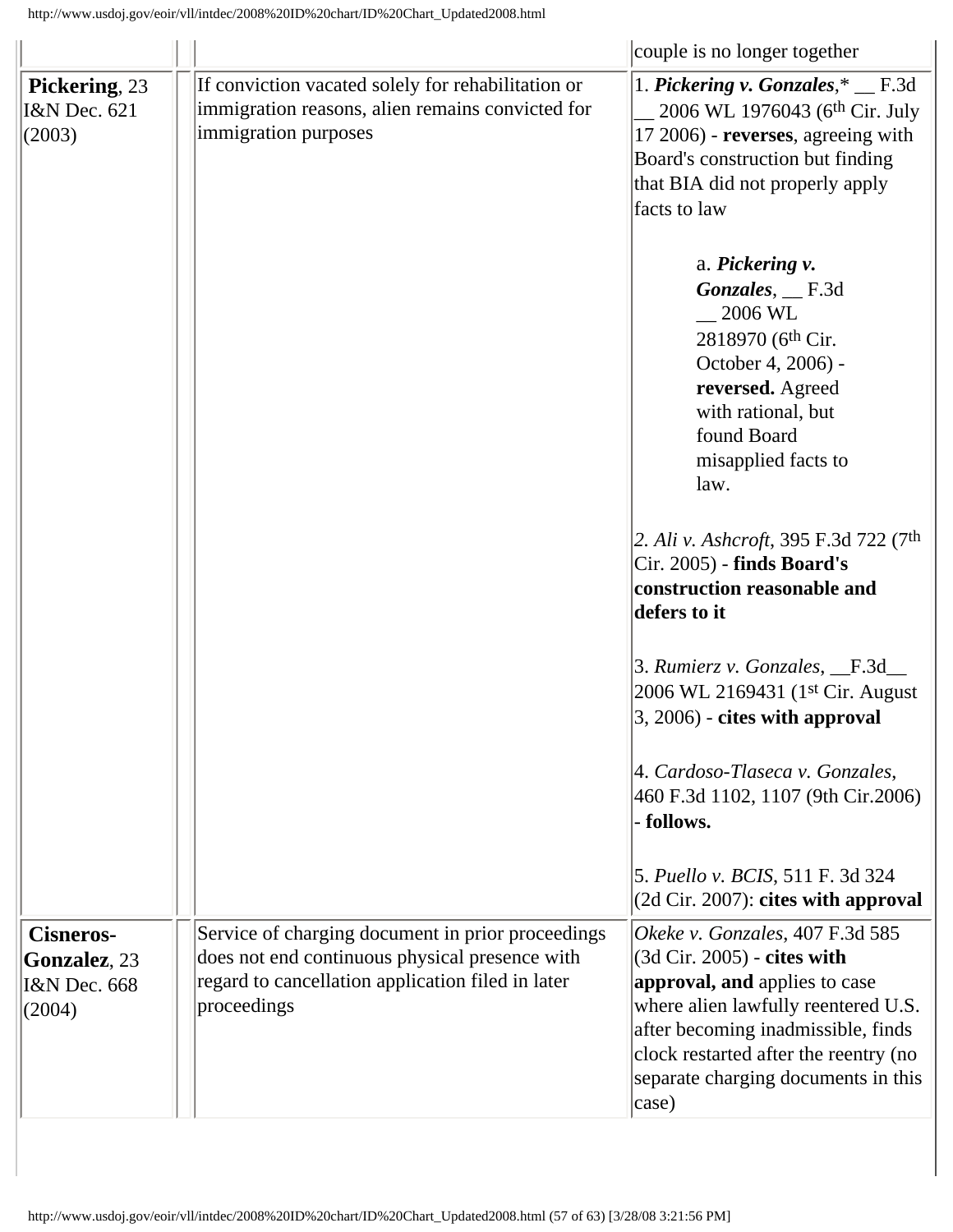| <b>Blake,</b> 23 I&N<br>Dec. 722 (BIA<br>$ 2005\rangle$ | alien convicted of sexual abuse of a minor and<br>removable as an ag fel under INA $\S 101(a)(43)(A)$<br>ineligible for 212(c) because no counterpart ground<br>of inadmissibility under $\S212(a)$           | 1. Caroleo v. Gonzales, 476 F. 3d<br>158 (3d Cir. 2007)-cites with<br>approval<br>2. Avilez-Granados v. Gonzales,<br>481 F. 3d 869 (5th Cir. 2007)-<br>follows                                                                                                             |
|---------------------------------------------------------|---------------------------------------------------------------------------------------------------------------------------------------------------------------------------------------------------------------|----------------------------------------------------------------------------------------------------------------------------------------------------------------------------------------------------------------------------------------------------------------------------|
|                                                         |                                                                                                                                                                                                               | 3. Vo v. Gonzales, 482 F. 3d 363<br>(5th Cir. 2007)-cites with approval                                                                                                                                                                                                    |
|                                                         |                                                                                                                                                                                                               | 4. Blake v. Carbone, 489 F. 3d 88<br>(2d Cir. 2007): reversed. Rejected<br>Board's "similar language"<br>approach to determining statutory<br>counterpart; holds if offense would<br>render an LPR excludable, than 212<br>(c) is available in deportation<br>proceedings. |
| <b>Shanu</b> , 23 I&N<br>Dec. 754 (2005)                | alien may be removable for committing one crime<br>involving moral turpitude within 5 years of any<br>admission, including date a previously admitted<br>alien is adjusted to permanent residence status      | Abdelqadar v. Gonzales, 413 F.3d<br>668 (7 <sup>th</sup> Cir. 2005) - does not cite<br>Shanu (which was decided shortly<br>before court decision), but rejects<br>reasoning                                                                                                |
| <b>Brieva-Perez,</b><br>23 I&N Dec. 766<br>(BIA 2005)   | alien who is removable on the basis of his<br>conviction for a crime of violence is ineligible for a<br>waiver under former section $212(c)$ because the<br>aggravated felony ground of removal with which he | 1. Kim v. Gonzales, 468 F.3d 58<br>$(1st Cir. 2006)$ - cites with<br>approval.                                                                                                                                                                                             |
|                                                         | was charged has no statutory counterpart in the<br>grounds of inadmissibility under section 212(a) of<br>the Act.                                                                                             | 2. Caroleo v. Gonzales, 476 F. 3d<br>158 (3d Cir. 2007) - cites with<br>approval                                                                                                                                                                                           |
|                                                         |                                                                                                                                                                                                               | 3. Dalombo Fontes v. Gonzales,<br>483 F. 3d 115 (1st Cir. 2007): cites<br>with approval                                                                                                                                                                                    |
|                                                         |                                                                                                                                                                                                               | 4. Brieva-Perez v. Gonzales, 482 F.<br>3d 356 (5th Cir. 2007): <b>affirmed</b> ;                                                                                                                                                                                           |
|                                                         |                                                                                                                                                                                                               | 5. Blake v. Carbone*, 489 F. 3d 88<br>(2d Cir. 2007): rejects Board's<br>"similar language" analysis to<br>determine $212(c)$ eligibility in<br>deportation proceedings                                                                                                    |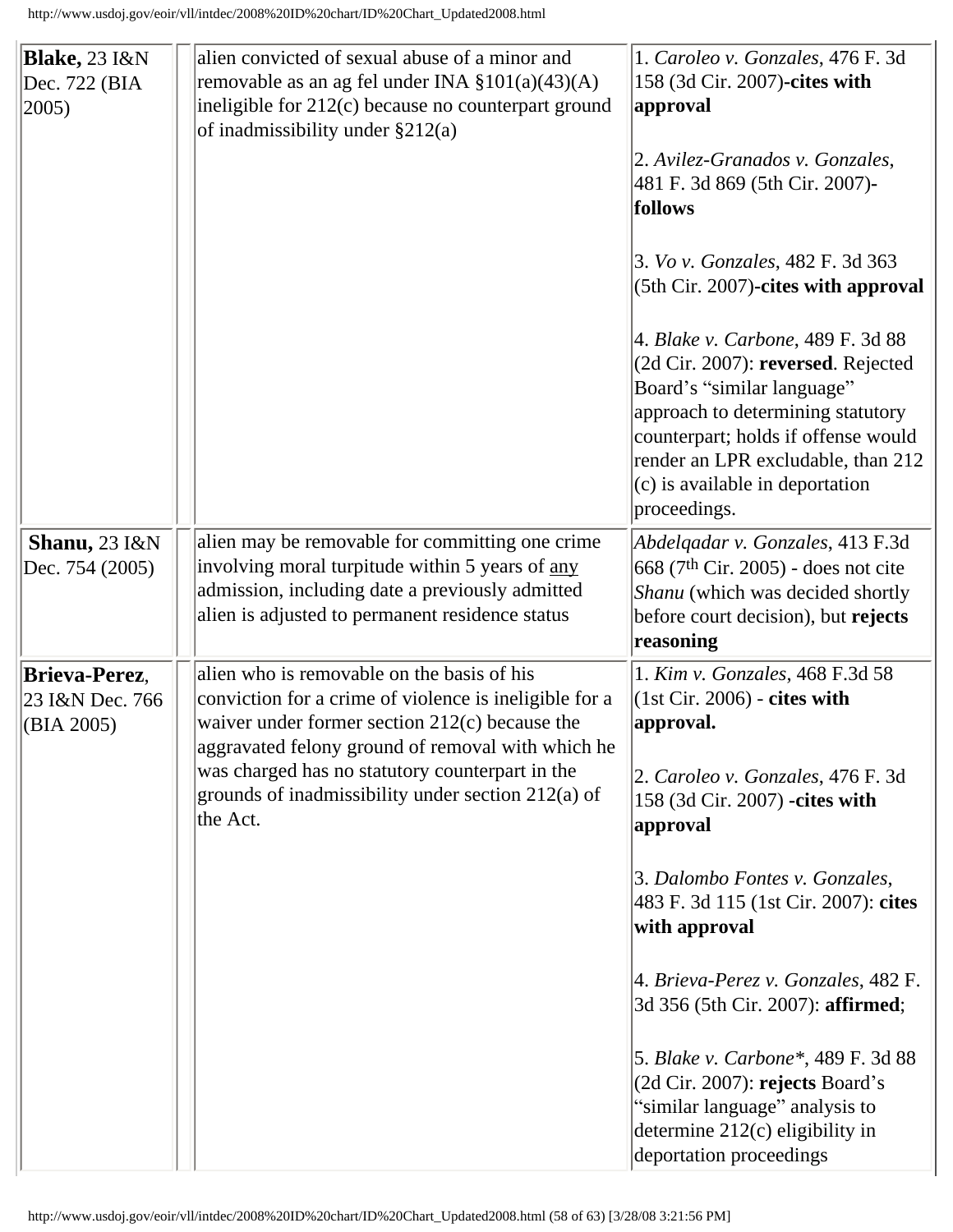| $ A-H-, 23   &$<br>Dec. 774 (A.G.<br>2005)                  | "Danger to the security of the United States" means<br>any nontrivial risk to U.S. defense, foreign relations<br>or economic interests; there are "reasonable grounds<br>for regarding" an alien as a danger to the national<br>security where there is information that would<br>permit a reasonable person to believe that s/he may<br>pose such a danger. | Yusopov v. Atty. Gen., $-$ F. 3d $-$ ,<br>2008 WL 681851 (3d Cir. Mar. 14,<br>2008): rejects latter<br>interpretation-"may pose a danger"<br>not found consistent with statutory<br>language "is a danger"                                                                                                                                                                                                                                                                                                                                                                                                                                                                    |
|-------------------------------------------------------------|--------------------------------------------------------------------------------------------------------------------------------------------------------------------------------------------------------------------------------------------------------------------------------------------------------------------------------------------------------------|-------------------------------------------------------------------------------------------------------------------------------------------------------------------------------------------------------------------------------------------------------------------------------------------------------------------------------------------------------------------------------------------------------------------------------------------------------------------------------------------------------------------------------------------------------------------------------------------------------------------------------------------------------------------------------|
| Ortega-<br>Cabrera, 23<br><b>I&amp;N</b> Dec. 793<br>(2005) | cancellation application is continuing application,<br>so good moral character is calculated backward<br>from date application is finally adjudicated by<br>Immigration Judge or Bd.                                                                                                                                                                         | Cuadra v. Gonzales, 417 F.3d 947<br>$(8th Cir. 2005)$ - does not cite<br>(probably not aware of), but<br>rejects reasoning, and holds good<br>moral character must be<br>demonstrated for the time period<br>required, as measured backward<br>from date application is filed                                                                                                                                                                                                                                                                                                                                                                                                 |
| Avilez-Nava,<br>23 I&N Dec. 799<br>(2005)                   | no break in continuous physical presence where<br>refused admission at port of entry, without threat of<br>being placed in proceedings                                                                                                                                                                                                                       | 1. Morales-Morales v. Ashcroft,<br>384 F.3d 418 (7 <sup>th</sup> Cir. 2004) -<br>without citing, agrees with, where<br>alien was simply turned back at the<br>border<br>2. Reyes-Vasquez v. Gonzales, 395<br>F.3d 903 (8 <sup>th</sup> Cir. 2005) - without<br>$ {\rm citing},$<br><b>agrees with,</b> where alien was<br>simply turned back at the border<br>3. Tapia v. Gonzales, 430 F.3d 993<br>$(9th Cir. 2005)$ - cites generally,<br>may go further, indicating break<br>in presence occurs where there is<br>formal agreement with the govt<br>where terms of departure specified<br>4. Ibarra-Flores v. Gonzales, 439<br>F.3d 614 (9th Cir. 2006) -<br>distinguished |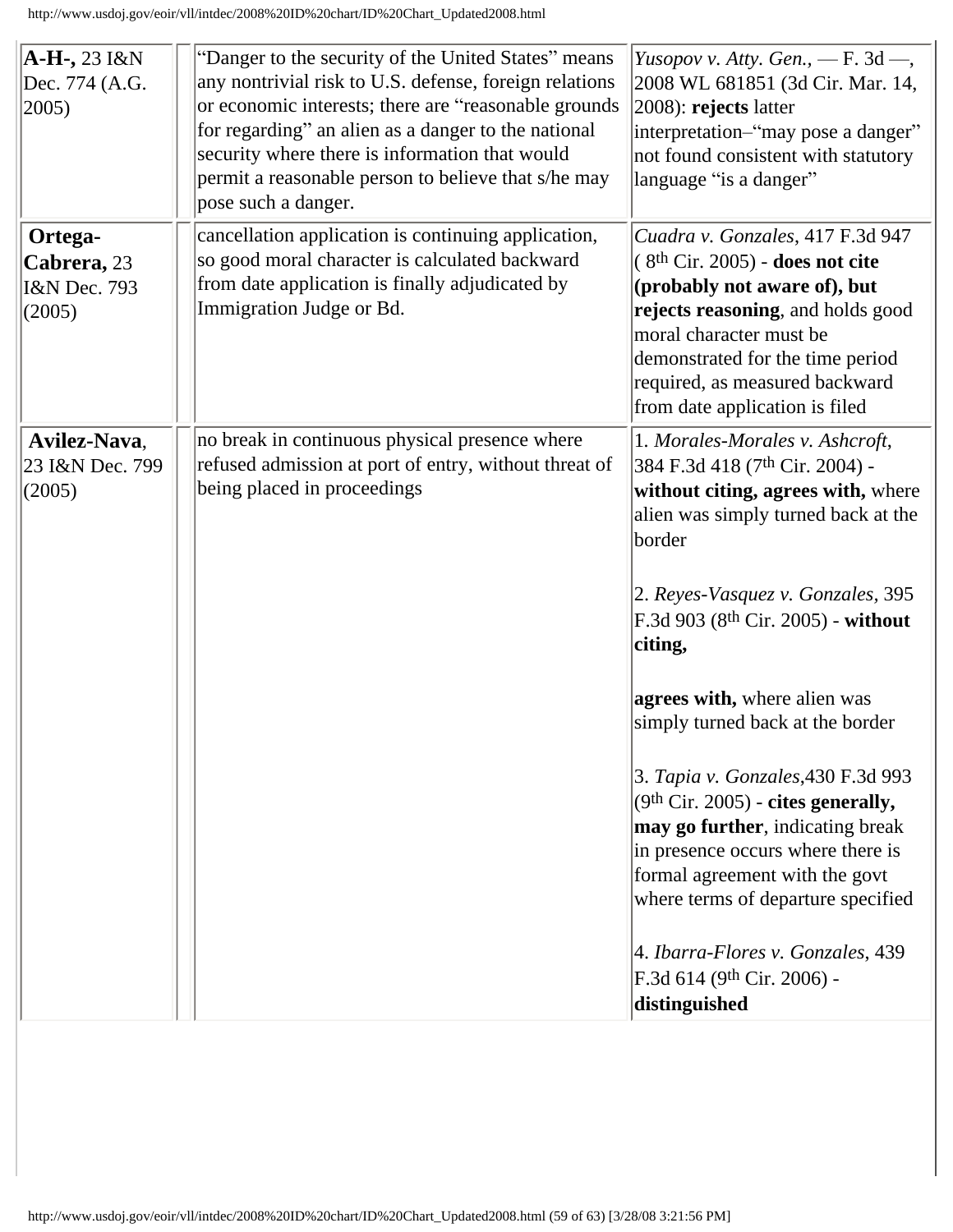| Perez Vargas,<br>23 I&N Dec. 829<br>(2005)                    | IJs lack authority to determine continued validity of<br>employment-based visas under INA §204(j) after<br>alien changes job or employer                                                                                                                                                                                               | 1. Perez-Vargas v. Gonzales*, 478<br>F. 3d 191 (4th Cir. 2007): reverses,<br>holds IJs have such jurisdiction<br>2. Sung v. Keisler, -F. 3d----,<br>2007 WL 3052778 (5th Cir. 2007):<br>without citing, follows Perez-<br>Vargas v. Gonzales holding of 4th<br>Cir. and finds IJ has jurisdiction<br>over $\S 204(j)$ determinations |
|---------------------------------------------------------------|----------------------------------------------------------------------------------------------------------------------------------------------------------------------------------------------------------------------------------------------------------------------------------------------------------------------------------------|--------------------------------------------------------------------------------------------------------------------------------------------------------------------------------------------------------------------------------------------------------------------------------------------------------------------------------------|
| <b>Smriko</b> , 23 I. &<br>N. Dec. 836, 842<br>(BIA.2005)     | Removal proceedings may be commenced against<br>an alien who was admitted to the United States as a<br>refugee under section 207 of the Immigration and<br>Nationality Act, 8 U.S.C. §§ 1157 (2000), without<br>prior termination of the alien's refugee status.                                                                       | 1. Romanishyn v. Atty. Gen'l of U.<br>S., 455 F.3d 175, 185 (3d Cir.2006)<br>- upholds.<br>2. Kaganovich v. Gonzales, --- F.3d<br>----, 2006 WL 3598535 (9th Cir.<br>$ 2006 -$ upholds.                                                                                                                                              |
| Torres-Garcia,<br>23 I&N Dec. 866<br>(BIA 2006)               | A. An alien who reenters the U.S. after removal is<br>inadmissible under INA section $212(a)(9)(C)(i)(II)$ ,<br>even where s/he obtained permission to reapply for<br>admission prior to the illegal reentry.<br>B. One barred under such section is ineligible for a<br>waiver until 10 yrs. from the last departure from the<br>U.S. | Ramirez-Canales v. Mukasey, —F.<br>3d -, 2008 WL 507987 (6th Cir.<br>2008): cites favorably                                                                                                                                                                                                                                          |
| Adamiak, 23<br>I&N Dec. 878<br>(BIA 2006)                     | A conviction vacated for failure of the trial court to<br>advise the alien defendant of the statutorily required<br>possible immigration consequences of a guilty plea<br>is no longer a valid conviction for immigration<br>purposes.                                                                                                 | Alim v. Gonzales, 446 F.3d 1239<br>$(11th Cir. 2006)$ - cites with<br>approval                                                                                                                                                                                                                                                       |
| Alcantara-<br><b>Perez</b> , 23 I&N<br>Dec. 882 (BIA<br>2006) | A. When the BIA remands for completion of<br>background checks and new info that may affect<br>eligibility is revealed, the IJ has discretion as to<br>whether to conduct additional hearings before<br>entering order.<br>B. If checks reveal no new info after remand, IJ<br>should enter order granting relief.                     | Vakker v. Atty. Gen., $-$ F. 3d $-$ ,<br>2008 WL 681849 (3d Cir. 2008):<br>cites favorably                                                                                                                                                                                                                                           |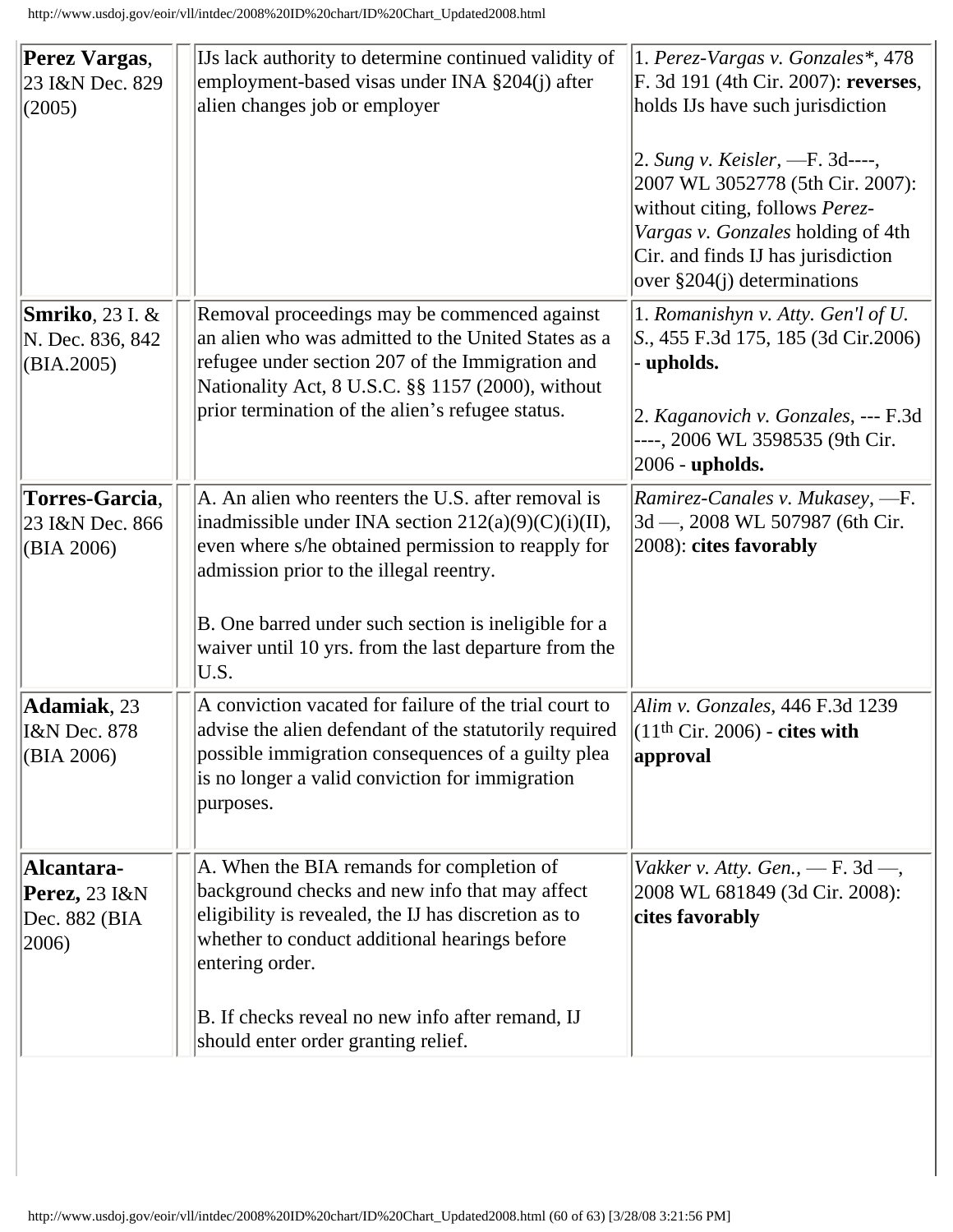| $C-C$ -, 23 I&N<br>Dec. 889 (BIA<br>2006)         | alien seeking to reopen removal proceedings based<br>on a claim that the birth of a second child in the<br>United States will result in the alien"'s forced<br>sterilization in China cannot establish prima facie<br>eligibility for relief where the evidence submitted<br>with the motion and the relevant country conditions<br>reports do not indicate that Chinese nationals<br>returning to that country with foreign-born children<br>have been subjected to forced sterilization in the<br>alien's home province.                                                                                                                                                                                | 1. Chen v. U.S. Dept. of Justice, 468<br>F.3d 109 (2nd Cir. 2006) -<br>distinguished, relying on<br>documents submitted by alien and<br>documents from China submitted in<br>another case.<br>2. Yu v. U.S. Att'y. Gen., ---F. 3d-,<br>2008 WL 126632 (3d. Cir. 2008):<br>follows                       |
|---------------------------------------------------|-----------------------------------------------------------------------------------------------------------------------------------------------------------------------------------------------------------------------------------------------------------------------------------------------------------------------------------------------------------------------------------------------------------------------------------------------------------------------------------------------------------------------------------------------------------------------------------------------------------------------------------------------------------------------------------------------------------|---------------------------------------------------------------------------------------------------------------------------------------------------------------------------------------------------------------------------------------------------------------------------------------------------------|
| $J-F-F-, 23$ $I\&N$<br>Dec. 912 (A.G.<br>2006)    | An applicant for CAT deferral of removal cannot<br>establish eligibility by stringing together a series of<br>suppositions where evidence does not establish that<br>each hypothetical event in the chain is more likely<br>than not to occur.                                                                                                                                                                                                                                                                                                                                                                                                                                                            | Savchuk v. Mukasey, $-F.3d$ ,<br>2008 WL 564959 (2d Cir. 2008):<br>cites favorably                                                                                                                                                                                                                      |
| <b>Wang</b> , 23 I&N<br>Dec. 924 (BIA<br>$2006$ : | One who entered U.S. EWI is not eligible to adjust<br>under CSPA, and cannot later move to amend or<br>renew under INA §245(i).                                                                                                                                                                                                                                                                                                                                                                                                                                                                                                                                                                           | Ri Kai Lin v. BCIS, -- F. 3d --,<br>2008 WL 216288 (2d Cir. 2008):<br>follows, finding Board's holding<br>reasonable.                                                                                                                                                                                   |
| $C-A-, 23$ $I&N$<br>Dec. 951 (BIA<br>2006)        | non-criminal informants working against the Cali<br>drug cartel in Colombia are not members of a<br>particular social group                                                                                                                                                                                                                                                                                                                                                                                                                                                                                                                                                                               | 1. Castillo-Arias v. U.S. Attorney<br>General,* 446 F.3d 1190 (11 <sup>th</sup> Cir.<br>2006) - affirmed<br>2. Pavlyk v. Gonzales, --- F.3d ----,<br>2006 WL 3477863<br>(7th Cir., December 4, 2006) - cites<br>with approval.<br>$ 3. Ucelo-Gomez v. Mukasey, 509 F.$<br>3d 70 (2d Cir. 2007): follows |
| <b>Sanudo</b> , 23<br>I&N Dec.<br>968,973 (2006)  | A. An alien's conviction for domestic battery in<br>violation of sections 242 and $243(e)(1)$ of the<br>California Penal Code does not qualify categorically<br>as a conviction for a "crime involving moral"<br>turpitude" within the meaning of section $237(a)(2)$<br>$(A)(ii)$ of the Immigration and Nationality Act, 8 U.<br>S.C. $\S$ 1227(a)(2)(A)(ii) (2000).<br>B. In removal proceedings arising within the<br>jurisdiction of the United States Court of Appeals<br>for the Ninth Circuit, the offense of domestic<br>battery in violation of sections 242 and $243(e)(1)$ of<br>the California Penal Code does not presently qualify<br>categorically as a "crime of violence" under 18 U.S. | Galeana-Mendoza v. Gonzales,---<br>F.3d----, 2006 WL 2846379C.<br>A.9,2006 - cites with approval.<br>a. Galeana-<br>Mendoza v.<br>Gonzales, 465 F.3d<br>1054 (9th Cir.<br>2006) - follows.                                                                                                              |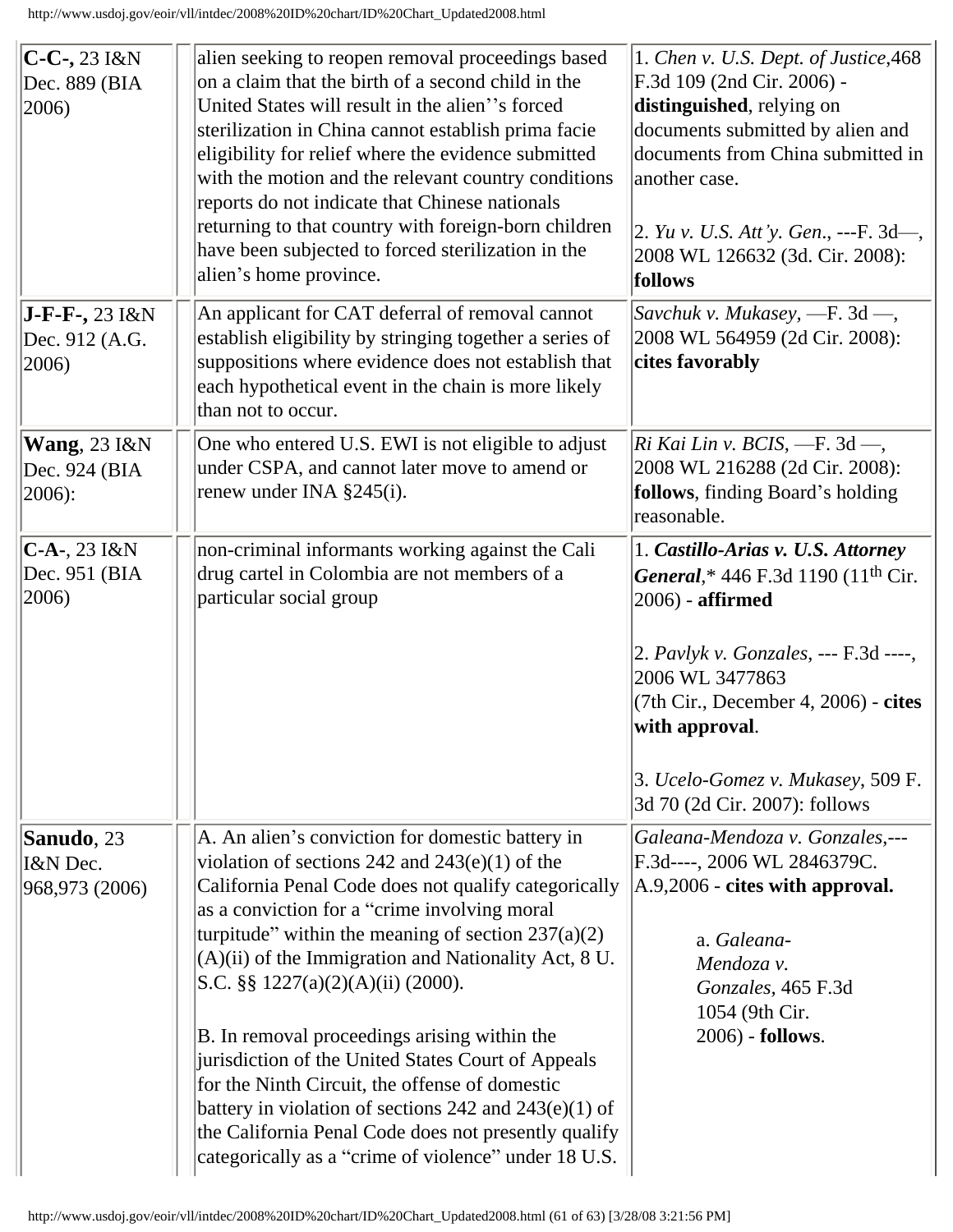<span id="page-61-0"></span>

|                                                                    | $C.$ §§ 16 (2000), such that it may be considered a<br>"crime of domestic violence" under section 237(a)<br>$(2)(E)(i)$ of the Act.                                                                                                                                                                                                                                                                  |                                                                                                                                                                                                                                                                   |
|--------------------------------------------------------------------|------------------------------------------------------------------------------------------------------------------------------------------------------------------------------------------------------------------------------------------------------------------------------------------------------------------------------------------------------------------------------------------------------|-------------------------------------------------------------------------------------------------------------------------------------------------------------------------------------------------------------------------------------------------------------------|
|                                                                    | <b>Volume 24</b>                                                                                                                                                                                                                                                                                                                                                                                     |                                                                                                                                                                                                                                                                   |
| $A-M-E-$ & J-G-<br><b>U-</b> , 24 I&N Dec.<br>69 (BIA 2007):       | "Affluent Guatemalans" is not a particular social<br>group due to (1) lack of sufficient social visibility to<br>be perceived as a group by society, and (2) lack of<br>sufficient particularity in its definition.                                                                                                                                                                                  | Ucelo-Gomez v. Mukasey*, 509 F.<br>3d 70 (2d Cir. 2007): affirmed<br>Arteaga v. Mukasey, 511F. 3d 940<br>(9th Cir. 2007): followed                                                                                                                                |
| Tobar-Lobo,<br>24 I&N Dec. 142<br>(BIA 2007)                       | Willful failure to register by a sex offender per<br>California Penal Code section $290(g)(1)$ is a CIMT.                                                                                                                                                                                                                                                                                            | Placencia-Ayala v. Mukasey, -- F.<br>3d - 2008 WL 323406 (9th Cir.<br>$[2008)$ : rejects reasoning, holding<br>that the mere failure to register as a<br>sex offender cannot constitute<br>morally turpitudinous behavior.                                        |
| $Y-L-, 24$ I&N<br>Dec. 151 (BIA<br>2007)                           | Sets out criteria for making a frivolous finding<br>under INA section $208(d)(4)(A)$ .                                                                                                                                                                                                                                                                                                               | Kalilu v. Mukasey, -F. 3d -,<br>2008 WL 383267 (9th Cir. 2008):<br>cites favorably; remands for<br>consideration under criteria of Y-<br>L-.                                                                                                                      |
| <b>Briones</b> , 24<br><b>I&amp;N</b> Dec. 355<br>(BIA 2007)       | A. To be barred under INA section $212(a)(9)(C)(i)$<br>$(I)$ , an alien must depart the U.S. after accruing<br>more than 1 year of unlawful presence, and then<br>reenter (or attempt to) w/o being admitted.<br>B. One who is inadmissible under such section is<br>not eligible for section 245(i) adjustment of status.                                                                           | Ramirez-Canales v. Mukasey, —F.<br>3d -, 2008 WL 507987 (6th Cir.<br>2008): follows, granting deference<br>to the Board's interpretation.                                                                                                                         |
| Carachuri-<br>Rosendo, 24<br><b>I&amp;N</b> Dec. 382<br>$(2007)$ : | A. Controlling Circuit case law will determine<br>whether a state drug conviction corresponds to the<br>Federal felony of "recidivist possession," and is<br>thus an aggravated felony.<br>B. Absent controlling authority, recidivist status<br>must be admitted by the alien or determined by the<br>judge or jury for a state simple possession<br>conviction to constitute an aggravated felony. | $ B.1. U.S. v. Pacheco-Diaz, -F. 3d$<br>-, 2008 WL 220692 (7th Cir.<br>2008): rejects reasoning, ruling<br>that it does not matter whether the<br>defendant was charged in state<br>court as a recidivist, or whether the<br>state even has a recidivist statute. |